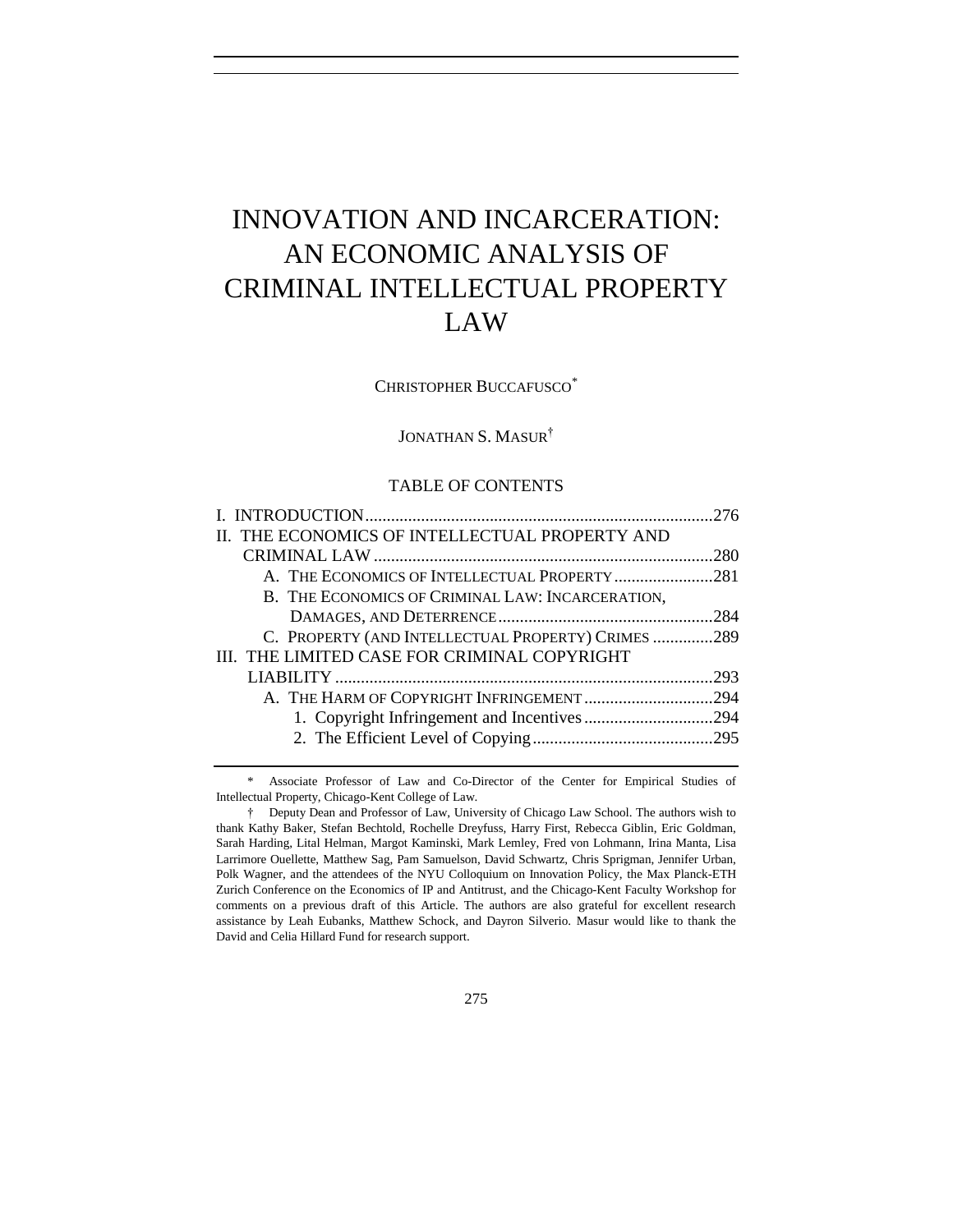| 276<br>SOUTHERN CALIFORNIA LAW REVIEW<br>[Vol. 87:275] |
|--------------------------------------------------------|
| B. THE ECONOMICS OF DETERRING COPYRIGHT                |
|                                                        |
| 1. Self-help and Digital Rights Management298          |
|                                                        |
|                                                        |
| b. Detection, Enforcement, Punitive Damages, and       |
|                                                        |
|                                                        |
| C. THE THEORETICAL CASE FOR CRIMINAL COPYRIGHT         |
|                                                        |
|                                                        |
|                                                        |
| D. WHAT KIND OF CRIMINAL LIABILITY COULD BE            |
|                                                        |
| E. ASSESSING CURRENT U.S. CRIMINAL COPYRIGHT LAW 317   |
|                                                        |
|                                                        |
|                                                        |
| A. THE ECONOMIC HARM FROM PATENT INFRINGEMENT 322      |
|                                                        |
| C. JUDGMENT-PROOF PATENT DEFENDANTS? 328               |
| D. OPTIMAL ACTIVITY LEVELS AND INCAPACITATION329       |
|                                                        |

## <span id="page-1-1"></span>I. INTRODUCTION

<span id="page-1-0"></span>The scope and enforcement of intellectual property ("IP") laws are becoming salient, for the first time, to a wide cohort of U.S. and international communities. National and international legislation, including the Stop Online Piracy Act ("SOPA"),<sup>1</sup> the PROTECT IP Act ("PIPA"),<sup>2</sup> and the Anti-Counterfeiting Trade Agreement ("ACTA"),<sup>3</sup> have generated protests online and in the streets by people who are concerned about the expansion of IP rights. $4 \text{ Common}$  to each of these proposals was an

<sup>1.</sup> Stop Online Piracy Act, H.R. 3261, 112th Cong. § 103(a)(1)(B) (2011).

<sup>2.</sup> Preventing Real Online Threats to Economic Creativity and Theft of Intellectual Property ("PROTECT IP") Act of 2011, S. 968, 112th Cong. § 3(a)(1)(B) (2011).

<sup>3.</sup> Anti-Counterfeiting Trade Agreement, 50 I.L.M. 243, 243–57 (2011).

<sup>4.</sup> *See* Michael A. Carrier, *The Proposed New Copyright Crime of "Aiding and Abetting*,*"* OUPBLOG (Oct. 28, 2010, 2:30 PM), http://blog.oup.com/2010/10/copyright-crime/ (describing the academic protests to ACTA); Mike Masnick, *An Updated Analysis: Why SOPA & PIPA Are a Bad Idea, Dangerous & Unnecessary*, TECHDIRT (Jan. 18, 2012, 7:32 AM),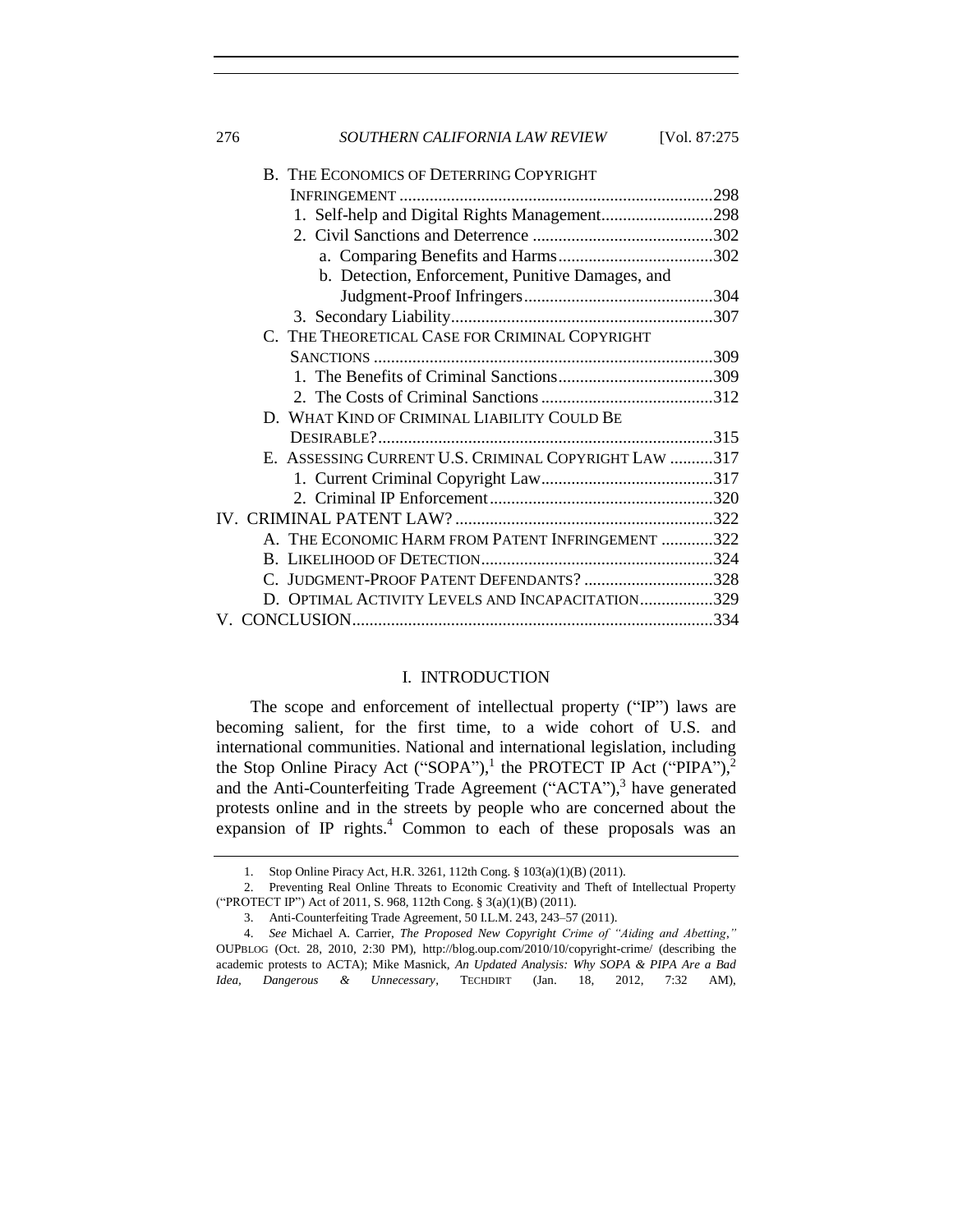# 2014] *INNOVATION AND INCARCERATION* 277

expansion of the use of criminal sanctions to deter IP violations.<sup>5</sup> Many copyright owners and the associations that represent them support criminal enforcement of IP rights, including the use of imprisonment, to combat the threat of increased IP piracy on the internet and throughout a globalized economy.<sup>6</sup> Others, including a heterogeneous coalition of scholars, activists, and internet-based companies like Google and Wikipedia, fear that using criminal sanctions to protect IP will expand already overgrown rights and chill valuable expressive and inventive behavior.<sup>7</sup>

There is likely some truth in both of these positions. The internet and global markets do make infringing IP easier. And with so many more potential infringers, it may be getting harder to enforce copyright laws. Accordingly, the deterrent effect of civil sanctions for IP violations may be weakening. Enhanced criminal sanctions could, however, tilt the balance between owners and users of IP too far toward owners, thereby limiting the opportunities for creative and innovative developments in the future. They might also impose unnecessary costs upon the convicted infringers themselves, channeling resources toward incarceration rather than research and development. In situations where proposed rules present both costs and benefits, economic analysis of law can play an important role in policymaking.<sup>8</sup>

<span id="page-2-0"></span>This Article offers an economic analysis of the use of criminal liability in two areas of IP: copyright law and patent law.<sup>9</sup> Our goal is to analyze the relative costs and benefits of criminal sanctions for IP violations. Economic

http://www.techdirt.com/articles/20120117/23002717445/updatedanalysis-why-sopa-pipa-are-bad-ideadangerous-unnecessary.shtml (explaining past and present criticisms to SOPA and PIPA).

<sup>5.</sup> Stop Online Privacy Act, H.R. 3261, §§ 102(a)(2), 201(a); PROTECT IP Act, S. 968, § 6(a); Anti-Counterfeiting Trade Agreement, 50 I.L.M. at 250–53. *See also* Christophe Geiger, *The Anti-Counterfeiting Trade Agreement and Criminal Enforcement of Intellectual Property: What Consequences for the European Union?*, *in* INTELLECTUAL PROPERTY AT THE CROSSROADS OF TRADE 167, 169–74 (Jan Rosén ed., 2012) (asserting that ACTA's use of criminal enforcement of intellectual property law was one of the most controversial aspects of the agreement); Michael A. Carrier, *SOPA, PIPA, ACTA, TPP: An Alphabet Soup of Innovation-Stifling Copyright Legislation and Agreements*, 11 NW. J. TECH. & INTELL. PROP. 21, 21–24 (2013) (summarizing the legislative changes and sanctions implemented under SOPA, PIPA, and ACTA).

<sup>6.</sup> *See infra* not[e 105](#page-18-1) and accompanying text.

<sup>7.</sup> *See supra* not[e 4](#page-1-1) and accompanying text.

<sup>8.</sup> John Bronsteen, Christopher Buccafusco & Jonathan S. Masur, *Well-Being Analysis vs. Cost-Benefit Analysis*, 62 DUKE L.J. 1603, 1605 (2013).

<sup>9.</sup> This Article does not discuss trademark law, although criminal liability is used to combat counterfeit goods. The principal reason we have excluded trademark law from this discussion is that the underlying economic rationale for trademark protection—avoiding consumer confusion—is different from the underlying economic rationale for copyright and patent law—solving a public goods problem for informational goods.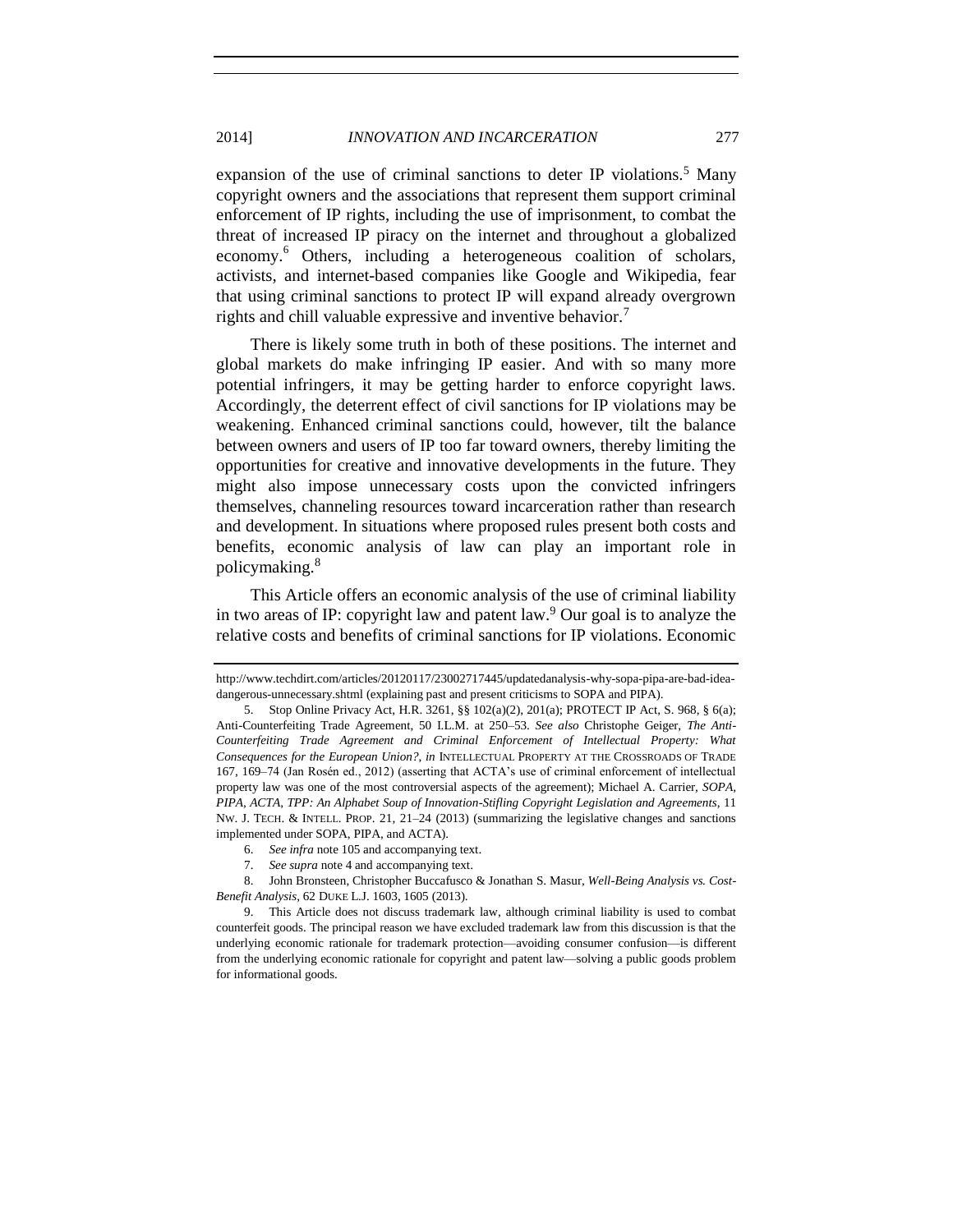<span id="page-3-0"></span>analysis is particularly appropriate to this discussion for a number of reasons. Copyright and patent law are widely recognized as resting on utilitarian foundations of promoting social welfare by incentivizing investment in informational goods.<sup>10</sup> They do this by providing exclusive rights to creators of IP that allow them to charge prices for use that are above marginal cost.<sup>11</sup> Yet IP's commitment to incentives to create must be balanced by the costs that those rights impose on others who want to use or further develop the works and inventions that have been created already. Economic analysis's explicit focus on utilitarian welfare calculus, which compares the costs and benefits of legal rules, can aid in striking the correct balance. $12$ 

<span id="page-3-1"></span>An explicitly economic focus on criminal sanctions in IP—to the exclusion of other normative methodologies—is important for an additional reason. Many IP stakeholders and scholars have operated under the assumption that there is an economic case for criminal IP sanctions.<sup>13</sup> Criminal sanctions for IP infringement are thought to be justified by the possibility of deterring or incapacitating would-be infringers.<sup>14</sup> When criminal IP sanctions have been criticized, the criticism has usually come from a normative position outside of economics—moral rights, for instance.<sup>15</sup> The economic case for criminal sanctions is usually treated as

14. *Id.* at 312.

<span id="page-3-2"></span><sup>10.</sup> *See* WILLIAM M. LANDES & RICHARD A. POSNER, THE ECONOMIC STRUCTURE OF INTELLECTUAL PROPERTY LAW 13 (2003) (stating that a "dynamic benefit of a property right is the incentive that possession of such a right imparts to invest in the creation or improvement of a resource"). *But see* ROBERT P. MERGES, JUSTIFYING INTELLECTUAL PROPERTY 13–15, 31–67 (2011) (proposing a Lockean foundation for IP protection).

<sup>11.</sup> LANDES & POSNER, *supra* not[e 10,](#page-3-0) at 20 ("Unless there is power to exclude, the incentive to create intellectual property in the first place may be impaired. Socially desirable investments (investments that yield social benefits in excess of their social costs) may be deterred if the creators of intellectual property cannot recoup their sunk costs.").

<sup>12.</sup> Bronsteen, Buccafusco & Masur, *supra* not[e 8,](#page-2-0) at 1612.

<sup>13.</sup> *See, e.g.*, I. Trotter Hardy, *Criminal Copyright Infringement*, 11 WM. & MARY BILL RTS. J. 305, 305, 314–23 (2002) (suggesting that the basic economic underpinnings of IP law explain the reasoning behind Congress's increasing criminalization of IP sanctions).

<sup>15.</sup> *See* Miriam Bitton, *Rethinking the Anti-Counterfeiting Trade Agreement's Criminal Copyright Enforcement Measures*, 102 J. CRIM. L. & CRIMINOLOGY 67, 78–81 (2012) (explaining that criminal sanctions might be ineffective at deterring copyright infringement because social norms may not categorize the behavior as being morally wrong and may view it as being inconsequentially harmful); Stuart P. Green, *Plagiarism, Norms, and the Limits of Theft Law: Some Observations on the Use of Criminal Sanctions in Enforcing Intellectual Property Rights*, 54 HASTINGS L.J. 167, 240–41 (2002) ("From the perspective of criminal law, moreover, words like 'theft' and 'stealing' have particular expressive and moral resonances that are unlikely to find easy equivalence in the law of intellectual property."); Irina D. Manta, *The Puzzle of Criminal Sanctions for Intellectual Property Infringement*, 24 HARV. J.L. & TECH. 469, 492–512 (2011) (analyzing why "moral, utilitarian, and public choice rationales" are important factors to consider when determining the effectiveness of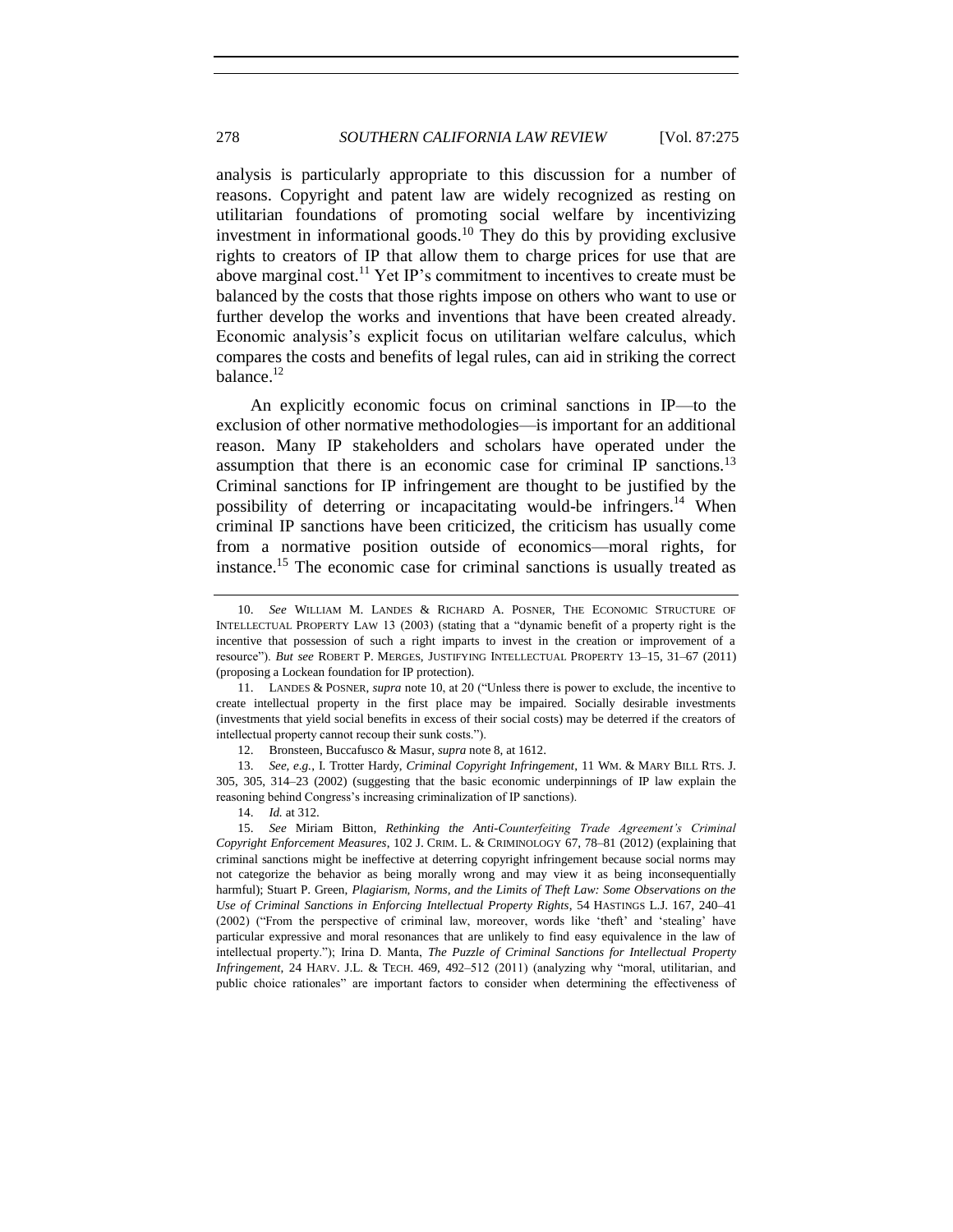2014] *INNOVATION AND INCARCERATION* 279

unassailable.<sup>16</sup>

In this Article, we mean to assail it. We do not believe that the case for criminal sanctions in IP is nearly as strong as many have treated it. Indeed, we will argue that criminal liability may be justified only in one small corner of IP law, in response to one discrete type of infringement.<sup>17</sup> We believe that our analysis is particularly important because it undermines the economic case for criminal sanctions at its very foundation. There is no need to engage in complicated and frequently unresolvable debates about economic versus moral concerns if both modes of thought militate equally against criminal IP penalties. Even without venturing into the deep waters of normative debate, we believe the range of economically justifiable criminal IP sanctions is quite narrow.

Additionally, as we will explain below, our analysis in this Article generally accepts the traditional assumptions of law and economics scholarship regarding IP law. That is, we assume for purposes of this Article that IP is necessary to solve the public goods problem in information, that it incentivizes people to create, and that the government will do an appropriate job of balancing the rights of creators with the rights of users.<sup>18</sup> These assumptions have all been subjected to withering critiques by scholars, including the authors of this Article.<sup>19</sup> We believe, however, that it is important to keep these assumptions intact as an initial matter. If the case for criminal IP sanctions is weak when the assumptions are accepted, it will only be weaker once those assumptions have been relaxed.

According to our analysis, there is a limited and tentative case for the use of criminal liability, including imprisonment and alternative sanctions, for only some types of copyright infringement—and none at all for patent infringement. Because of the large scale of some copyright violations and the high possibility of judgment-proof defendants, civil remedies with

criminal sanctions in IP law); Geraldine Szott Moohr, *The Crime of Copyright Infringement: An Inquiry Based on Morality, Harm, and Criminal Theory*, 83 B.U. L. REV. 731, 733 (2003) (arguing that the moral consensus that would condemn infringement of IP rights "is far from robust and the harm rationale provides only an equivocal basis for criminalization" of this behavior).

<sup>16.</sup> *See* Hardy, *supra* note [13,](#page-3-1) at 305, 312 (stating that a basic economic analysis of punishment as deterrence illustrates why criminal sanctions can be effective when applied to IP law).

<sup>17.</sup> *See infra* Part III.

<sup>18.</sup> *See* LANDES & POSNER, *supra* not[e 10,](#page-3-0) at 11–36 (outlining the economic theory of property law and the government's role in the allocation of property rights).

<sup>19.</sup> *See, e.g.*, Bronsteen, Buccafusco & Masur, *supra* note [8,](#page-2-0) at 1603 (arguing that traditional, cost-benefit economic analysis "creates significant systemic errors"); Christopher Buccafusco & Paul J. Heald, *Do Bad Things Happen When Works Enter the Public Domain?: Empirical Tests of Copyright Term Extension*, 28 BERKELEY TECH. L.J. 1, 1 (2013) (stating that current research "indicates that the significant costs of additional copyright protection for already-existing works may not be justified").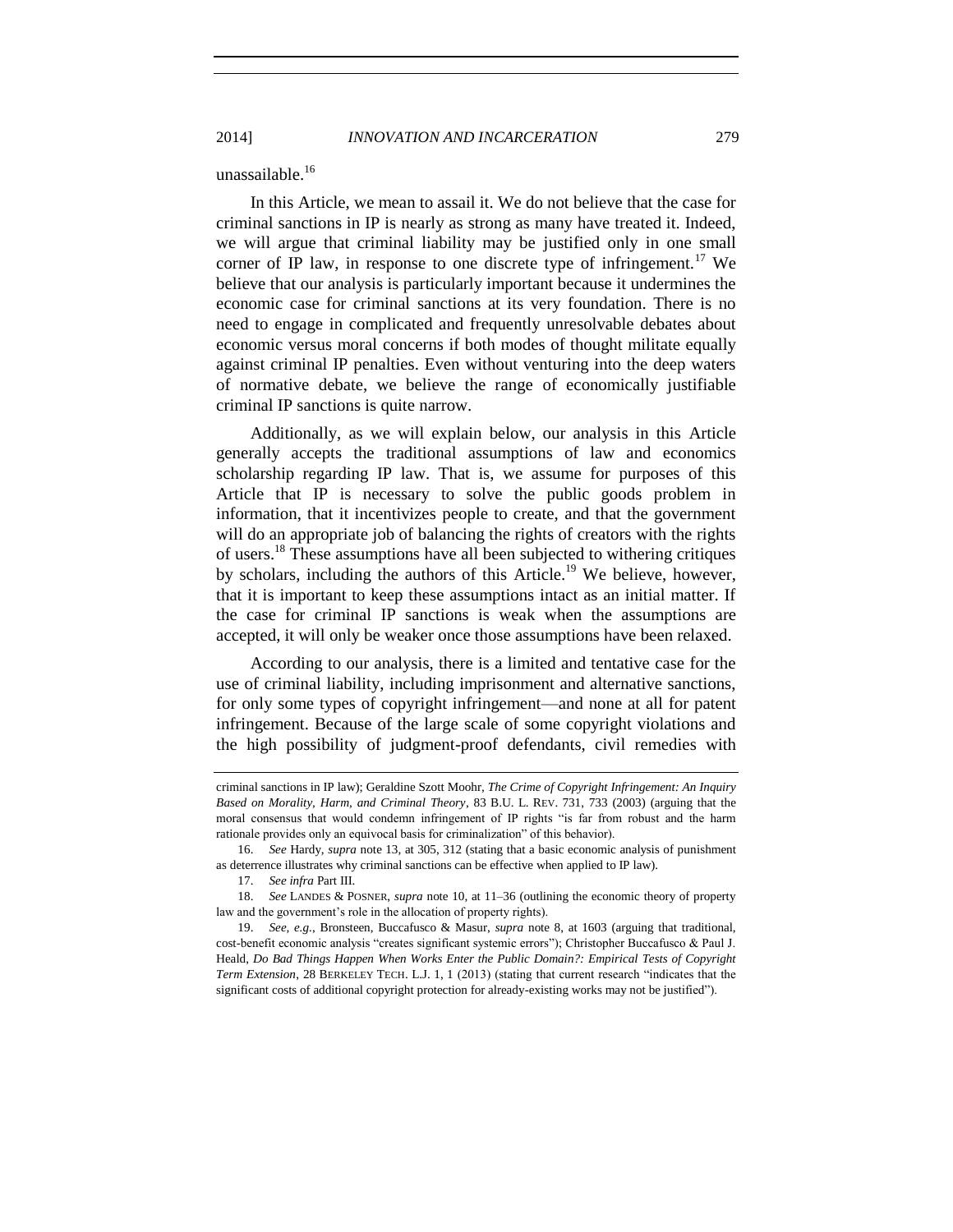punitive damages will create insufficient deterrence.<sup>20</sup> In response, copyright owners will resort to self-help, using digital rights management ("DRM") technologies to prevent unauthorized copying.<sup>21</sup> But DRM tends to be overbroad and can eliminate much socially valuable copying. Thus, criminal sanctions could provide a way of deterring harmful copying while keeping valuable copying free from the restrictions of DRM. Imprisoning a few people whose behavior is inarguably harmful may create opportunities for others who are engaging in welfare-enhancing expression. As we explain, however, it is difficult to predict whether criminal sanctions will have these intended effects. The behaviors of various parties are difficult to anticipate and may not coincide with the assumptions of economic analysis. $^{22}$ 

<span id="page-5-1"></span>The situation in patent law is different. Patent violations tend to be easier to detect than copyright violations.<sup>23</sup> More importantly, unlike many copyright infringers, typical patent infringers will have sufficient resources to satisfy judgments against them. This means that civil remedies should produce adequate deterrence, and there is little need for the liberty deprivations associated with criminal sanctions.<sup>24</sup>

This Article is organized in three main parts. In Part II, we introduce the standard economic analysis of IP and criminal law. Part III applies this analysis to copyright law. We first consider whether any case can be made for incorporating criminal sanctions into copyright law. After determining that such a case exists, we then discuss the appropriate scope of criminal copyright law. Part IV applies economic analysis to the possibility of criminal patent law. Our analysis suggests that criminal liability is unnecessary to deter patent violations.

# <span id="page-5-0"></span>II. THE ECONOMICS OF INTELLECTUAL PROPERTY AND CRIMINAL LAW

In this part, we present an overview of the economic theories of IP and criminal punishment. Although the economic theory of IP may be familiar to many readers, we offer a brief synopsis here in the interest of

<sup>20.</sup> *See infra* Part III.B.2.

<sup>21.</sup> *See infra* Part III.B.1.

<sup>22.</sup> *See infra* Part III.B.1; Stefan Bechtold, *The Present and Future of Digital Rights Management—Musings on Emerging Legal Problems*, *in* DIGITAL RIGHTS MANAGEMENT: TECHNOLOGICAL, ECONOMIC, LEGAL AND POLITICAL ASPECTS 597, 597–98 (Eberhard Becker et al. eds., 2003) (listing numerous criticisms of DRM).

<sup>23.</sup> *See infra* Part IV.B.

<sup>24.</sup> *See* Manta, *supra* note [15,](#page-3-2) at 507 n.241 (stating that copyright infringement is "oftendispersed [and] can be more difficult to detect than" patent infringement).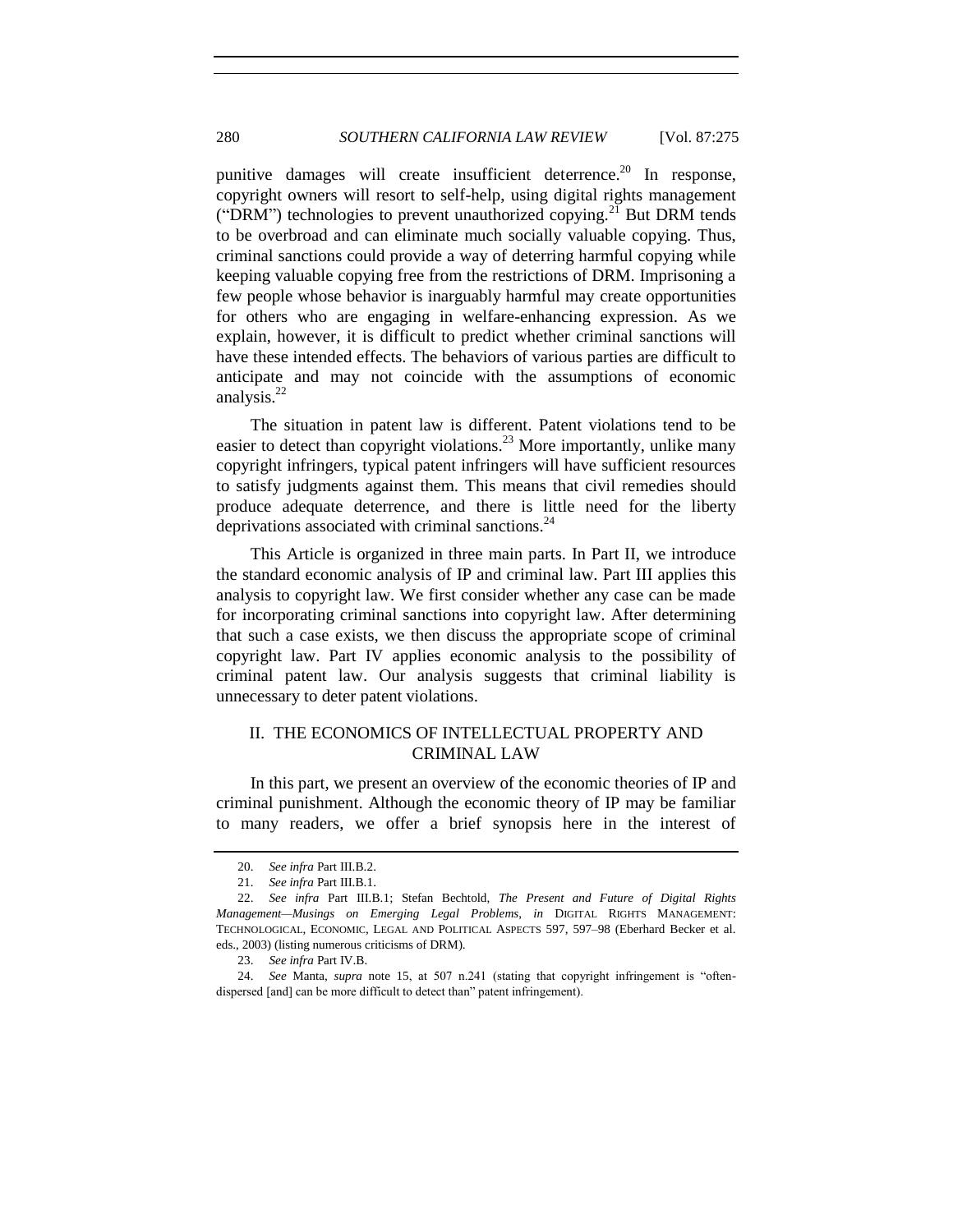completeness. We then explain why criminal laws, and sanctions such as incarceration, are often necessary despite the availability of civil damages. We also expound the economic rationale for the criminalization of property offenses despite the lack of any obvious economic loss. These explanations are offered with an eye toward IP crimes, which will be the focus of the succeeding parts.

#### <span id="page-6-3"></span><span id="page-6-2"></span><span id="page-6-1"></span>A. THE ECONOMICS OF INTELLECTUAL PROPERTY

<span id="page-6-0"></span>We offer here a simple snapshot of the economics of intellectual property. Much important work has been done on this subject, and we will not attempt to summarize all of it.<sup>25</sup> For our purposes, a baseline understanding of the economic theory surrounding IP law is sufficient.

Inventive ideas and creative works are public goods: once they have been created, they can be shared among many individuals to the benefit of all of them simultaneously.<sup>26</sup> In this respect, they are also nonrival goods: multiple people can make use of an idea or a creative work without depriving one another of the enjoyment and use of that work.<sup>27</sup> Two firms can sell DVD players that use the same technology simultaneously, and multiple people can read *War and Peace* simultaneously without interfering with one another. Because intellectual and creative ideas are public goods, they are liable to be underproduced.<sup>28</sup> The first individual to think of an invention or a creative work bears all the costs of creating, while others can copy the idea or the work and dissipate the creator's advantage.<sup>29</sup> The threat that the creator will bear all of the costs and only reap a fraction of the benefits raises the possibility that creators might not think it worth their time and resources to create in the first place. $30$ 

<sup>25.</sup> *See, e.g.*, LANDES & POSNER, *supra* note [10,](#page-3-0) at 11–36 (using the laws that govern physical property to illustrate the general economic underpinnings of IP law); Mark F. Grady & Jay I. Alexander, *Patent Law and Rent Dissipation*, 78 VA. L. REV. 305, 308–10 (1992) (proposing a rent dissipation theory of patent law); Edmund W. Kitch, *The Nature and Function of the Patent System*, 20 J.L. & ECON. 265, 267–71 (1977) (proposing a patent prospect theory); Robert P. Merges & Richard R. Nelson, *On the Complex Economics of Patent Scope*, 90 COLUM. L. REV. 839, 868–84 (1990) (offering a New Institutional Economics approach to patent law).

<sup>26.</sup> *See* Mark A. Lemley, *Ex Ante Versus Ex Post Justifications for Intellectual Property*, 71 U. CHI. L. REV. 129, 129 (2004) ("Ideas are public goods: they can be copied freely and used by anyone who is aware of them without depriving others of their use.").

<sup>27.</sup> *See* Peter Lee, *The Accession Insight and Patent Infringement Remedies*, 110 MICH. L. REV. 175, 239–40 (2011) (using patents to illustrate the nonrival nature of intellectual property rights).

<sup>28.</sup> *See* Lemley, *supra* note [26,](#page-6-1) at 129 ("[A]bsent intellectual property protection, most would prefer to copy rather than create ideas, and inefficiently few new ideas would be created.").

<sup>29.</sup> *See id.* at 129–35 (explaining the standard justification for intellectual property).

<sup>30.</sup> *Id.* at 129, 131.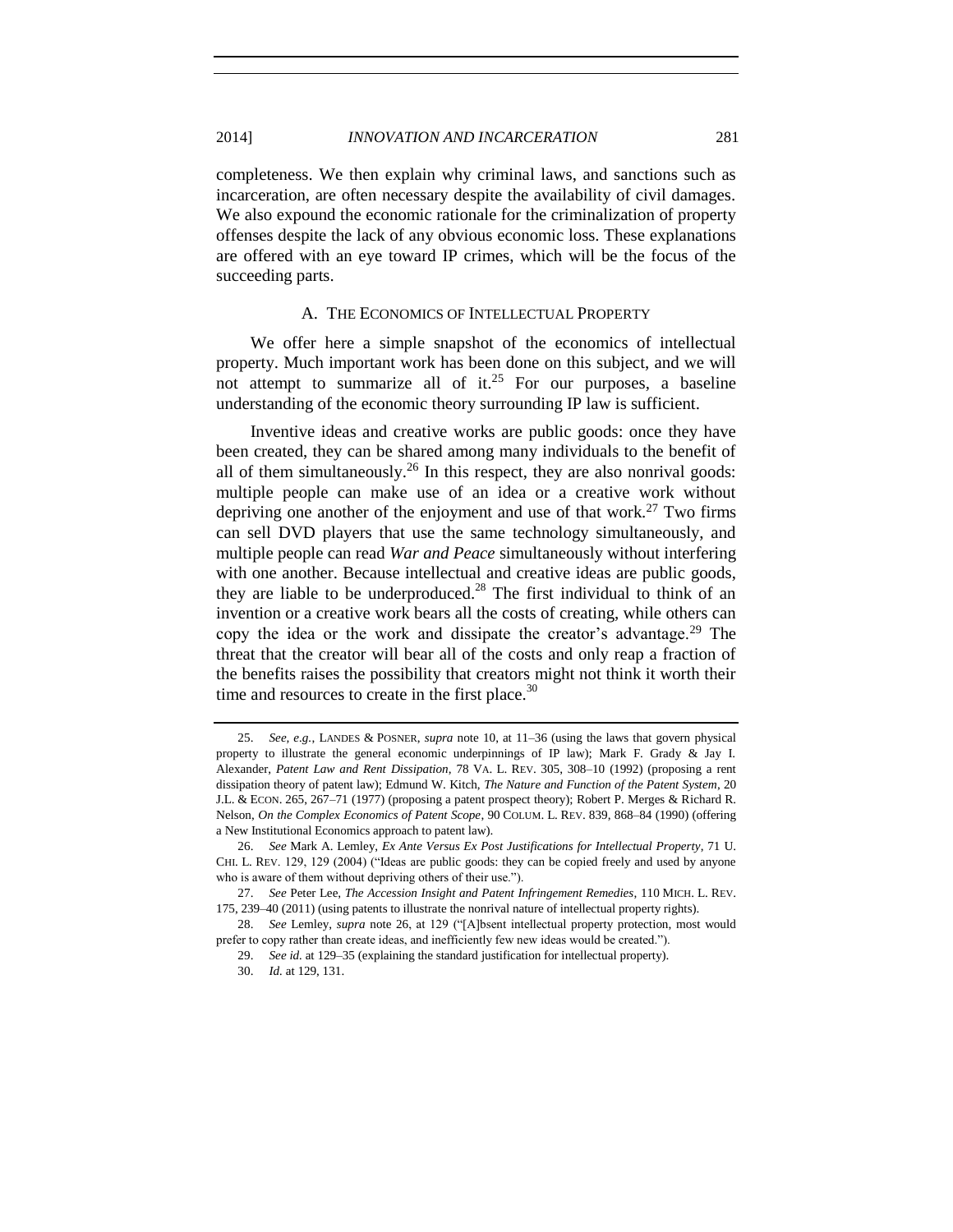IP rights exist in order to solve this public goods problem and to encourage the production of innovative and creative goods.<sup>31</sup> Property rights in inventions and creative works allow their creators to capture all of the rents from the creation of those goods. Without having to fear that their profits will be dissipated, creators will have greater incentives to innovate in the first place.<sup>32</sup> However, these property rights simultaneously allow their owners to charge monopoly prices.<sup>33</sup> This leads to deadweight losses,<sup>34</sup> since some consumers who would consume the goods if they were priced competitively cannot afford the monopoly prices.<sup>35</sup> IP law is thus thought to trade off dynamic efficiency—greater innovation and creativity—against static inefficiency—namely, deadweight losses.<sup>36</sup>

<span id="page-7-0"></span>Efficiently solving the public goods problem does not, however, mean that creators and innovators should be given maximal rights in their contributions. In addition to creating static inefficiencies, strong IP rights also prevent others from making welfare-enhancing uses of protected works and inventions.<sup>37</sup> Others may wish to create derivative works of a copyrighted play or new improvements of a patented machine. These contributions are more expensive when the underlying contribution is protected by an IP right that must be licensed.<sup>38</sup> In addition, there is a concern that some socially valuable behavior will not be generated at all because the IP owner may refuse to license the right.<sup>39</sup> For example, copyright owners may be unwilling to license parodies and critical reviews of their works even though these uses seem to enhance social welfare.

<sup>31.</sup> *Id.* at 131.

<sup>32.</sup> *See id.* at 131–33 (explaining how the "incentive theory of intellectual property" solves the public goods problem in ideas).

<sup>33.</sup> *Id.* at 131.

<sup>34.</sup> Ian Ayres & Gideon Parchomovsky, *Tradable Patent Rights*, 60 STAN. L. REV. 863, 867 (2007).

<sup>35.</sup> *See* Lemley, *supra* note [26,](#page-6-1) at 131 (stating that due to "supracompetitive" pricing, "some people who would be willing to pay more than the marginal cost of a copy of the idea will not be able to access it").

<sup>36.</sup> Ayres & Parchomovsky, *supra* note [34,](#page-7-0) at 867 (explaining that patents "involve[] a fundamental tradeoff between dynamic and static efficiency: patents spur innovation but only at the cost" of higher prices for current consumers).

<sup>37.</sup> *See, e.g.*, Lee, *supra* not[e 27,](#page-6-2) at 180 (using patents to demonstrate this concept in stating that "a patentee enjoys exclusive rights over any technology that infringes her claims, even if that technology substantially improves on her original creation").

<sup>38.</sup> *See* LANDES & POSNER, *supra* note [10,](#page-3-0) at 15 (stating that judicial decisions are not copyrighted for this reason, because "the transaction costs of obtaining licenses by the myriad of lawyers, litigants, judges, and law professors . . . would be immense").

<sup>39.</sup> *See* Lee, *supra* not[e 27,](#page-6-2) at 180 (stating that "transaction costs and strategic behavior," such as the refusal to license an IP right, may prevent parties from realizing the true potential of an improved work).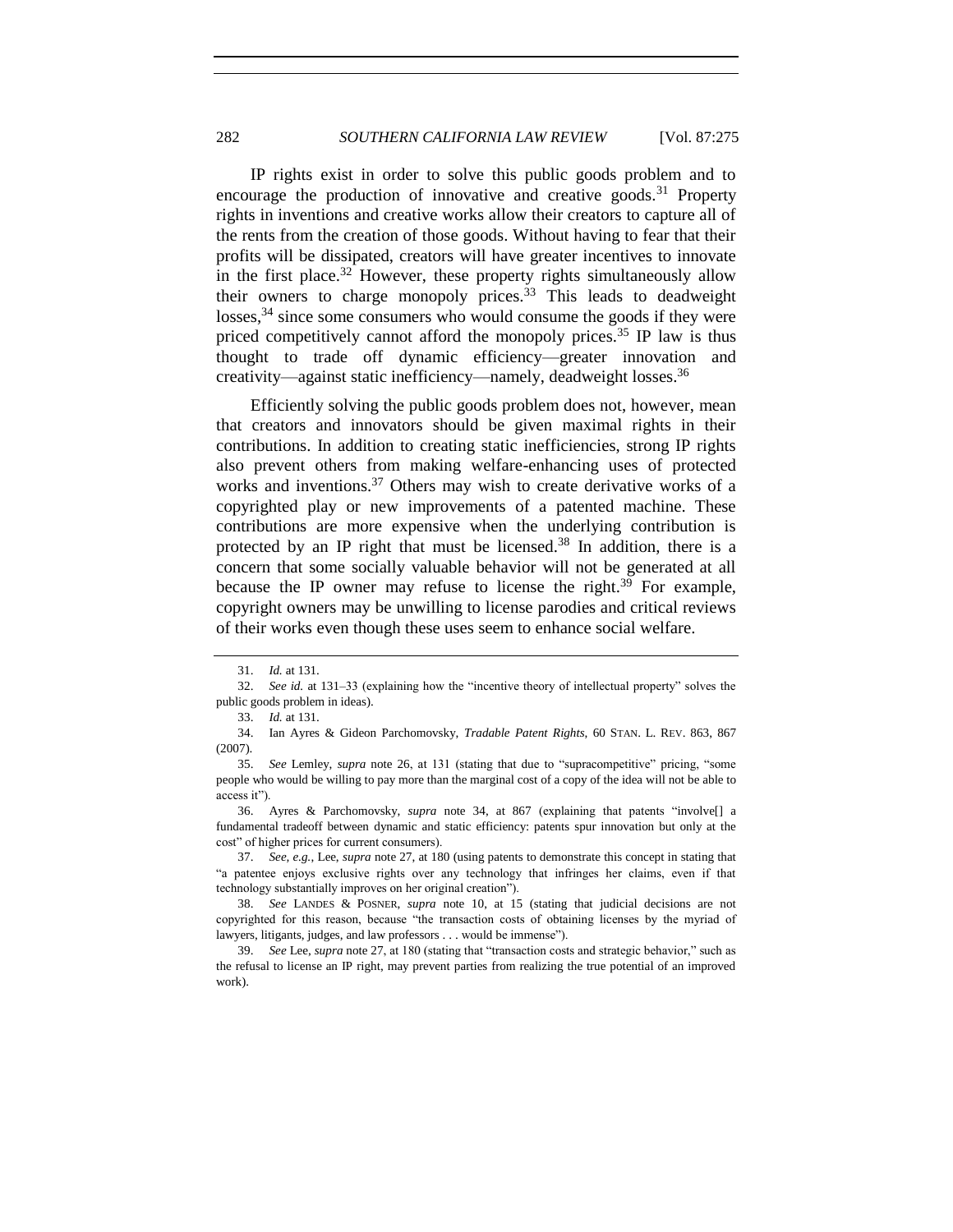For these reasons, the duration and scope of IP rights should be limited. IP law's goal is to balance the incentives provided to creators with the interests of the public and of subsequent creators.<sup>40</sup> The current generation of creators and inventors should only be given enough rights in their contributions to ensure that they can recapture sufficient profits to make creating them worthwhile. Giving additional rights to current creators produces inefficiencies both through deadweight losses and by increasing the costs of creating and inventing for subsequent generations.

<span id="page-8-0"></span>One final point bears emphasis. Many scholars believe that intellectual property rights do not encourage substantially greater invention or creativity, at least in some contexts.<sup>41</sup> In addition, many believe that current IP laws are not efficiently balanced, because they provide excessive incentives to the current generation of creators at the expense of the public and subsequent creators.<sup>42</sup> We count ourselves among this group to some extent. We do not adopt that view here, however, because it would render the inquiry we seek to undertake far too easy. If intellectual property rights are not necessary to induce innovation or creativity, then there is no economic justification for such rights and they should simply be eliminated.<sup>43</sup> Or, in lieu of eliminating IP rights, there should be no remedy—civil or criminal—for infringement.<sup>44</sup> If creators and inventors are already getting inappropriately strong rights in their works, enhancing their rights through greater enforcement will only further tip the balance in their favor.<sup>45</sup>

We do not intend to minimize these concerns—as noted, we agree with them to some extent. Nonetheless, we think that it is important to take the basic economic assumptions seriously as an initial matter. First, if

<sup>40.</sup> *See* LANDES & POSNER, *supra* not[e 10,](#page-3-0) at 11 (referring to this underlying goal of IP law as a basic "tradeoff between 'incentive' and 'access'").

<sup>41.</sup> *See* DAN L. BURK & MARK A. LEMLEY, THE PATENT CRISIS AND HOW THE COURTS CAN SOLVE IT 137–65 (2009) (detailing the many industries in which patents may do more harm than good and describing the few instances in which patent rights may be socially valuable).

<sup>42.</sup> *See, e.g.*, Grady & Alexander, *supra* note [25,](#page-6-3) at 306, 311–13 (stating that some advocates believe that "[w]hen the patent system induces a race for invention rights, competing inventors work too quickly and dissipate much of the social benefit that would otherwise come from their efforts").

<sup>43.</sup> *See* Michael Abramowicz & John F. Duffy, *The Inducement Standard of Patentability*, 120 YALE L.J. 1590, 1594–98 (2011) (explaining the economic value of patents and proposing when they should and should not be granted).

<sup>44.</sup> *See* LANDES & POSNER, *supra* not[e 10,](#page-3-0) at 13 (stating that incentive for creative innovation and improvement is a "dynamic benefit of a property right," suggesting that if this benefit does not in fact exist, then there would be less reason to impose sanctions for property right violations).

<sup>45.</sup> *See* Manta, *supra* not[e 15,](#page-3-2) at 498–99 (suggesting that this type of imbalance might result in "the prosecution and conviction of relatively harmless infringers and perhaps even innocent parties," and that it could also lead to "overdeterrence of innovation").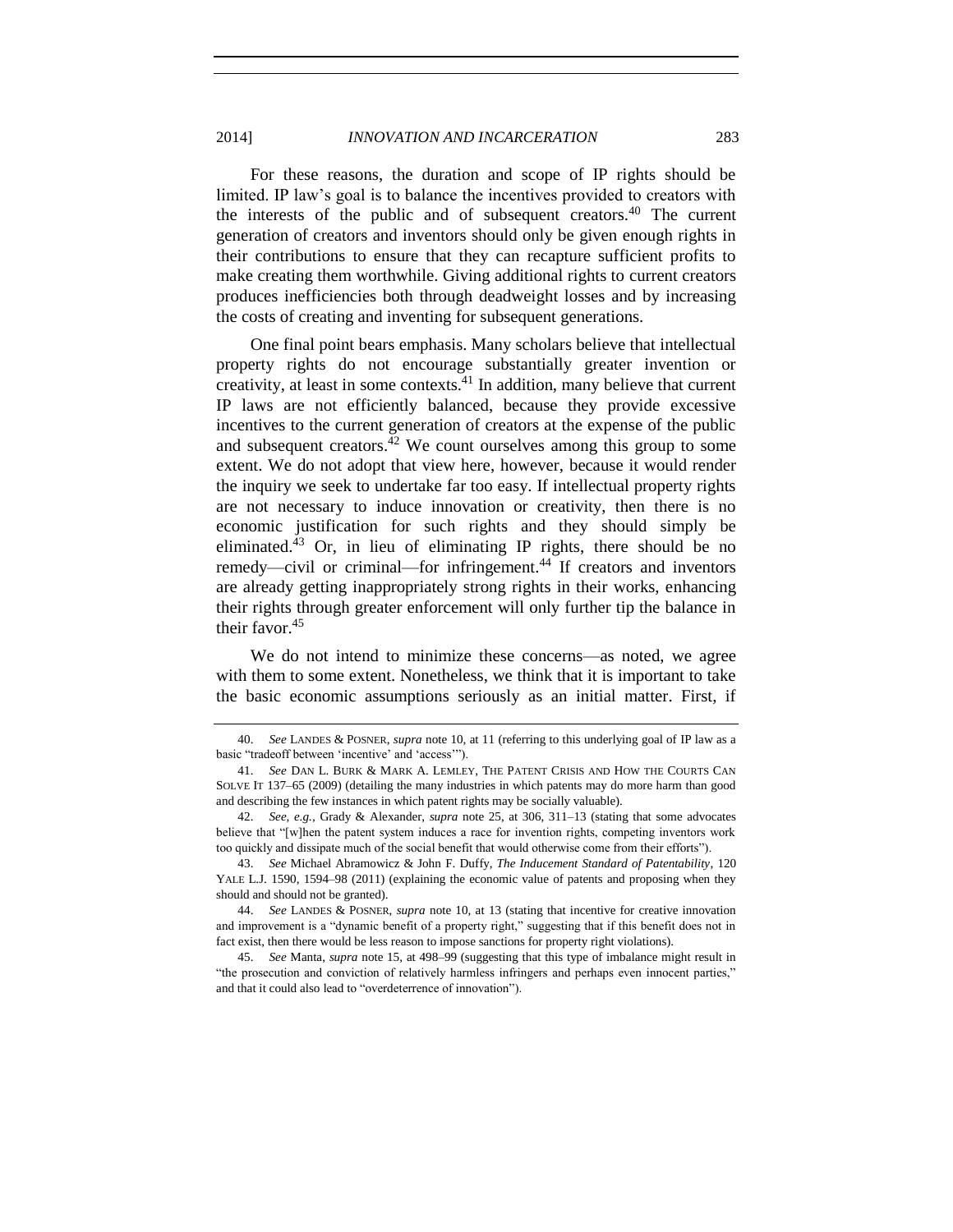economic analysis does not support criminal sanctions, then we need not even bother analyzing those sanctions in light of even more hostile normative frameworks. Second, it may be wrong to doubt the importance of IP rights in inducing research, development, and creativity. If that is the case, it will be necessary to consider what remedies should be applied in the event of infringement. Accordingly, we will proceed as if patent and copyright law play some role in incentivizing innovation (as they are meant to), and as if Congress has properly balanced the interests of creators and the public. On this account, IP infringement will harm both the IP owner and society at large (resulting in the loss of some benefits from future creativity), though it is difficult to know to what degree. $46$ 

# <span id="page-9-0"></span>B. THE ECONOMICS OF CRIMINAL LAW: INCARCERATION, DAMAGES, AND **DETERRENCE**

<span id="page-9-3"></span><span id="page-9-2"></span><span id="page-9-1"></span>The economic goal of any set of laws is to produce the greatest possible benefits at the lowest possible cost—in other words, to generate the maximum achievable net benefits.<sup>47</sup> Criminal and tort laws are of course directed at deterring costly behavior, and so the "benefits" produced by these laws come in the form of crimes and accidents that have been avoided.<sup>48</sup> The law's objective is to deter as much harm as possible while imposing the fewest costs. $49$  From an economic perspective, criminal law and punitive incarceration at first seem to present puzzles. Incarceration generates very substantial economic costs, costs that are imposed upon the prisoner, his<sup>50</sup> friends and family, and the government that is charged with imprisoning him.<sup>51</sup> The principal economic objective of punishment is deterrence, and tort law should be able to efficiently deter misconduct

<span id="page-9-4"></span><sup>46.</sup> *See* LANDES & POSNER, *supra* note [10,](#page-3-0) at 21–24 (describing the cost-benefit tradeoff of property rights and noting that "the high social costs of intellectual property rights create uncertainty as to whether on balance such rights are, from an overall social standpoint, cost-justified at all").

<sup>47.</sup> *See* A. MITCHELL POLINSKY, AN INTRODUCTION TO LAW AND ECONOMICS 7–10 (1983) (outlining a utilitarian theory of law centered on the maximization of net benefits).

<sup>48.</sup> *See* RICHARD A. POSNER, ECONOMIC ANALYSIS OF LAW 167–71 (7th ed. 2007) (describing the Learned Hand theory of optimal tort liability).

<sup>49.</sup> *See* Stephen P. Garvey, *Can Shaming Punishments Educate?*, 65 U. CHI. L. REV. 733, 775 (1998) ("Utilitarianism, for example, encourages architects of punishment to get the most deterrence at the lowest possible cost.").

<sup>50.</sup> Because the vast majority of incarcerated prisoners are male, we will employ the male pronoun here although it is not standard convention.

<sup>51.</sup> *See* John Bronsteen, Christopher Buccafusco & Jonathan Masur, *Happiness and Punishment*, 76 U. CHI. L. REV. 1037, 1039–55 (2009) (describing the hedonic costs of incarceration); Garvey, *supra* note [49,](#page-9-1) at 743–44 (stating that prison is "an expensive public problem" in that it is "both costly and overused").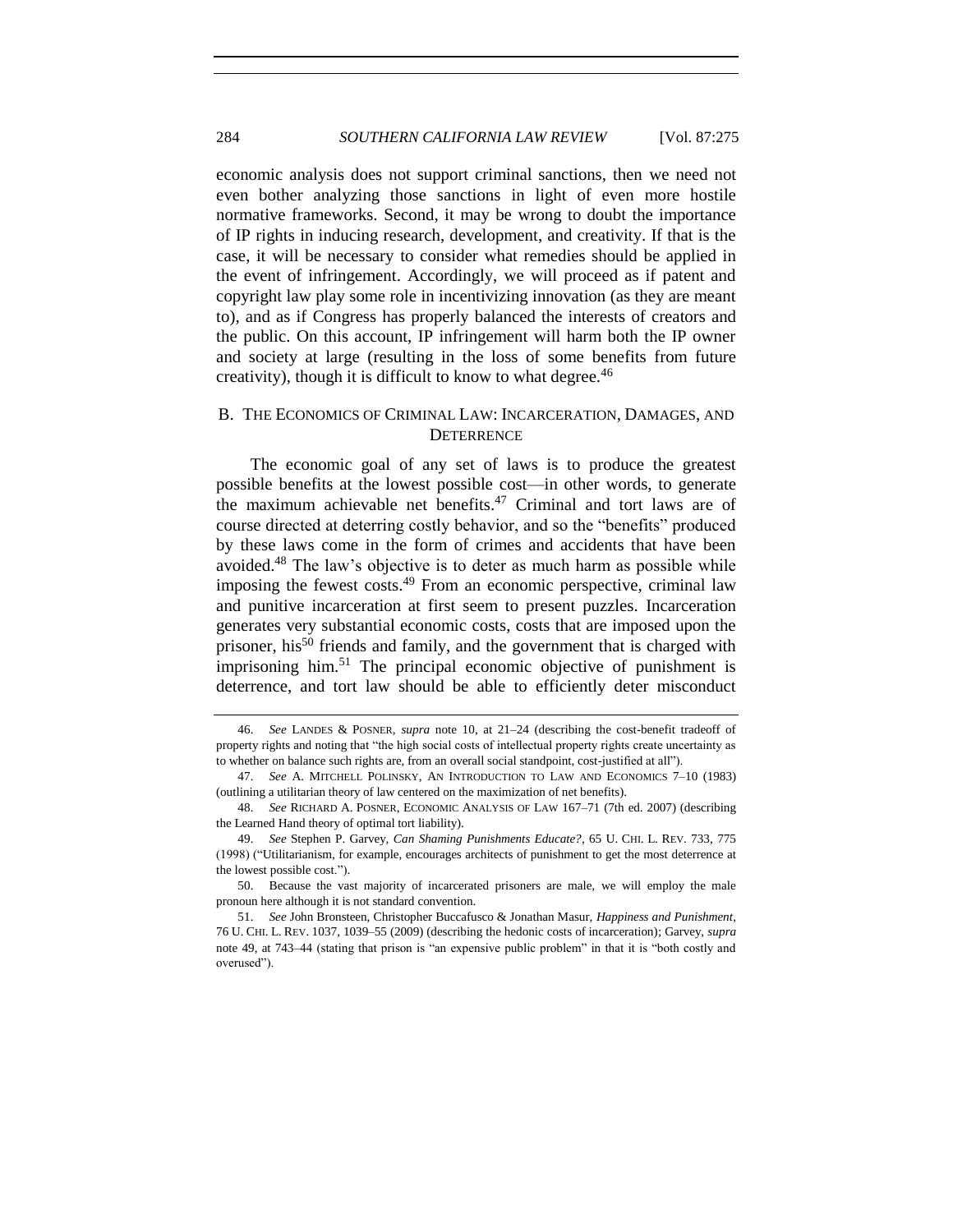through monetary sanctions alone.<sup>52</sup> Moreover, while tort lawsuits might involve significant transaction costs, the civil fines themselves are not economic costs, but rather transfer payments from one party to another that involve little or no efficiency  $loss<sup>53</sup>$  On this account, prison sentences would seem unnecessarily wasteful.<sup>54</sup> However, the economic justification for criminal law lies with the possibility that defendants will be insolvent or otherwise unable to satisfy a civil judgment.<sup>55</sup>

<span id="page-10-0"></span>Consider a straightforward case of assault. An assault victim might suffer damages in the tens or even hundreds of thousands of dollars in medical bills, lost wages, and pain and suffering. The perpetrator of an assault may not have assets worth nearly that much, and thus it might be impossible to collect the necessary measure of damages. (This is the reason that many states require automobile drivers to have insurance—in order to guard against otherwise judgment-proof defendants.<sup>56</sup>) If the amount of damages is set at a figure that exceeds the perpetrator's ability to pay, then it will be impossible to fully deter the perpetrator. Thus, the judgmentproof defendant cannot be effectively deterred.<sup>57</sup> This problem is much more severe for more serious harms, such as murder, and is accentuated by

<sup>52.</sup> *See* POLINKSY, *supra* note [47,](#page-9-2) at 73–84 (assuming that if individuals are risk neutral, an economically "efficient system of law enforcement is one in which the fine is as large as possible equal to the wealth of the individuals whose behavior is being controlled").

<sup>53.</sup> *See* Charles Silver, *"We're Scared to Death": Class Certification and Blackmail*, 78 N.Y.U. L. REV. 1357, 1418 (2003) (stating that in both conventional lawsuits and class actions, "the payment is a transfer made to satisfy a demand, and thus is not an economic loss").

<sup>54.</sup> The contrast we draw in this Article is between monetary penalties and incarceration. We realize that this contrast does not map perfectly onto the line between criminal and civil penalties: criminal fines are quite common, and nonpunitive civil incarceration exists as well. POSNER, *supra* note [48,](#page-9-3) at 215. In some cases there will be important differences between civil tort damages and criminal fines. However, the distinction between monetary penalties and incarceration is the starkest and most important contrast between criminal and civil law, and it is the one that matters most from an economic perspective because the two types of penalties are experienced so differently by offenders. *See id.* (describing the differences between civil and criminal money damages, as well as acknowledging criminal law's use of "nonpecuniary sanction[s]"). Accordingly, we focus our attention upon this critical distinction while acknowledging the nuance involved in both civil and criminal sanctions. Henceforth, when we refer to "criminal" penalties we mean incarceration, and when we refer to "civil" penalties we mean monetary sanctions. In this part we will also refer to some alternative criminal sanctions that might deter infringement, as we do in Part III with respect to copyright.

<sup>55.</sup> *See* Richard A. Posner, *An Economic Theory of the Criminal Law*, 85 COLUM. L. REV. 1193, 1195 (1985) ("The optimal damages that would be required for deterrence would so frequently exceed the offender's ability to pay that public enforcement and nonmonetary sanctions such as imprisonment are required.").

<sup>56.</sup> *See* POLINSKY, *supra* note [47,](#page-9-2) at 65–71 (outlining the economic reasoning as to why insurance reduces this risk of insolvency).

<sup>57.</sup> Posner, *supra* not[e 55,](#page-10-0) at 1204–05.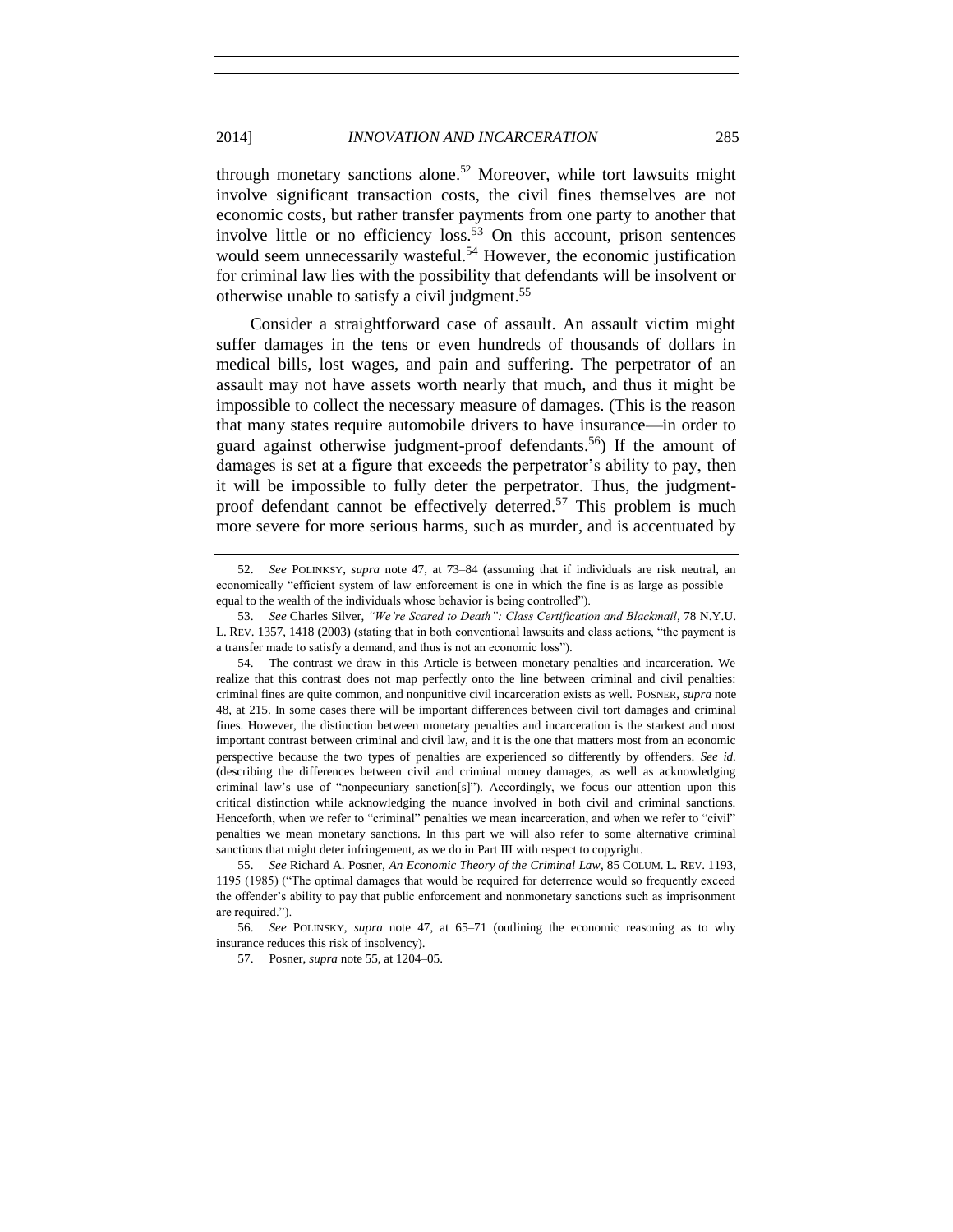the fact that not every harm is detected and punished.<sup>58</sup>

In order to achieve optimal deterrence, standard economic theory suggests that the expected penalty imposed upon the defendant must be equivalent to the defendant's likely gain from the crime.<sup>59</sup> The expected penalty is the likelihood that a defendant will be detected, apprehended, and fined, multiplied by the magnitude of the sanction that will be imposed.<sup>60</sup> Imagine that a hypothetical perpetrator expects to obtain the equivalent of \$10,000 in benefits from an assault, and the perpetrator has only a 40 percent chance of being caught. If the only potential liability for the assault was \$10,000, the cost to the offender is only \$4000 (\$10,000  $\rm x$ ) 0.40). This is insufficient to deter the behavior. To deter the assault, the law would have to set the sanction at  $$25,000 ($10,000 \div 0.40)$ , an amount that many defendants charged with assault may not possess.<sup>61</sup>

As the foregoing discussion indicates, criminal damages should be set not by the harm done to the victim—as are tort damages—but by the benefit from the crime to the perpetrator.<sup>62</sup> Because the majority of torts involve unintentional harms in the course of otherwise valuable activities, tort damages must be equal to the expected harm to the victim in order to induce potential tortfeasors to take efficient precautions.<sup>63</sup> On the other hand, many crimes involve intentional conduct that bears no resemblance to valuable activity, and the issue is not the level of precaution taken but the criminal's conscious decision to commit the crime in the first instance.<sup>64</sup> Accordingly, the penalty need only be high enough to place the

<sup>58.</sup> *See* POLINSKY, *supra* note [47,](#page-9-2) at 83 (clarifying that in discussing an economically efficient law enforcement system, the author made an important and "implicit" assumption that there were no mistakes in the system).

<sup>59.</sup> Gary S. Becker, *Crime and Punishment: An Economic Approach*, 76 J. POL. ECON. 169, 181– 84 (1968).

<sup>60.</sup> *See* Emmett H. Miller III, *Federal Sentencing Guidelines for Organizational Defendants*, 46 VAND. L. REV. 197, 204 (1993) ("Thus, under both approaches, the expected gain or harm represents the actual gain or harm resulting from the offense multiplied by the probability of detection and conviction.").

<sup>61.</sup> *See* Posner, *supra* note [55,](#page-10-0) at 1204–05 (suggesting that for this reason, "criminal law is designed primarily for the nonaffluent").

<sup>62.</sup> *See* Jeremy Bentham, *Principles of Penal Law*, *in* 1 THE WORKS OF JEREMY BENTHAM 367, 396 (John Bowring ed., 1843) ("If the apparent magnitude, or rather value of that pain be greater than the apparent magnitude or value of the pleasure or good he expects to be the consequence of the act, he will be absolutely prevented from performing it.").

<sup>63.</sup> *See* POSNER, *supra* note [48](#page-9-3) at 167–71 (explaining the Learned Hand formula of liability for negligence).

<sup>64.</sup> *See* Posner, *supra* note [55,](#page-10-0) at 1194 (stating that criminal law has a "pervasive emphasis . . . on the mental state of the accused, and . . . on the moral character rather than the consequence of behavior").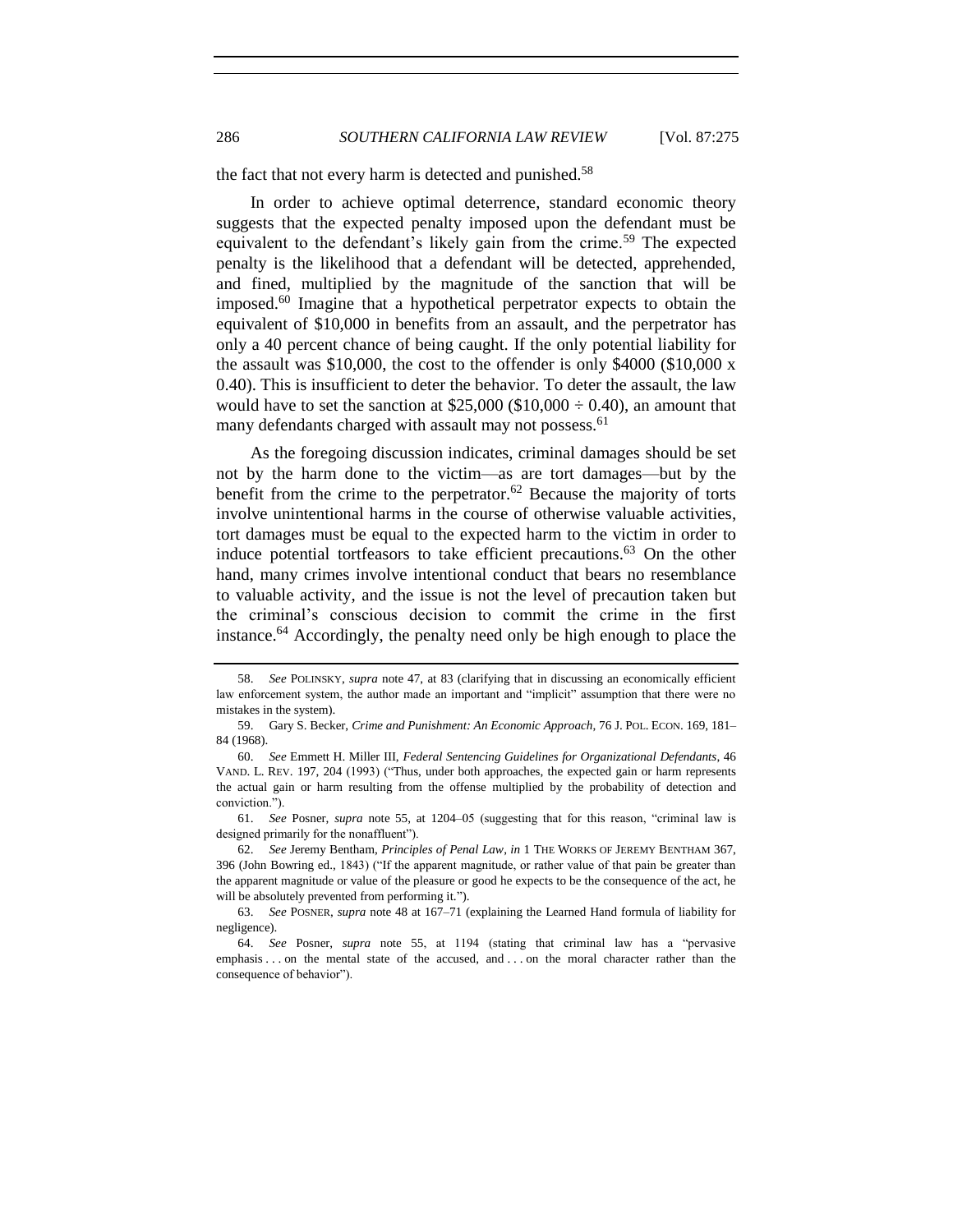# 2014] *INNOVATION AND INCARCERATION* 287

criminal in a better situation if he refrains from committing the crime than if he commits it.<sup>65</sup> In many cases, this means that surprisingly low criminal penalties may be appropriate.<sup>66</sup> For instance, the appropriate penalty for some murders might be only a few years in prison, despite the terrible harm involved in murder. The reason is that many murderers might gain very little benefit from their crimes, and murderers are apprehended and prosecuted at relatively high rates.<sup>67</sup> Accordingly, in economic terms, it is not necessary that the punishment match the crime.<sup>68</sup>

This analysis is muddied somewhat when one considers optimal activity and precaution levels. One goal of tort law is to avoid overdeterrence: it is inefficient for potential tortfeasors to take precautions that are more expensive than the damages that they might cause.<sup>69</sup> For instance, imagine that an automobile driver has a 10 percent chance of causing an accident that will result in \$10,000 in damages. Suppose, however, that tort damages are set at \$50,000, rather than \$10,000, in the event of an accident. The driver would now have an incentive to take a precaution that costs \$5000 (\$50,000 x 0.10) despite the fact that the expected cost of the damage that this driver will cause is only \$1000 (\$10,000 x 0.10). Excessive tort damages lead to inefficient behavior.<sup>70</sup> This analysis applies straightforwardly to accidents and cases of negligence, but its application to intentional harms is not nearly so clear. Society is willing to accept that some accidents may occur in the course of lawful driving because it would be too expensive to take every precaution necessary to prevent them entirely.<sup>71</sup> Accordingly, the optimal level of accidents is nonzero.<sup>72</sup> Yet it may be that there is no "precaution" against intentional murder that is not worth taking. The harm caused by murder is enormous, and the offender can very cheaply avoid causing that harm

<span id="page-12-0"></span>

<sup>65.</sup> *See id.* at 1205 (stating that criminal sanctions must be designed "so that the criminal is made worse off by his act").

<sup>66.</sup> *See* Garvey, *supra* note [49,](#page-9-1) at 738 (proposing that "shaming penalties" might be an effective new punishment model).

<sup>67.</sup> *See* Posner, *supra* note [55,](#page-10-0) at 1197 ("[I]t is unlikely that every disutile experienced by the wretched victim confers an equal and opposite utile on the offender.").

<sup>68.</sup> *See id.* at 1207 ("[M]ore serious crimes might not always be punishable by more severe penalties than less serious ones.").

<sup>69.</sup> *See* Kyle D. Logue, *Coordinating Sanctions in Tort*, 31 CARDOZO L. REV. 2313, 2324 (2010) (explaining that tort law seeks to avoid overdeterrence).

<sup>70.</sup> *See* POSNER, *supra* note [48,](#page-9-3) at 167–71 (describing a general theory of tort law and efficient behavior).

<sup>71.</sup> Logue, *supra* not[e 69,](#page-12-0) at 2324.

<sup>72.</sup> Jennifer H. Arlen & William J. Carney, *Vicarious Liability for Fraud on Securities Markets: Theory and Evidence*, 1992 U. ILL. L. REV. 691, 718 ("In standard torts cases, the optimal level of accidents is not zero.").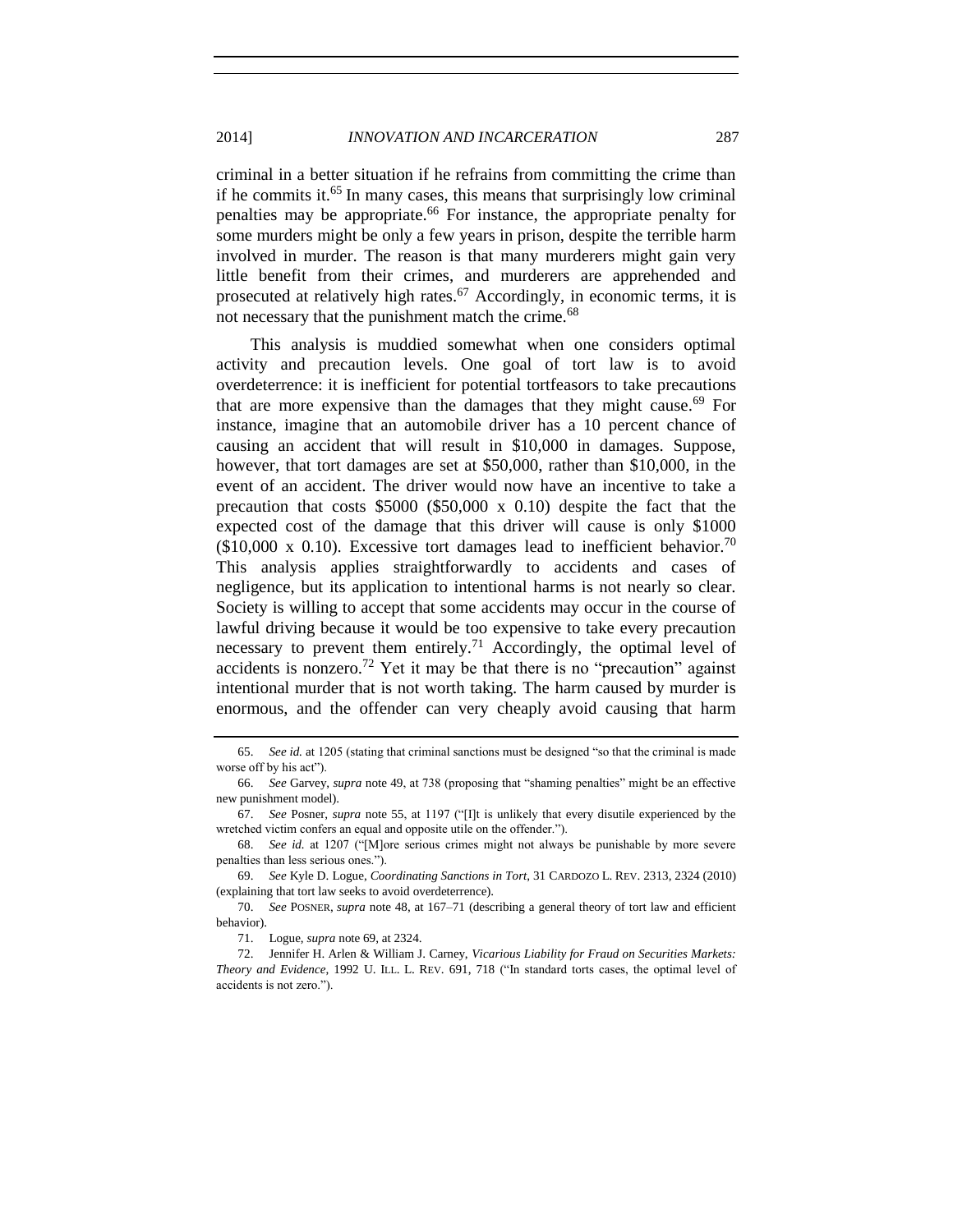<span id="page-13-0"></span>simply by deciding not to intentionally kill the victim. Thus, the magnitude of the harm will always exceed the costs of avoiding it.<sup>73</sup> Accordingly, the optimal level of intentional murder might be exactly zero. If this is the case, damages for murder and other serious intentional crimes should be infinite.<sup>74</sup> Indeed, the strongest economic argument typically made against very high penalties for serious intentional crimes is the need for marginal deterrence, not the desire to avoid overdeterrence.<sup>75</sup>

Marginal deterrence is the idea that more serious crimes should be punished more harshly than less serious crimes in order to deter criminals who might cause a less serious harm from instead causing a more serious harm.<sup>76</sup> For instance, if assault and murder were both punished by life in prison, a criminal who has committed assault would have no incentive not to commit murder (in an attempt to flee, for instance). He would face no greater penalty for doing so, and he could increase his chances of escape.<sup>77</sup> The necessity of marginal deterrence means that the penalty for very serious crimes, such as aggravated assault (the optimal level of which is zero), should not, in fact, be as serious as the penalty for murder.

Marginal deterrence also provides some of the reason why policymakers have turned to expensive criminal sanctions like imprisonment, rather than relying solely on monetary penalties.<sup>78</sup> If a criminal is contemplating causing \$100,000 worth of harm but only has the means to pay a \$50,000 judgment, then there is no incentive for him not to cause \$200,000 worth of harm—he will reap the extra benefit without being subject to any additional risk. The threat of a prison sentence will take from him a resource of which he has a significant stock—his liberty thus reintroducing a deterrent effect that will prevent the greater harm.<sup>79</sup> Because prison sentences can be scaled in terms of their length and

<sup>73.</sup> *See* Eyal Zamir & Barak Medina, *Law, Morality, and Economics: Integrating Moral Constraints with Economic Analysis of Law*, 96 CALIF. L. REV. 323, 354 (2008) (stating that, according to "commonsense morality," the value of human life may be "lexically superior to pecuniary losses").

<sup>74.</sup> *See* Posner, *supra* note [55,](#page-10-0) at 1202 ("If the average person . . . were asked how much money he would demand to surrender his life on the spot, his answer would be that no finite offer would be high enough, since he would get no utility out of the money.").

<sup>75.</sup> *Id.* at 1207.

<sup>76.</sup> Zamir & Medina, *supra* not[e 73,](#page-13-0) at 379 n.211 (noting that economic theory requires marginal deterrence if a criminal is to have an incentive not to commit a more serious crime).

<sup>77.</sup> *See* Posner, *supra* note [55,](#page-10-0) at 1207 (making a similar analogy in stating that "[i]f robbery is punished as severely as murder, the robber might as well kill his victim to eliminate a witness").

<sup>78.</sup> *See id.* at 1205–08 (describing optimal criminal penalties and the role of marginal deterrence).

<sup>79.</sup> *See id.* at 1204 (stating that imprisonment is one way of addressing the "infeasibility of primary reliance on fines to deter" crime).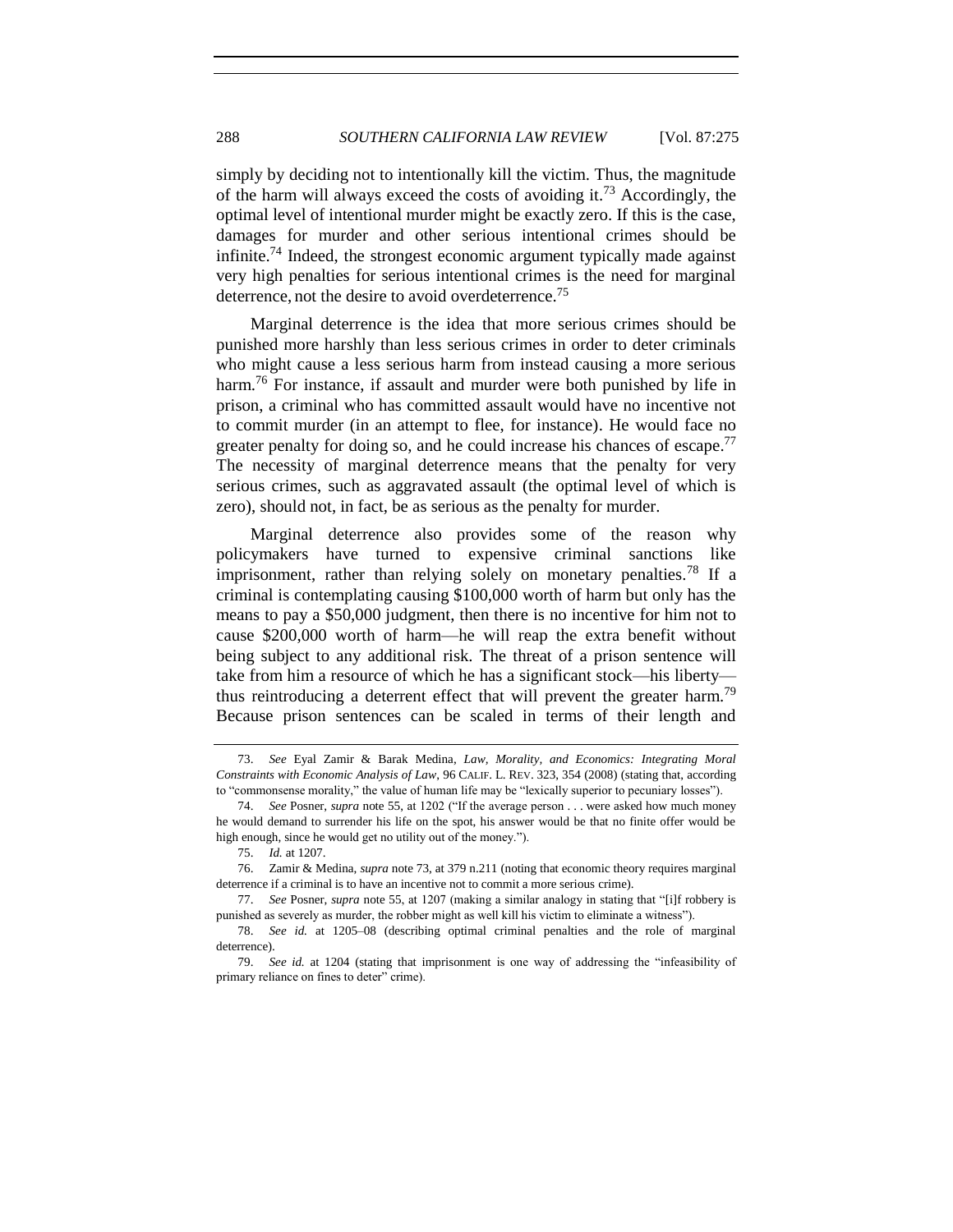severity, the law can create marginal deterrence along a much wider spectrum of harm-causing behavior.

Finally, even if every potential defendant were properly capitalized and able to pay the full measure of damages required after causing harm, there might nonetheless be some individuals who could not be deterred. This could be due to mental instability, a tendency to succumb to fits of rage, overoptimism (regarding the chances of being caught), or any number of other factors that cause the individual to fall short of perfect rational calculation. $80$  Incapacitation is the proper remedy with respect to such individuals.<sup>81</sup> And of course, incapacitation can only be achieved via incarceration, not monetary damages.<sup>82</sup>

<span id="page-14-1"></span>Accordingly, carceral criminal sanctions are justifiable from an economic perspective because of difficulties in properly deterring potential offenders with civil sanctions, most frequently because offenders are insolvent or unable to pay the full judgments against them.<sup>83</sup> This central point will inform much of the discussion that follows.

# C. PROPERTY (AND INTELLECTUAL PROPERTY) CRIMES

<span id="page-14-0"></span>The foregoing discussion focused on harms involving injury to a person. This is appropriate, as these are the most serious types of crime and present the clearest case for criminal incarceration.<sup>84</sup> Yet our true focus is on property crimes. This is an Article about intellectual property, and property crimes such as theft require a somewhat different economic justification. Unlike harms involving personal injuries, there is no obvious economic harm when someone commits a property crime.<sup>85</sup> Destroying a home or wrecking a car would certainly create economic harm, but if a thief merely steals a piece of property, nothing of value is destroyed—the

<sup>80.</sup> *See* Jonathan S. Masur, Richard H. McAdams & Thomas J. Miles, *For General Deterrence*, *in* CRIMINAL LAW CONVERSATIONS 122, 122–24 (Paul H. Robinson et al. eds., 2009) ("[N]ot all people are fully rational, informed, and capable of self-control.").

<sup>81.</sup> *See* SANFORD H. KADISH ET AL., CRIMINAL LAW AND ITS PROCESSES: CASES AND MATERIALS 120–24 (9th ed. 2012) (explaining a general theory of incapacitation).

<sup>82.</sup> *See* Masur, McAdams & Miles, *supra* note [80,](#page-14-1) at 123 ("[P]recisely when individuals prove themselves undeterrable is when we may think it worthwhile to incarcerate them in order to incapacitate them.").

<sup>83.</sup> Posner, *supra* not[e 55,](#page-10-0) at 1195.

<sup>84.</sup> *See id.* at 1202 ("This nonlinearity suggests why tort law may be adequate for many small risks of death (for example, the risk of being killed in an automobile accident caused by negligence), but not for the large risks that are created by crimes of violence.").

<sup>85.</sup> *See* LANDES & POSNER, *supra* note [10,](#page-3-0) at 47 (implying that if a thief is not a potential purchaser of the property, then the "owner is not deprived of any revenue," and thus does not lose anything from the unauthorized taking of the property).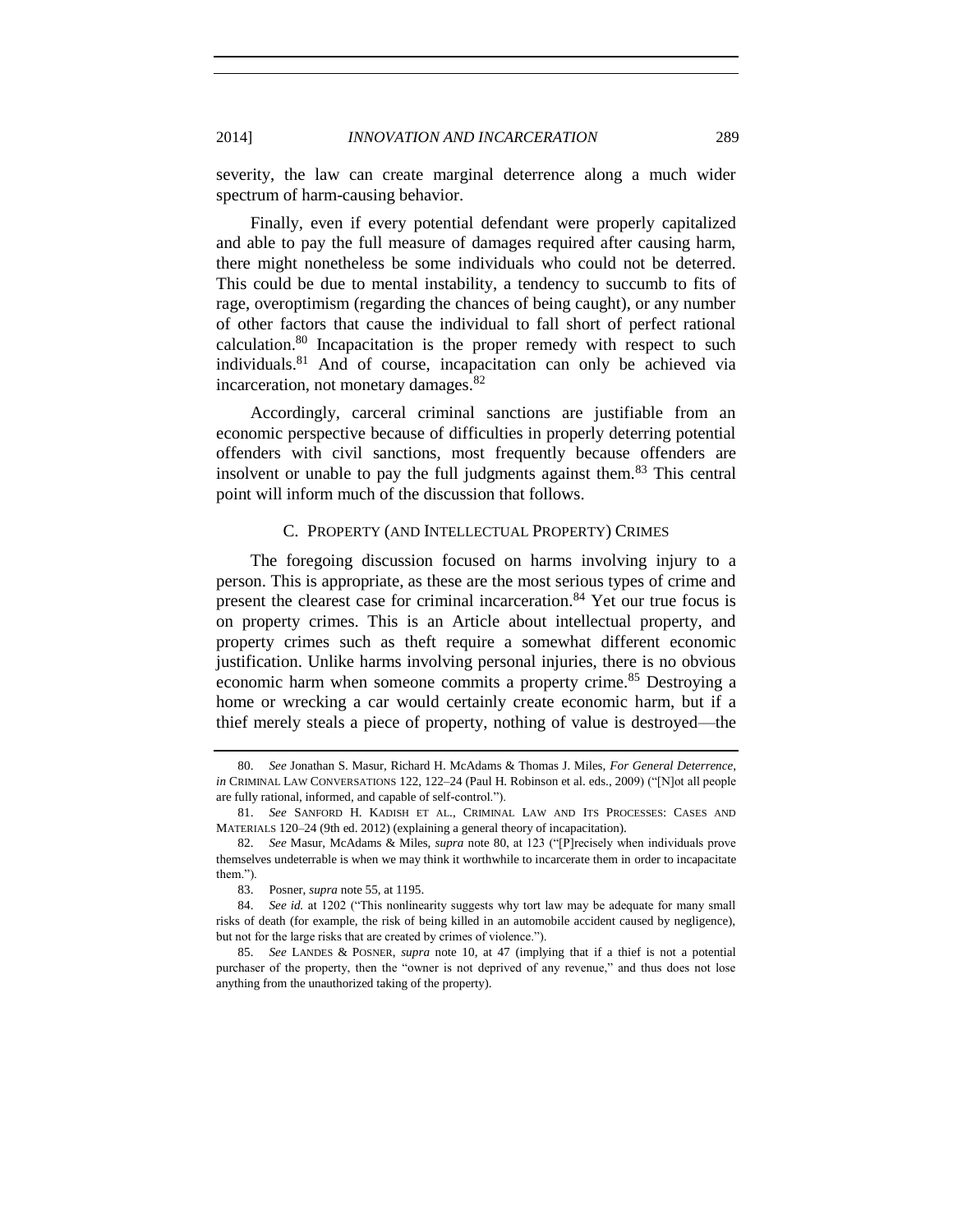property still exists. It is possible that the theft is just a transfer from one user to another, not an efficiency loss.<sup>86</sup> If there is no economic harm from theft, then there is no economic reason to punish it with criminal sanctions.

There are, however, powerful arguments that theft creates economic harm.<sup>87</sup> The first is that theft may result in an item being transferred from a higher-value user to a lower-value user, which decreases overall welfare.<sup>88</sup> If an automobile is worth \$10,000 to its owner and only \$5000 to the thief who steals it, then the theft destroys \$5000 in value just by virtue of the fact that the automobile is transferred from the owner to the thief. By blocking these types of involuntary transactions, the law forces individuals into the world of voluntary transactions through which property finds its way to the highest-value user.<sup>89</sup> Because inventions and creative works are nonrival, however, this argument does not apply in the context of intellectual property. "Theft" of intellectual property does not deprive the original owner of its use, so there can be no fear that a higher-value owner has been deprived.<sup>90</sup> We must, accordingly, look elsewhere for economic justifications for (intellectual) property crimes.

Theft may also create economic harm by reducing incentives to efficiently maintain or improve property.<sup>91</sup> If property owners have to fear that their property might imminently be stolen, they will have no reason to invest in improving that property, even when it is efficient to do so.  $92$ Individuals might even shy away from acquiring property in the first place, even if they would be higher-value users than the current owners.<sup>93</sup> This argument has particular resonance for IP law. If someone "steals" intellectual property—that is, infringes it without paying royalties to the owner—the owner will be able to earn only competitive returns, rather than monopoly profits.<sup>94</sup> As noted above, economic theory justifies the ability to

<sup>86.</sup> *See* Lee, *supra* not[e 27,](#page-6-2) at 226 ("Of course, the Coase theorem holds that in the absence of transaction costs, initial allocations do not matter, and costless transactions will allow resources to flow to their highest-valued use.").

<sup>87.</sup> *See, e.g.*, Posner, *supra* note [55,](#page-10-0) at 1196 ("[I]t is inefficient to allow pure coercive transfers of wealth—'pure' implying that the transfer is not an incident of a productive act.").

<sup>88.</sup> *See id.* ("[Property is] less valuable in an economic sense in [the] hands [of a thief.]"). 89. *Id.* at 1195–96.

<sup>90.</sup> *See* Lee, *supra* note [27,](#page-6-2) at 192–93 (arguing that the nonrival nature of intellectual property "cuts directly against exclusive rights").

<sup>91.</sup> *See* Manta, *supra* note [15,](#page-3-2) at 476–77 ("The most obvious harm[] caused by violations such as theft . . . [is] the potential disincentive for . . . owners to engage in future productive and socially beneficial endeavors because their resulting profits are at risk of being stolen.").

<sup>92.</sup> *See id.* (describing the incentives of property owners in a world where theft is rampant).

<sup>93.</sup> *See* LANDES & POSNER, *supra* note [10,](#page-3-0) at 18 (stating that this is a possibility when the total cost of protection "exceed[s] the benefits of propertization").

<sup>94.</sup> Lemley, *supra* not[e 26,](#page-6-1) at 131.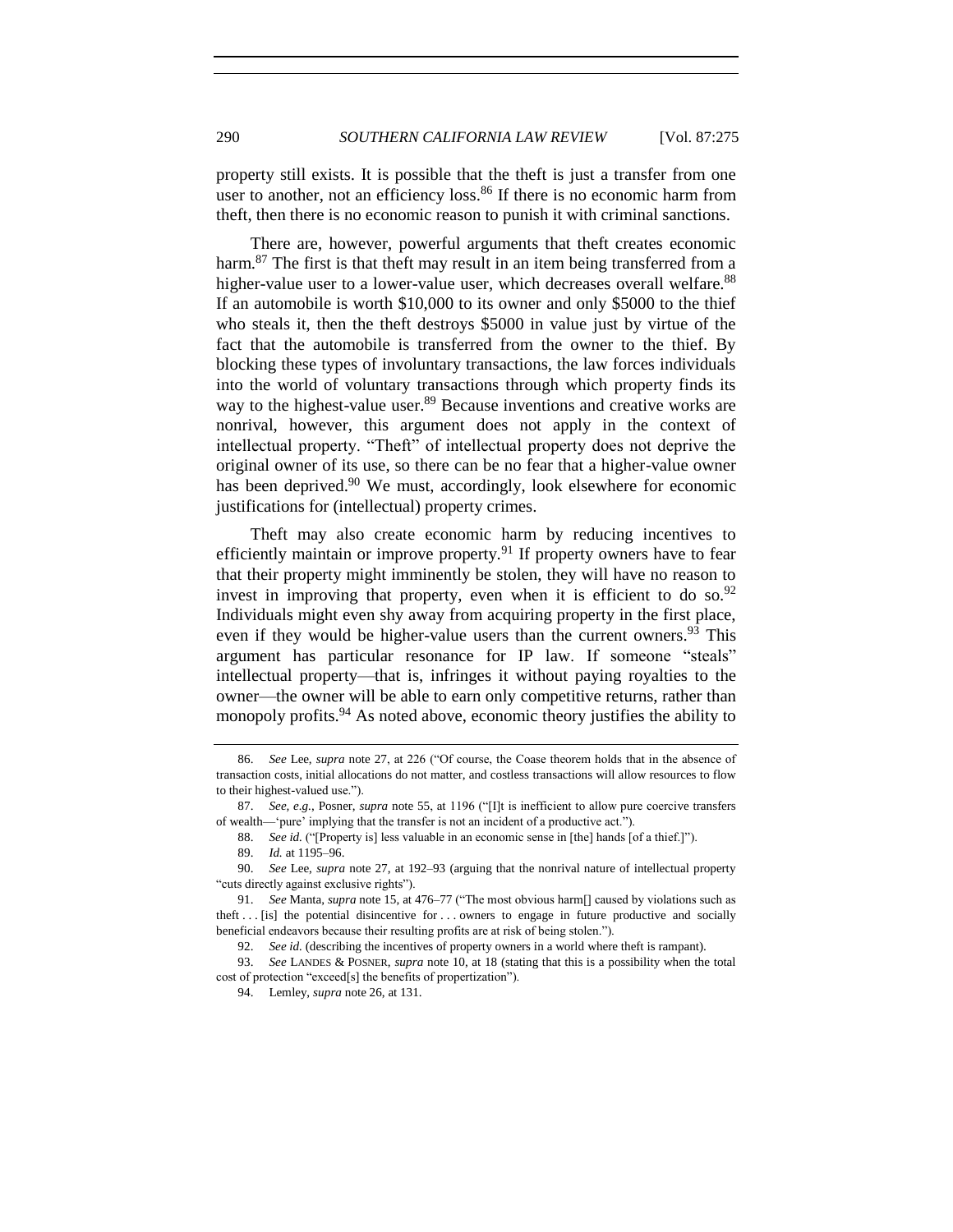earn monopoly profits on copyrighted works and patented inventions because competitive returns will be inadequate to incentivize IP owners to create and commercialize their ideas.<sup>95</sup> Accordingly, IP "theft" could reduce incentives to invent or create IP, just as theft of real or chattel property might reduce incentives to acquire or improve that property.<sup>96</sup> This would frustrate the economic rationales underlying intellectual property.

The third argument that theft causes economic harm relates to the steps that owners will take to protect their property from theft. Imagine a country that decriminalized theft (or that had unreliable police, prosecutors, and courts). Without the state to protect their property, citizens of that country would understand that their property was at risk of being taken if they did not protect it themselves.  $97$  Consequently, they might build high walls around their homes, install security systems, hire armed guards, train vicious guard dogs, and so forth.<sup>98</sup> These are socially wasteful activities. They produce little social value, and they exist only to prevent the transfer of property from one user to another.<sup>99</sup> Economists thus view the criminal prohibition on theft as a less costly means of protecting property.<sup>100</sup> Rather than giving private property owners incentives to invest in wasteful selfhelp, economists favor centralizing the task of protecting property in the government, a body that can take advantage of economies of scale.<sup>101</sup>

98. Posner, *supra* note [55,](#page-10-0) at 1196 ("[I]f [a thief is] allowed to take the car [of his neighbor, his]... neighbor will have an incentive to expend resources on preventing it from being taken, and these expenditures considered as a whole, yield no social product."). *See also* ROBERT P. MERGES, PETER S. MENELL & MARK A. LEMLEY, INTELLECTUAL PROPERTY IN THE NEW TECHNOLOGICAL AGE 34 (6th ed. 2012) (making this point about trade secrets).

99. *See* LANDES & POSNER, *supra* note [10,](#page-3-0) at 119 (defining this as "inefficient self-protection").

100. *See* William E. Nelson, *Emerging Notions of Modern Criminal Law in the Revolutionary Era: An Historical Perspective*, 42 N.Y.U. L. REV. 450, 452–66 (1967) (examining criminal law's historical development from an instrument enforcing the community's moral values to one focused on "punish[ing] and deter[ring] . . . attacks on property"); Posner, *supra* not[e 55,](#page-10-0) at 1196 (arguing that the role of the criminal law is discouraging market bypassing).

101. *See, e.g.*, A. Mitchell Polinsky, *Private Versus Public Enforcement of Fines*, 9 J. LEGAL STUD. 105, 107 (1980) ("[T]he benefits from coordinating enforcement—for example, avoiding duplication of investigative effort and exploiting economies of scale in information processing—are obtained under public enforcement and monopolistic enforcement, but not under competitive enforcement."). *Cf.* Amitai Aviram, *Allocating Regulatory Resources*, 37 J. CORP. L. 739, 765 (2012) ("[P]rivate actors are often poor enforcers because they lack the economies of scale (such as investigative expertise and litigation experience) that come with repeated enforcement, and because

<sup>95.</sup> *See id.* (explaining how the "incentive theory of intellectual property" solves the public goods problem in ideas).

<sup>96.</sup> *Id.* at 131–33.

<sup>97.</sup> *See* George P. Fletcher, *The Metamorphosis of Larceny*, 89 HARV. L. REV. 469, 474 (1976) ("[T]he thief upset[s] the social order not only by threatening property, but by violating the general sense of security and well-being of the community; . . . theft [is] feared as a socially unnerving event.").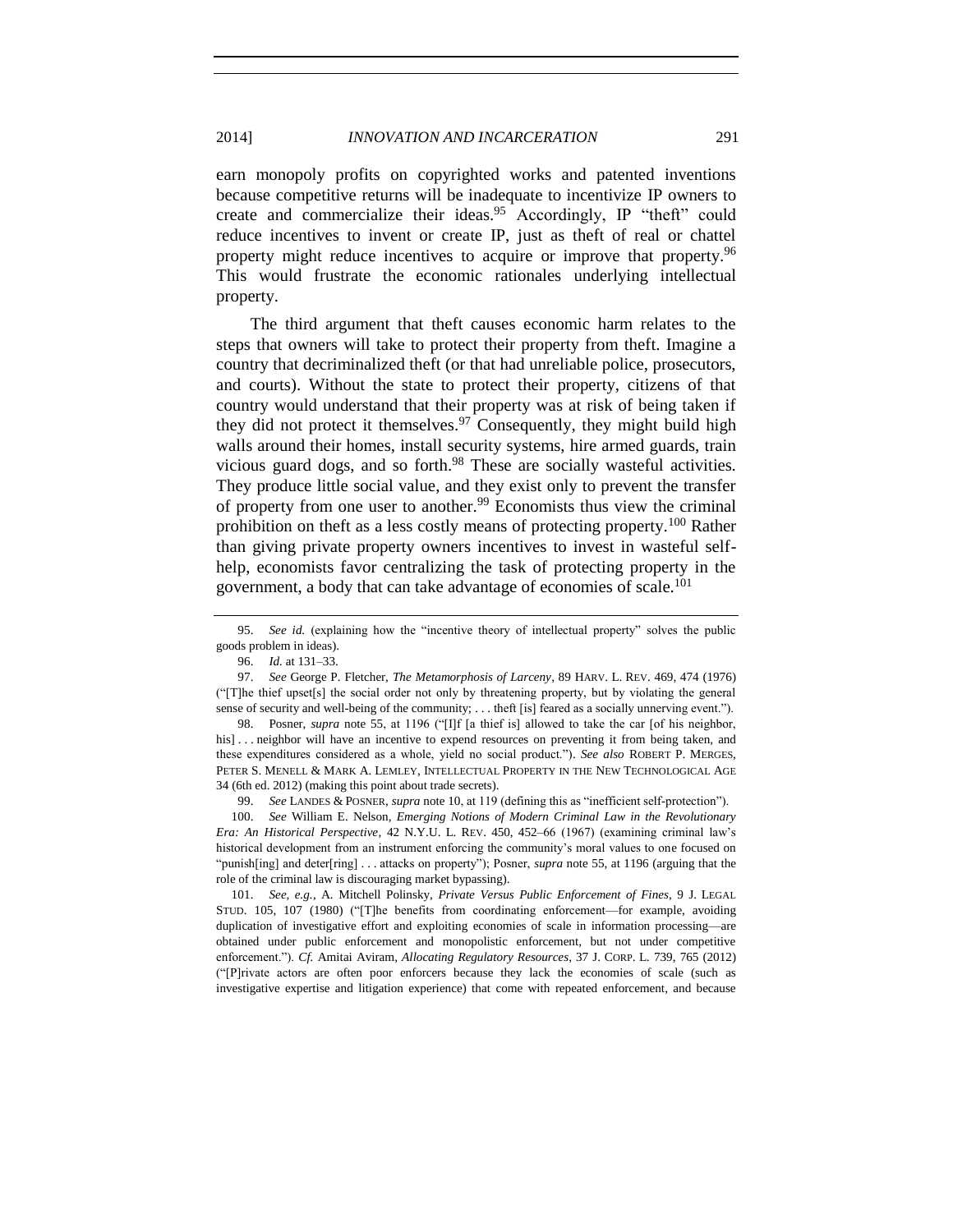<span id="page-17-0"></span>This rationale also has relevance for IP law. Copyright owners have a number of available avenues of self-help, including (perhaps most importantly) digital rights management ("DRM").<sup>102</sup> For patent owners, the mechanism for engaging in self-help is to shift from patents to trade secrets—literally locking innovation secrets away behind closed doors instead of disclosing them to the public. $103$  We will discuss these mechanisms in much greater detail below. For now, the general point is that intellectual property owners, like other property owners, may use expensive self-help as an alternative if legal prohibitions on theft appear inadequate.

There is one final distinctive feature of property crimes worth addressing, and it is the likelihood that a thief (as opposed to, say, a murderer) would be able to pay off a civil judgment. At first glance it might appear that property criminals are less likely to be judgment-proof than criminals who have injured a person. One reason is that property crimes often cause less harm than personal injury crimes. Another reason is that a thief will often have one asset that can be used to pay the judgment: the stolen property itself. This is not a panacea; as we explained above, the proper measure of damages for a crime might well be many times greater than the actual harm caused if the probability of detection and punishment is low. But it nevertheless places property criminals on a somewhat different footing than criminals who injure other people.

We have identified a number of factors relevant to the question of whether criminal penalties should be applied to prevent some type of undesirable activity. In the interest of clarity, we summarize these factors here:

(1) What is the magnitude of the economic harm from the activity, and what are the benefits to the infringer?

(2) What is the probability that violations will be detected and prosecuted?

(3) Will the defendant likely have sufficient funds to pay a judgment?

(4) Is the economically efficient activity level zero or greater than zero?

(5) Will it be desirable to incapacitate offenders?

most people have fewer financial means to pursue enforcement than public actors."). 102. *See infra* Part III.

<sup>103.</sup> J. Jonas Anderson, *Secret Inventions*, 26 BERKELEY TECH. L.J. 917, 923 (2011) (describing the tradeoffs between trade secret and patent protection, and the decisions faced by innovators).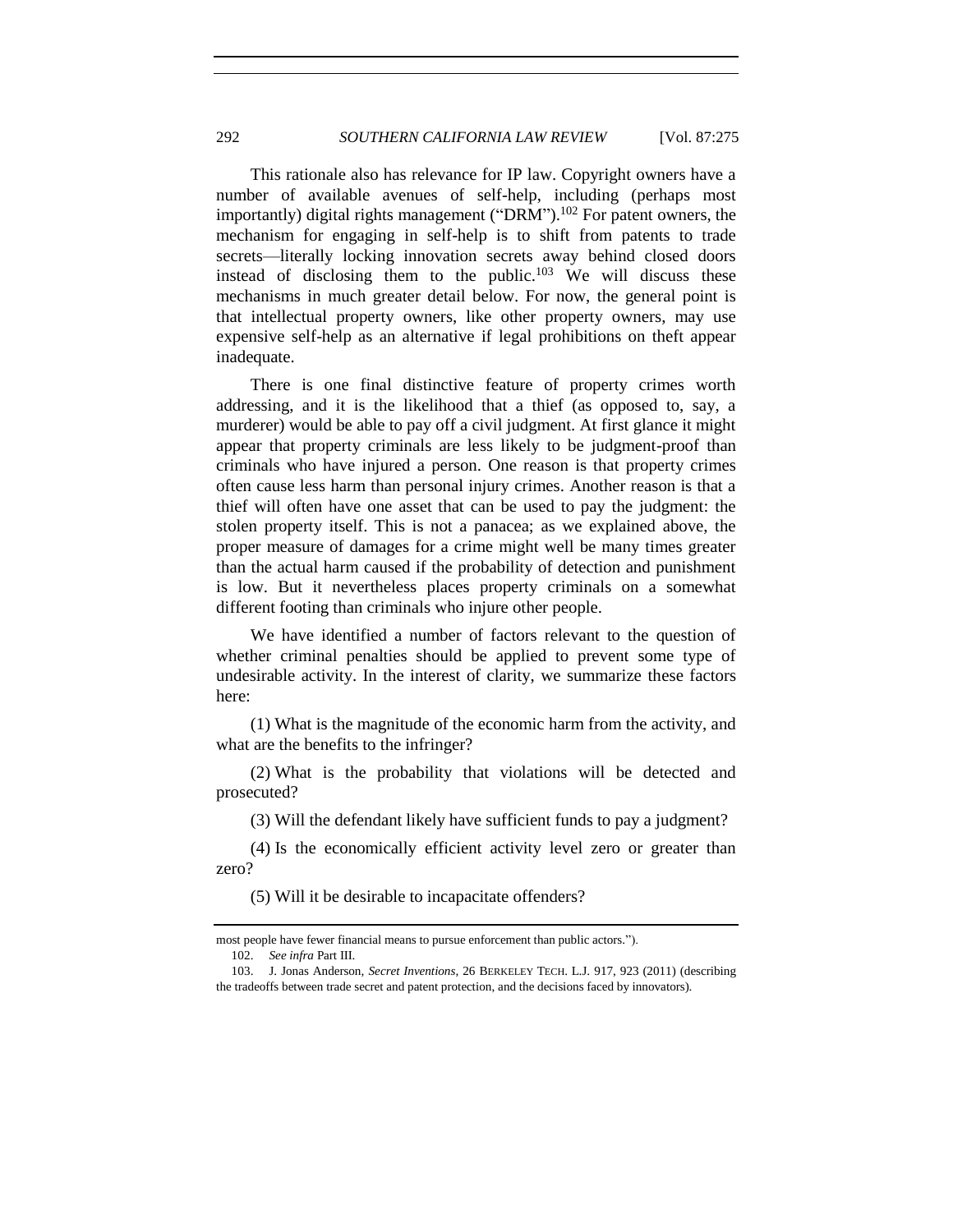2014] *INNOVATION AND INCARCERATION* 293

In the parts that follow, we consider the issue of criminal sanctions for copyright and patent infringement through the economic lens of these factors.

# <span id="page-18-0"></span>III. THE LIMITED CASE FOR CRIMINAL COPYRIGHT LIABILITY

Over the course of the last century, the availability of criminal sanctions for copyright infringement has expanded dramatically.<sup>104</sup> Driven in large part by lobbying from the Recording Industry Association of America ("RIAA") and the Motion Picture Association of America ("MPAA"), criminal copyright law has grown to cover a wider variety of content and behavior, and the penalties for violations have multiplied.<sup>105</sup> According to these advocacy groups, criminal sanctions, including substantial imprisonment terms, are needed to deter the rising tide of copyright "theft."<sup>106</sup>

<span id="page-18-1"></span>This part addresses those arguments from the perspective of an economic analysis of law. We suggest that, according to the standard economic account of criminal law, there might be narrow situations in which criminal sanctions could be theoretically justified for deterring copyright violations and improving overall social welfare. Below, we describe when criminal copyright liability might be valuable and when it might not, and we assess current U.S. copyright law in light of our findings.

<sup>104.</sup> *See* Hardy, *supra* not[e 13,](#page-3-1) at 315–16. Congress enacted the first criminal copyright statute in 1897. It applied only to the unauthorized performance of plays and music. *See* Act of Jan. 6, 1897, ch. 4, 29 Stat. 481. In 1909, Congress expanded liability to cover all copyrightable works. *See* Copyright Act of 1909, ch. 320, 35 Stat. 1075. Over the last quarter of the twentieth century, Congress further expanded criminal liability and enhanced the magnitude of criminal penalties. Copyright infringement could result in felony convictions, defendants could be found guilty even in the absence of a purpose for financial gain, and maximum sentence lengths grew. Piracy and Counterfeiting Amendments Act of 1982, Pub. L. No. 97-180, 96 Stat. 91 (creating felony liability for copyright violations); No Electronic Theft ("NET") Act of 1997, Pub. L. No. 105-147, 111 Stat. 2678 (amending the criminal provisions to allow criminal conviction in the absence of a showing that the defendant was motivated by commercial purpose or financial gain); Sentencing Reform Act of 1984, Pub. L. No. 98-473, 98 Stat. 1987 (extending maximum sentence length for criminal copyright violation from two to five years of imprisonment).

<sup>105.</sup> *See* Brian P. Heneghan, *The NET Act, Fair Use, and Willfulness—Is Congress Making a Scarecrow of the Law?*, 1 J. HIGH TECH. L. 27, 28 (2002) ("The Net Act enjoys strong support from the Software Publishers Association, U.S. Copyright Office, the Department of Justice, Adobe Software, Microsoft Corporation, the Recording Industry of America, and the Motion Picture Association of America.").

<sup>106.</sup> *See generally* WILLIAM PATRY, MORAL PANICS AND THE COPYRIGHT WARS (2009) (discussing property metaphors in copyright).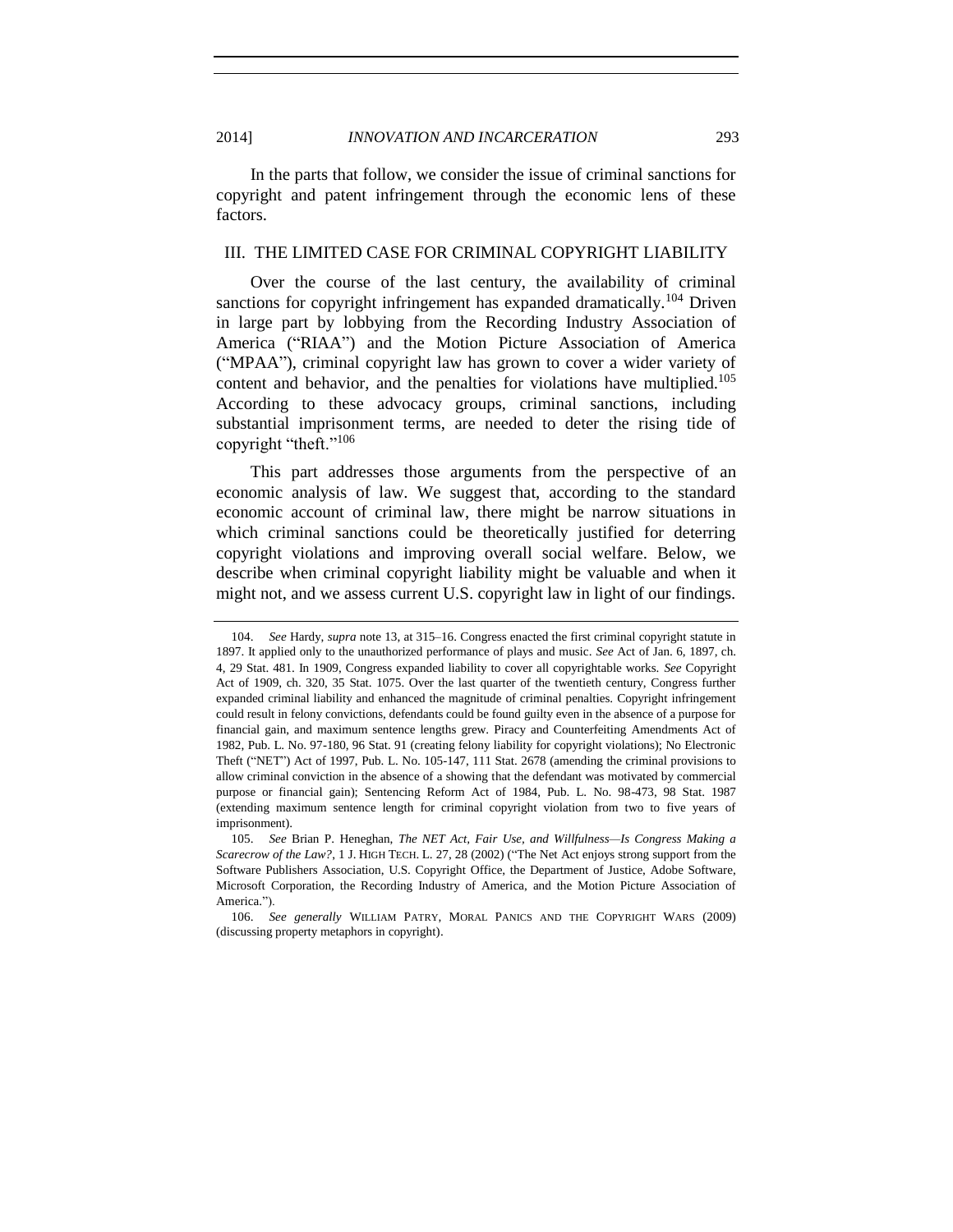# 294 *SOUTHERN CALIFORNIA LAW REVIEW* [Vol. 87:275

#### <span id="page-19-2"></span>A. THE HARM OF COPYRIGHT INFRINGEMENT

Economic analysis suggests that criminal law can be valuable in situations where people must be deterred from conduct that reduces overall social welfare.<sup>107</sup> When people steal, rape, and kill, the reduction in social welfare and the need for deterrence is obvious. In Part II, we explained how and when criminal sanctions can be used to reduce occurrences of these behaviors. But in what way is illegally downloading a song or streaming a bootlegged signal of a soccer match equivalent to these heinous acts? How is watching a prerelease version of the latest blockbuster movie a crime? From an economic perspective, the answer depends on the extent to which copyright infringement causes harm that cannot be deterred by other means. Copyright infringement can enter the domain of criminal law when other mechanisms for deterring socially harmful conduct, including civil sanctions and self-help remedies, are either too costly or unsuccessful.<sup>108</sup>

#### <span id="page-19-1"></span>1. Copyright Infringement and Incentives

In order to determine the extent to which deterrence, whether criminal or otherwise, is appropriate, we must first understand the harms caused by the unauthorized copying of creative works. Although copyright is a form of intellectual property, and although many people refer to copyright infringement as "theft,"<sup>109</sup> infringement is importantly different from theft of real or personal property.<sup>110</sup> With copyright infringement, the original owner is not deprived of the use of the infringed content.<sup>111</sup> When someone illegally photocopies a novel, the copyright owner is not prevented from reading the novel herself. Yet the issue is not with the copyright owner's

<span id="page-19-0"></span>

<sup>107.</sup> *See supra* Part II.

<sup>108.</sup> Geraldine Szott Moohr, *Defining Overcriminalization Through Cost-Benefit Analysis: The Example of Criminal Copyright Laws*, 54 AM. U. L. REV. 783, 788–89 (2004) ("Whether criminal penalties are an appropriate way to deal with copyright infringement depends on whether the strategy confers a net social benefit, which is found in intellectual property policy.").

<sup>109.</sup> During Congressional debates on the NET Act, Senator Patrick Leahy declared, "Just as we will not tolerate the theft of software, CD's, books, or movie cassettes from a store, so will we not tolerate the stealing of intellectual property over the Internet." 143 CONG. REC. S12689, S12691 (daily ed. Nov. 13, 1997) (statement of Sen. Leahy). *See also* Green, *supra* note [15,](#page-3-2) at 240 (noting that many recently enacted criminal IP laws have in common "at least a literal commitment to the idea that intellectual property of various sorts might be subject to 'theft' or to being 'stolen'").

<sup>110.</sup> The Supreme Court has recognized the difference between copyright infringement and theft of real or personal property. In *Dowling v. United States*, 473 U.S. 207 (1985), the Court rejected the government's interpretation of the National Stolen Property Act that "would make theft, conversion, or fraud equivalent to wrongful appropriation of statutorily protected rights in copyright." *Id.* at 216.

<sup>111.</sup> *Dowling*, 473 U.S. at 216 ("The copyright owner . . . holds no ordinary chattel. A copyright, like other intellectual property, comprises a series of carefully defined and carefully delimited interests to which the law affords correspondingly exact protections.").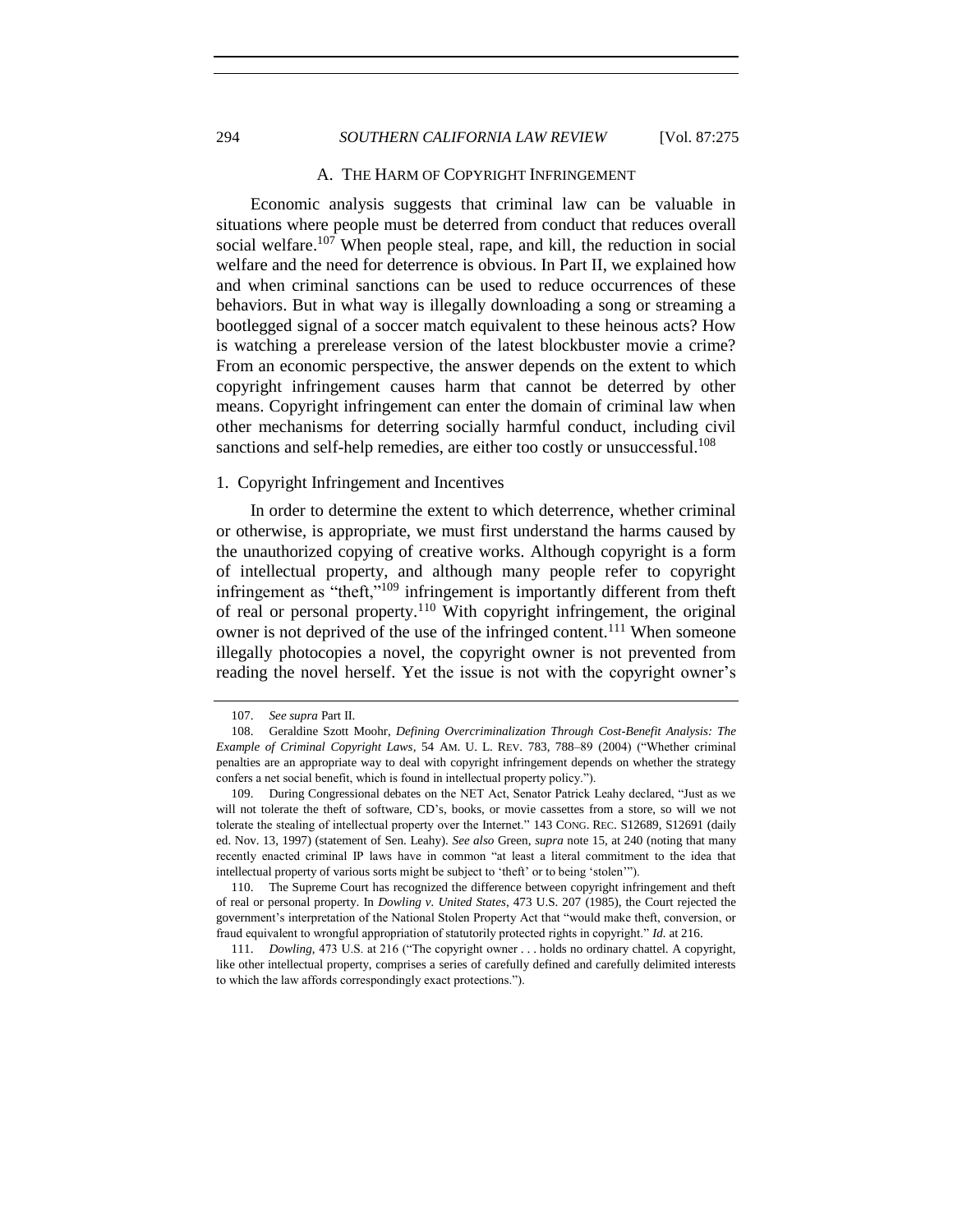use of the novel but with her incentives to write it in the first place. The harm of unauthorized copying arises from the public goods problem in IP and the law's solution to that problem.<sup>112</sup> When someone downloads a song for free off the internet rather than paying for it on iTunes, the creator's ex ante incentives to create diminish. For every person who opts out of an available market transaction for the song, the creator will tend to invest that much less in the quality and quantity of new songs she produces. And if enough people download songs for free rather than paying for them, the creator may cease making music altogether. To ensure that the appropriate level of incentives remains, people must be deterred from making unauthorized copies of works.

#### <span id="page-20-0"></span>2. The Efficient Level of Copying

Like theft and murder, unauthorized copying of expressive works can create harm and reduce overall social welfare. But unlike theft and murder, where the optimal amount of those behaviors is at or very near zero, the optimal amount of unauthorized copying may be significantly greater than zero. Certain kinds of copying may be beneficial, and deterring them would be harmful.<sup>113</sup>

<span id="page-20-1"></span>First, as we noted in Part II.A, the ability to charge monopoly prices above marginal cost creates deadweight losses that can be inefficient. For example, imagine that the marginal cost of producing a copy of a movie is \$2. Because the copyright owner has an exclusive right to copy the movie, she can charge \$10 for a copy of the movie. The owner's ability to sell the movie at \$10 to the many people who value having a copy of the movie at \$10 or greater provides the owner with the opportunity to recoup her investment. But what if some person values the movie at \$5? He is unwilling to pay the price for the movie, and without the ability for the owner to price discriminate,  $^{114}$  the difference between what he is willing to pay and the marginal cost of the copy represents inefficient, deadweight

<sup>112.</sup> *See supra* Part II.A.

<sup>113.</sup> William M. Landes & Richard A. Posner, *An Economic Analysis of Copyright Law*, 18 J. LEGAL STUD. 325, 335 (1989) ("Some copyright protection is necessary to generate the incentives to incur the costs of creating easily copied works, but too much protection can raise the costs of creation for subsequent authors to the point where those authors cannot cover them even though they have complete copyright protection for their own originality.").

<sup>114.</sup> Price discrimination can occur in some situations involving copyrightable works. For example, copyright owners charge higher prices for hardback editions and first-run movies because some people value being able to consume the work rapidly. *See* LANDES & POSNER, *supra* note [10,](#page-3-0) at 39 (explaining that because of the ability to price discriminate, prices charged for first-run movies are generally higher than prices in the aftermarket). Price discrimination is also possible through the use of DRM technologies, which we discuss in Part III.B.1.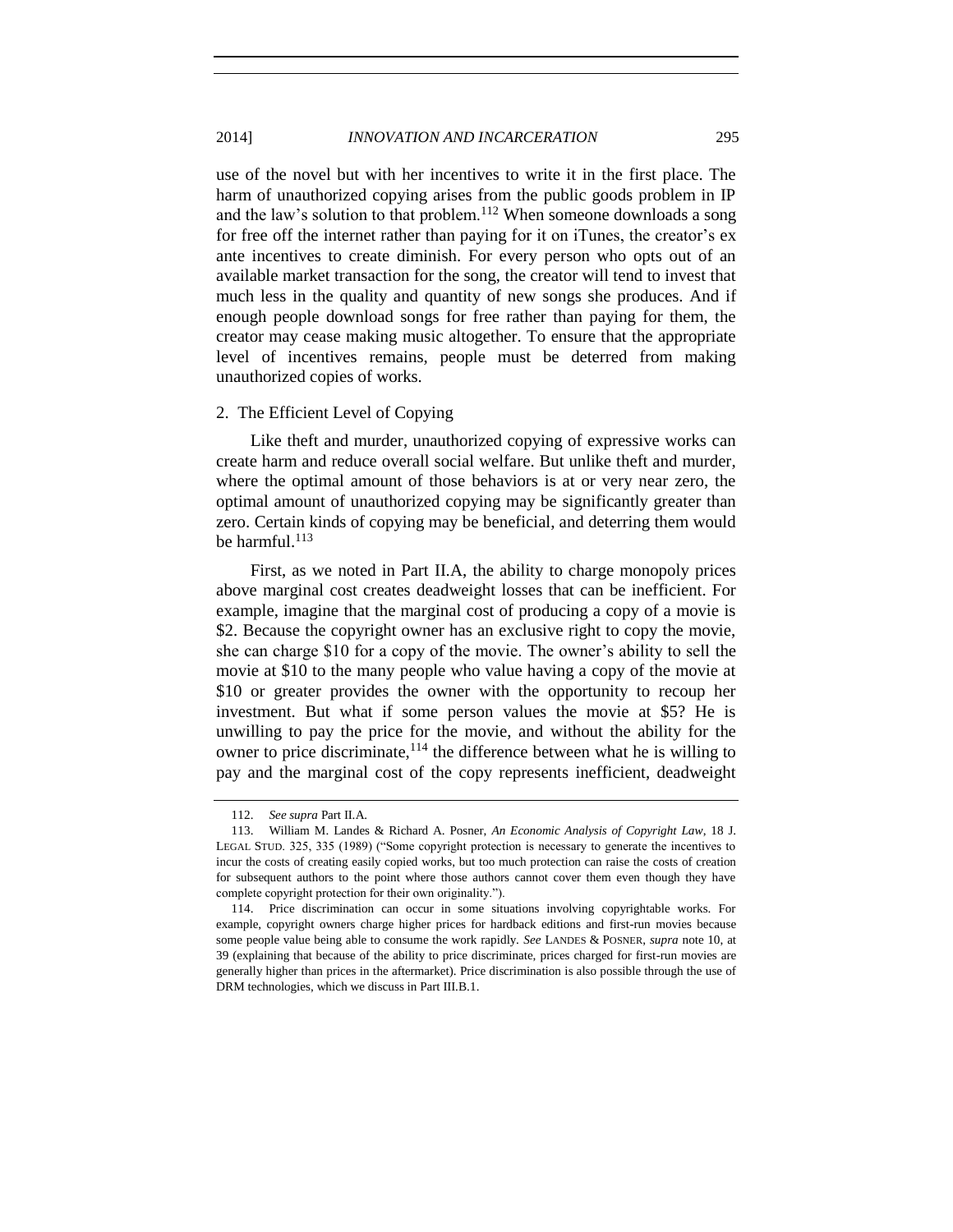<span id="page-21-0"></span> $loss.<sup>115</sup>$ 

The situation here is different from that of theft of real property. As William Landes and Richard Posner explain,

If a thief steals a Rolls-Royce from the dealer's lot, it is no consolation to the dealer that the thief was not a potential customer because he could not afford to pay the dealer's price; the theft deprived the dealer of the opportunity to sell the Rolls to someone else. But when the purchaser of a software program makes a copy for someone else, he does not reduce the number of copies in the software producer's inventory. If the someone else was not a potential purchaser from the producer, the producer loses nothing from the unauthorized copying."<sup>116</sup>

Thus, if the owner is able to sufficiently recoup her investment in the movie, deterring people who value the work at above marginal cost but below the copyright owner's price may be unnecessary or even counterproductive.

Second, and more importantly, some unauthorized uses of a work might be efficient and socially valuable but nonetheless fail to arise due to market failures. Although economic analysis generally trusts markets to efficiently allocate goods to valuable uses,  $117$  some users of copyrighted works engage in a variety of behaviors that are unlikely to result in market transactions. For example, authors of copyrighted works are unlikely to license use of their works to others for criticism and parody, yet these are generally believed to be socially beneficial activities.<sup>118</sup> In other situations, transaction costs may prevent otherwise efficient bargains from arising.<sup>119</sup>

116. LANDES & POSNER, *supra* note [10,](#page-3-0) at 47 (giving the weak demand for AIDS drugs in Africa as an example of how piracy does not necessarily reduce an intellectual property owner's revenue).

117. *See* R. H. Coase, *The Problem of Social Cost*, 3 J.L. & ECON. 1, 15 (1960) (explaining how, in a world without transaction costs, voluntary market transactions will result in entitlements being owned by their highest valuing user).

<sup>115.</sup> *See* Eric Goldman, *A Road to No Warez: The No Electronic Theft Act and Criminal Copyright Infringement*, 82 OR. L. REV. 369, 426–31 (2003) (suggesting that Congress should redefine the scope of the NET Act to properly criminalize copyright infringement); Stan J. Liebowitz & Stephen Margolis, *Seventeen Famous Economists Weigh in on Copyright: The Role of Theory, Empirics, and Network Effects*, 18 HARV. J.L. & TECH. 435, 440–41 (2005) ("Copyright engenders a deadweight loss as a by-product of the incentives to create that it provides. A system of private ownership providing the incentive for creation cannot give a reward to the creator without also having an apparent deadweight loss in the consumption market.").

<sup>118.</sup> *See* Alfred C. Yen, *When Authors Won't Sell: Parody, Fair Use, and Efficiency in Copyright Law*, 62 U. COLO. L. REV. 79, 85–90 (1991) (explaining that parody is consistent with copyright's goal of promoting social welfare).

<sup>119.</sup> *See* Christopher Buccafusco & Christopher Jon Sprigman, *The Creativity Effect*, 78 U. CHI. L. REV. 31, 33–34 (2011) (describing inefficiencies in IP markets that may arise from biased assessments of a work's value); Christopher Buccafusco & Christopher Sprigman, *Valuing Intellectual Property: An Experiment*, 96 CORNELL L. REV. 1, 32 (2010) (same).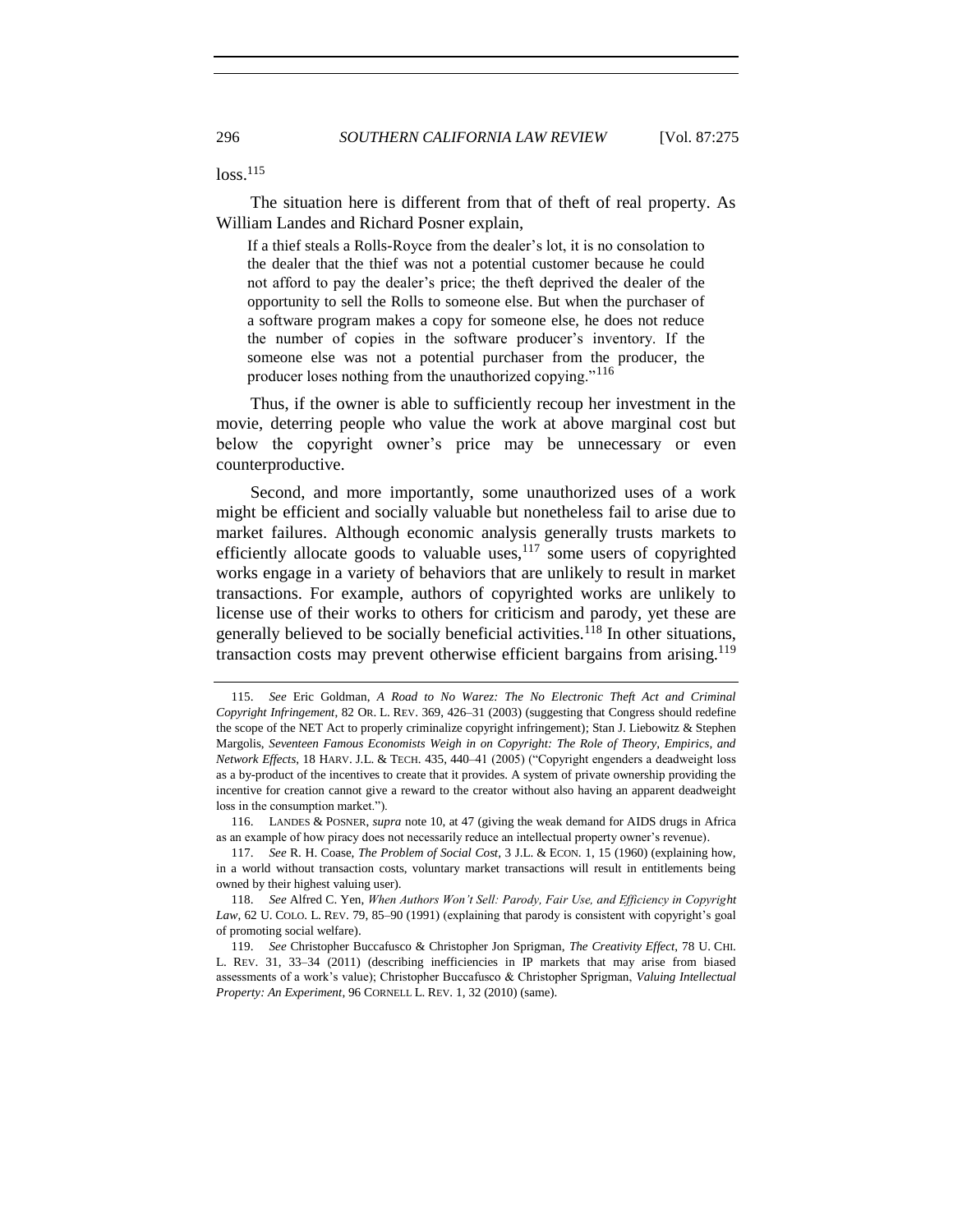# 2014] *INNOVATION AND INCARCERATION* 297

Someone wishing to transform a work or use it in a way that creates significant value that she is unable to capture may be unwilling to pay the necessary licensing fee. In these situations, the "fair use" provisions of the U.S. Copyright Act allow others the right to freely use copyrighted works, because those uses are considered to be welfare enhancing and because market transactions are unlikely to provide them in sufficient quantity.<sup>120</sup>

Deterring the behaviors discussed above is not valuable.<sup>121</sup> They tend to create significant benefits with relatively little harm to creators' incentives. Uses of a copyrighted work for criticism, parody, or education make many people's lives better off, and the inability to charge for them is unlikely to deter creation.<sup>122</sup> Although they may marginally decrease incentives to create, the optimal amount of these behaviors is decidedly above zero.

Other uses of a work, however, will tend to generate little benefit but have significant social costs. When people download copies of movies or songs for free when they would have been willing to pay the copyright owner's price, they are creating inefficiencies. Assuming that the law has properly balanced the costs and benefits of copyright protection.<sup>123</sup> this diminution in the copyright owner's ability to recoup her investment costs is harmful.<sup>124</sup>

<sup>120.</sup> *See* Wendy J. Gordon, *Fair Use as Market Failure: A Structural and Economic Analysis of the* Betamax *Case and Its Predecessors*, 82 COLUM. L. REV. 1600, 1604–05 (1982) (suggesting that economic principles of market failure should be used to disseminate authored works and avoid the erosion of incentives for authors).

<sup>121.</sup> Landes & Posner, *supra* note [113,](#page-20-1) at 340 ("An increase in copyright protection is likely to reduce the welfare benefits (consumer plus producer surplus) generated by a given work—assuming it will be created.").

<sup>122.</sup> *See* Amy Kapczynski, *The Cost of Price: Why and How to Get Beyond Intellectual Property Internalism*, 59 UCLA L. Rev. 970, 997–98 (2012) (explaining that the field of IP should be analyzed using values of efficiency, as well as justice and privacy).

<sup>123.</sup> We believe that Congress has done a poor job of balancing the incentives of authors with the rights of the public. Copyright terms are far too long, and the scope of copyright holders' rights is far too broad. *See* Christopher Buccafusco & Paul J. Heald, *Do Bad Things Happen When Works Enter the Public Domain?: Empirical Tests of Copyright Term Extension*, 28 BERKELEY TECH. L.J. 1, 19–29 (2013) (presenting empirical data which suggest that the works suffer little economic harm when they enter the public domain). *Cf.* Liebowitz & Margolis, *supra* note [115,](#page-21-0) at 437, 457 (providing a "counterweight" to the economists' amicus brief against copyright term extensions in *Eldred v. Ashcroft*).

<sup>124.</sup> *See* Stan J. Liebowitz, *File Sharing: Creative Destruction or Just Plain Destruction?*, 49 J.L. & ECON. 1, 24 (2006) (showing that recent empirical research on the effects of music and movie downloading on sales has suggested significant decreases in sales as a result of downloading). We wish to emphasize again, however, that a mere decrease in sales does not alone show that overall social welfare has been diminished. *See* Felix Oberholzer-Gee & Koleman Strumpf, *The Effect of File Sharing on Record Sales: An Empirical Analysis*, 115 J. POL. ECON. 1, 40 (2007) (discussing why file sharing may have increased social welfare in the music industry); Manta, *supra* not[e 15,](#page-3-2) at 475 (comparing the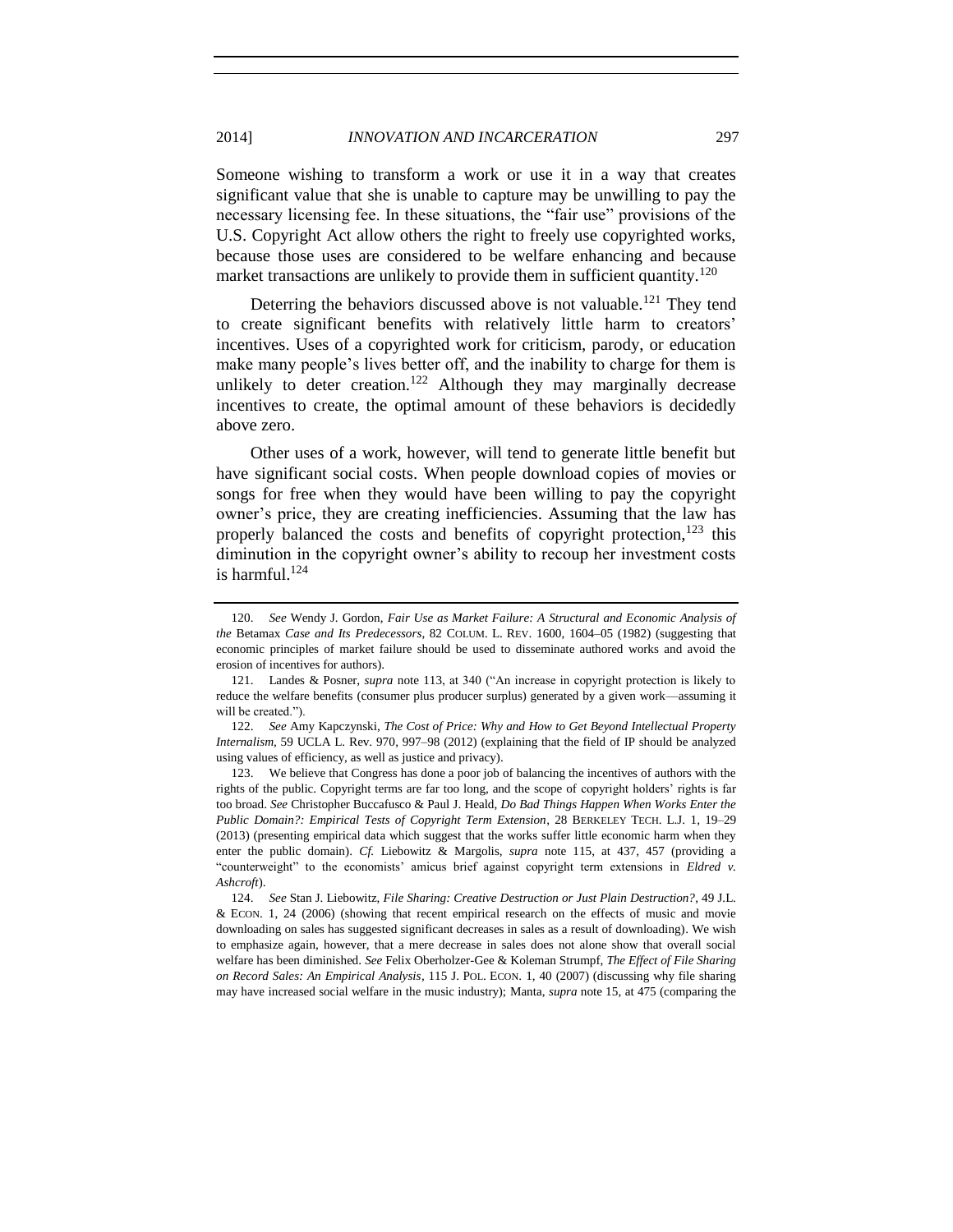298 *SOUTHERN CALIFORNIA LAW REVIEW* [Vol. 87:275

#### B. THE ECONOMICS OF DETERRING COPYRIGHT INFRINGEMENT

<span id="page-23-0"></span>The unauthorized copying of expressive works, at least in some instances, can harm social welfare by undermining the incentives of authors to invest in their creations. Deterring these cases of unauthorized copying would be valuable. Economic analysis describes the various tools that might be brought to bear to do so, including private self-help and public law solutions.<sup>125</sup> This section explores the effectiveness and desirability of self-help and civil law sanctions in the copyright context.

# <span id="page-23-1"></span>1. Self-help and Digital Rights Management

Like owners of real property who attempt to prevent others from trespassing on their land by building fences, copyright owners who seek to deter unauthorized copying can attempt to limit access or use of their works. Traditionally, this was a difficult task for copyright owners. Once a book was put into circulation, there was little the copyright owner could do to prevent others from copying it, lending it, or performing it publicly. Copyright law and the civil sanctions it creates are a response to this problem. With the rise of digital copies of expressive works that are embodied in computer software and hardware, however, copyright owners can create technological limits on the things that users can do with copies. Known as digital rights management ("DRM"), these technological measures can limit the ability of users to make copies of a work, to transfer the work between different devices, or to modify the work.<sup>126</sup>

<span id="page-23-2"></span>DRM can be very attractive to copyright owners because it can provide considerable control over the behavior of users.<sup>127</sup> For example, if the copyright owner of a movie makes copies of the movie available in video cassettes, a purchaser of a video cassette could easily copy the movie for a number of her friends with only limited loss in quality. Some of these friends might have been potential purchasers of the movie, and their ability

harm of copyright infringement to vandalism).

<sup>125.</sup> Owners of informational goods do not necessarily require copyright protection. They have a variety of techniques available to them. Hardy describes four different types of protection against unauthorized copying: "1) entitlement-like protection; 2) contract-like protection; 3) state-of-the-art limitations; and 4) special purpose technical limitations." Trotter Hardy, *Property (and Copyright) in Cyberspace*, 1996 U. CHI. LEG. F. 217, 223. Our analysis will primarily focus on the first and fourth techniques that Hardy mentions.

<sup>126.</sup> Bechtold, *supra* not[e 22,](#page-5-1) at 597.

<sup>127.</sup> Dan L. Burk, *Anticircumvention Misuse*, 50 UCLA L. REV. 1095, 1100 (2003) ("Copyright holders might prefer a world in which the rights granted under statute or asserted via license became self-enforcing. Something close to this can be achieved through the employment of technological devices accompanying copies of a work as they are distributed." (footnote omitted)).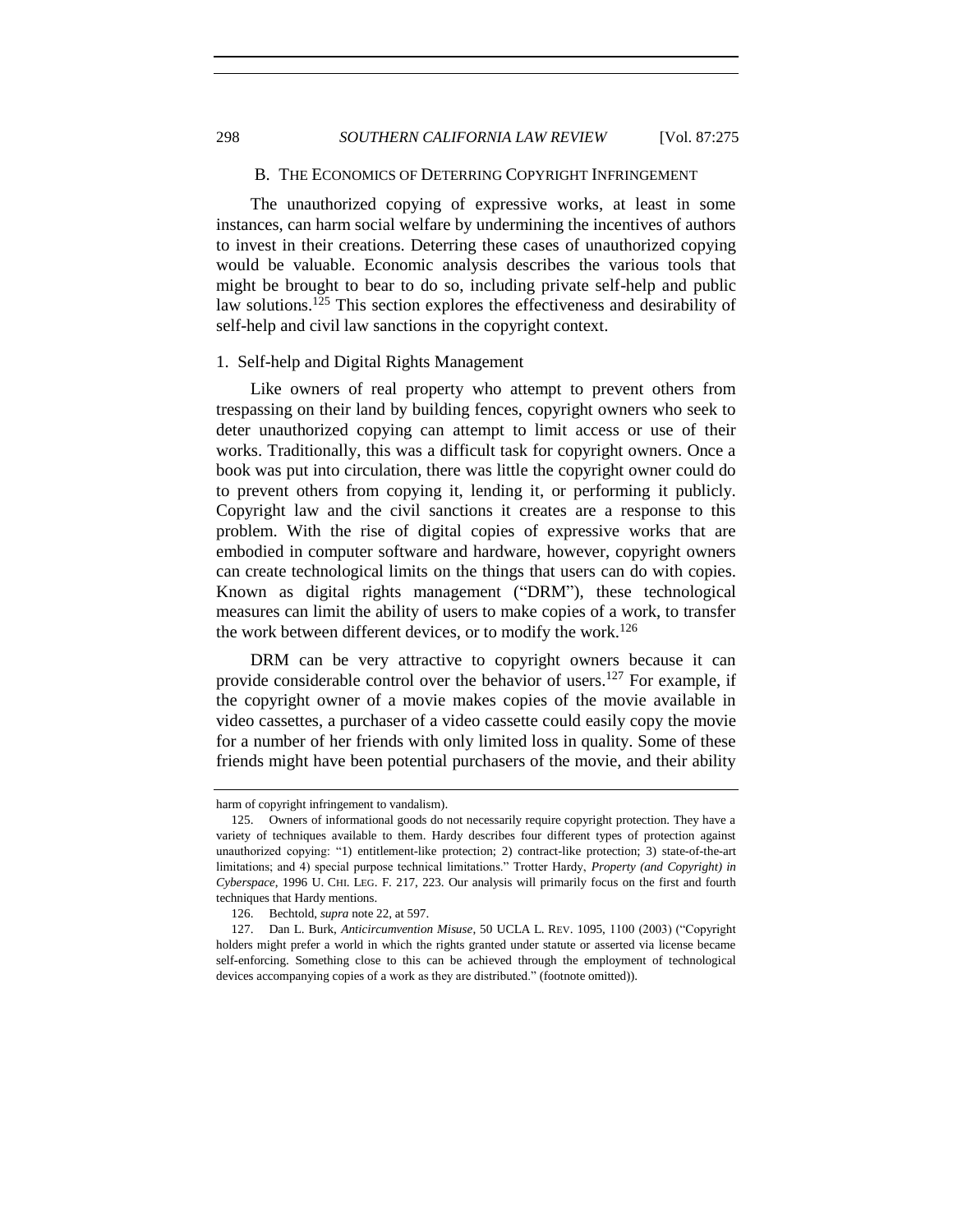to get the free copy could harm the copyright owner. Now, however, the copyright owner can release the movie on a DVD that is coded with DRM software that prevents the purchaser from making copies.<sup>128</sup> The same is potentially true for purchasers of e-books, CDs, software, and other digital content that is downloaded online.

Although DRM seems like an efficient self-help measure to prevent unauthorized copying, its use is highly controversial,  $129$  and its overall effect on social welfare is probably negative. DRM's principal economic benefit is that it can be relatively cheaply created and implemented. Coding DRM software is not difficult and, once created, including the DRM code in copies of a work is effectively costless for the producer.<sup>130</sup> Accordingly, it is unlike the relatively costly self-help measures that property owners must create and maintain to prevent trespass or theft.<sup>131</sup> To prevent someone from stealing a book from a store, the owner must pay security personnel or install other physical detection devices in each copy. To prevent someone from making unauthorized copies of an e-book, the producer simply needs to include a string of code in the e-book digital file. $132$ 

Despite its ease and low cost, DRM might be an inefficient solution to the problem of unauthorized copying of expressive works.<sup>133</sup> First, users of many kinds of products object to the limitations that DRM establishes. Consumers of music, movies, and software have developed norms about the kinds of uses that should be allowed, and they balk when content providers attempt to restrict those uses. Recently, in response to consumer complaints, Apple's iTunes service and other online music distributors have dramatically scaled back their use of DRM. Similarly, consumers

<sup>128.</sup> *Id*. at 1100–01.

<sup>129.</sup> *See* Bechtold, *supra* note [22,](#page-5-1) at 598 (highlighting several problems that contribute to the controversial nature of DRM).

<sup>130.</sup> Of course, consumers may prefer to own copies of works that are not encrypted with DRM, so the amount they are willing the pay for DRM-encrypted copies will be less. Consumer resistance to DRM likely had some effect on Apple's decision to release music on iTunes in "DRM-free" versions. Yet even these versions are not truly DRM free as they only allow purchasers to play songs on a limited number of devices.

<sup>131.</sup> *See supra* Part II.B.

<sup>132.</sup> *See* Bechtold, *supra* note [22,](#page-5-1) at 598 (listing technologies that may be used to establish a secure distribution channel for digital content, including encryption and tamper-resistant hardware).

<sup>133.</sup> Julie E. Cohen, Lochner *in Cyberspace: The New Economic Orthodoxy of "Rights Management*,*"* 97 MICH. L. REV. 462, 471 (1998) ("Digital technologies allow more effective fencing of intellectual property, and thus cure some of the market failure problems associated with creative and informational works—although . . . they have the potential to create market failures of a different sort."); Burk, *supra* note [127,](#page-23-2) at 1097 ("[T]he anticircumvention right is being, and will continue to be, abused.").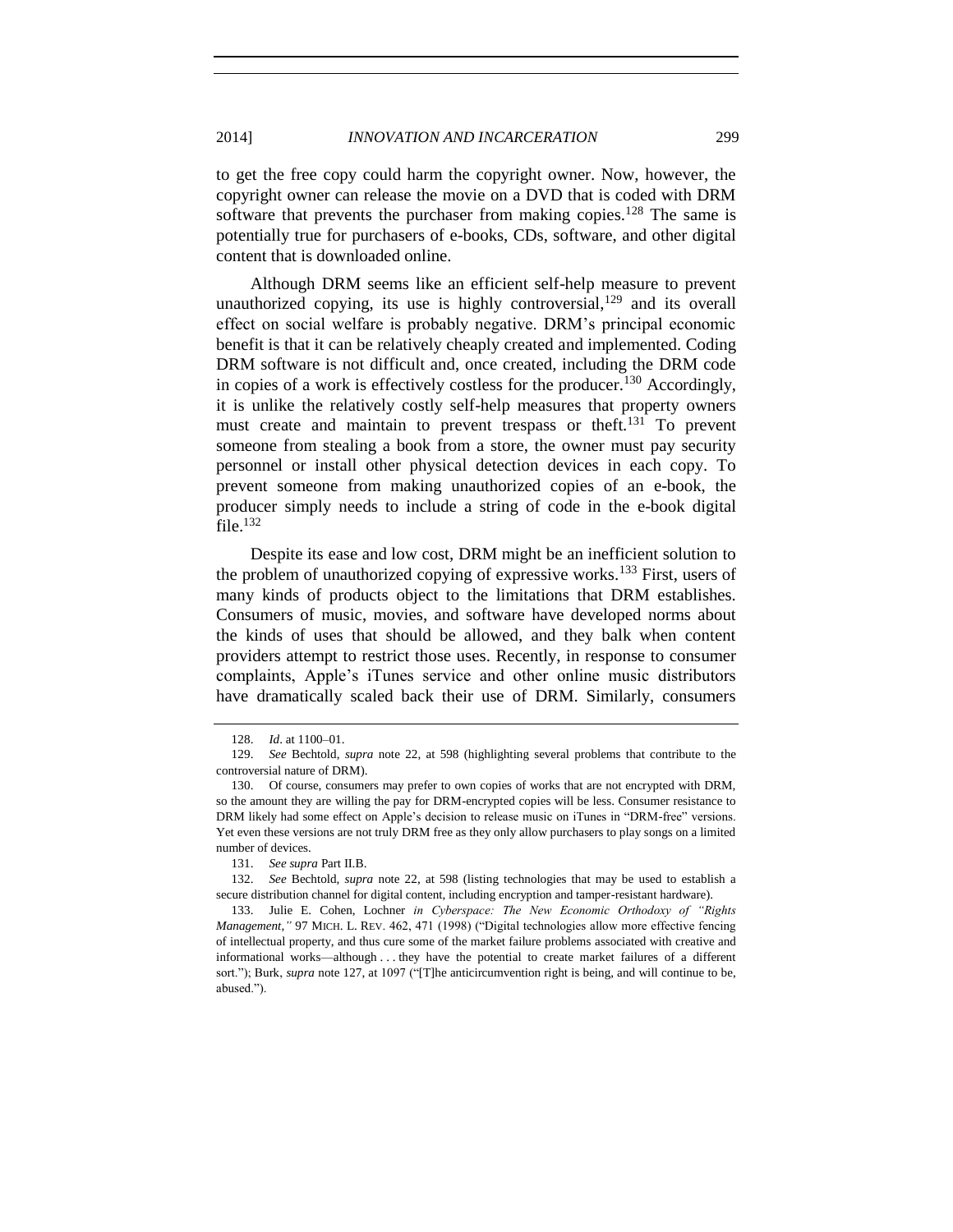have expressed dismay at Microsoft's announcement that it will include highly restrictive DRM provisions in the release of its new Xbox game console.<sup>134</sup> Although DRM still plays a major role in attempting to protect against unauthorized uses of movies, e-books, and computer software, there is reason to think that negative consumer responses will increasingly limit its effectiveness,

In addition, DRM has proven less valuable than was hoped, because the code can be circumvented. Programmers who desire to use a work in a way that is forbidden by DRM can "hack" the code and nullify its effectiveness.<sup>135</sup> As with real or personal property, this leads to an inefficient "arms race" between content producers and hackers as they each expend costly resources attempting to alternately protect and break DRM code. Although initially creating and installing the DRM is inexpensive, creating multiple iterations of the code to outpace hackers can get very expensive. In the United States, the law has attempted to avert this arms race by prohibiting the circumvention of technological barriers to use. The Digital Millennium Copyright Act ("DMCA") prohibits the use or distribution of circumvention measures and subjects violators to civil and criminal penalties.<sup>136</sup>

While the DMCA minimizes the risk of an inefficient arms race between content providers and hackers, DRM-based self-help creates other significant inefficiencies. As noted above, not all unauthorized copying of expressive works is harmful to social welfare. Many unauthorized uses of copyrighted works, especially those classified as fair uses under the copyright act, significantly enhance social welfare. As yet, and perhaps inevitably, DRM technology is unable to distinguish between infringing and noninfringing uses of protected works.<sup>137</sup> DRM affects the professor who wants to excerpt a portion of a book for educational purposes in class just as much as it does the e-book purchaser who wants to make copies of the file for all of his friends. While the latter use is welfare diminishing, the

<sup>134.</sup> Anthony Tosie, *Nintendo Disagrees with Microsoft's DRM Policies*, NEOWIN (June 13, 2013), http://www.neowin.net/news/nintendo-disagrees-with-microsofts-drm-policies.

<sup>135.</sup> Burk, *supra* note [127,](#page-23-2) at 1102 ("The drawback to reliance primarily upon technological controls is that technically sophisticated users may find ways to circumvent or disable the control system, and may even assist unsophisticated users in doing so. . . . A skilled user may be able to 'hack around' the controls built into technological content systems.").

<sup>136.</sup> 17 U.S.C. § 1201(a) (2012). It is important to note that violation of the DMCA anticircumvention provisions is not considered violation of copyright. DMCA violations create independent civil and criminal liability. Hardy, *supra* note [13,](#page-3-1) at 322.

<sup>137.</sup> Bechtold, *supra* note [22,](#page-5-1) at 604 (discussing the possibility of creating DRM technologies that can distinguish between appropriate and inappropriate uses of a protected work).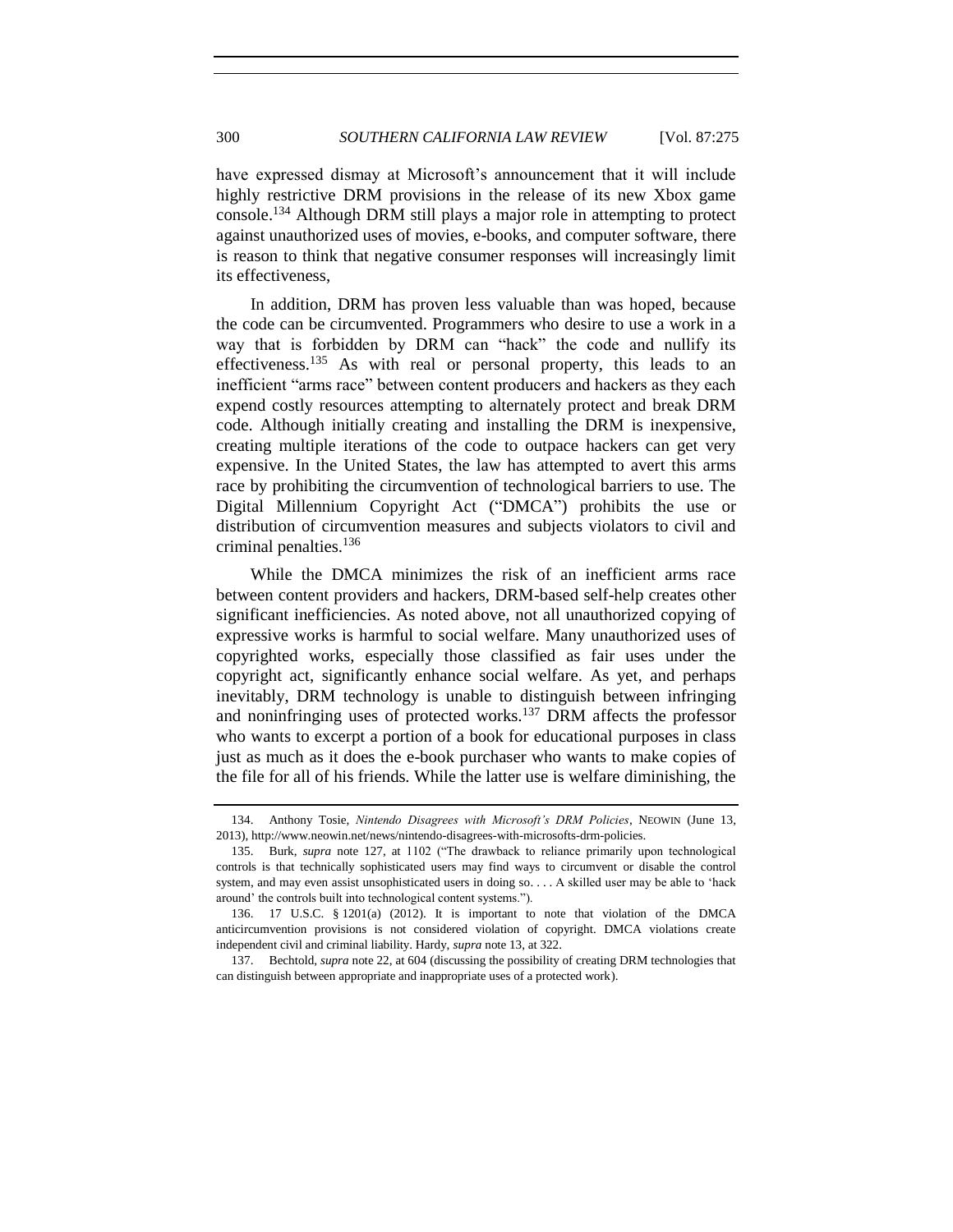2014] *INNOVATION AND INCARCERATION* 301

former is welfare enhancing, but both are prohibited by DRM.

Users who wish to make socially valuable fair uses of a DRMprotected work can attempt to circumvent the technological protection, but they do so at considerable risk. First, although the Librarian of Congress exempts certain uses of copyrighted works from the anticircumvention provisions of the DMCA, $138$  U.S. courts have not agreed about whether every fair use of a copyrighted work is exempt.<sup>139</sup> Accordingly, unless users fall within one of the express exemptions (which appear to change annually), they risk being subject to heavy civil and criminal fines and possibly imprisonment. Second, even if circumvention of DRM for fair use of a work were unambiguously acceptable, the contours of the fair use doctrine are notoriously fuzzy. Whether a given behavior is copyright infringement or fair use depends on a difficult-to-predict balancing of multiple factors. Risk averse parties whose conduct lies on the boundaries of fair use may elect to avoid engaging in potentially valuable behavior to avoid liability under the DMCA.<sup>140</sup> It is unlikely that DRM software itself will develop to the point at which software can validly distinguish between fair and unfair uses of a work given the complex, fact-intensive nature of the distinction.

Importantly, variations in individuals' willingness and ability to circumvent DRM creates a perverse effect on the kinds of copying that does and does not get prevented by DRM. Law-abiding individuals who wish to make fair or personal uses of copyrighted content will generally also be those who are unable or unwilling to circumvent DRM technology, while those individuals who engage in large scale direct copying of works for economic or reputational reasons will tend to be able and willing to hack DRM code. This means that DRM tends to have its greatest deterrent effect on socially valuable conduct and only limited effect on harmful conduct, thereby shifting the costs generated by harmful copiers to beneficial copiers.

<sup>138.</sup> Burk, *supra* note [127,](#page-23-2) at 1104.

<sup>139.</sup> Court opinions have differed on the relationship between DMCA and fair use. *Compare* Storage Tech. Corp. v. Custom Hardware Eng'g & Consulting, Inc., 421 F.3d 1307, 1318–19 (Fed. Cir. 2005) (holding that a copyright holder must show a connection to copyright infringement in order to succeed in a claim under the DMCA), *and* Chamberlain Grp., Inc. v. Skylink Techs., Inc., 381 F.3d 1178, 1202–03 (Fed. Cir. 2004) (holding that distribution of a circumvention device—in that case a garage door opener—did not violate the anticircumvention provisions because its use did not lead to any copyright violation), *with* Universal City Studios Inc. v. Reimerdes, 111 F. Supp. 2d 294, 322 (S.D.N.Y. 2000) ("If Congress had meant the fair use defense to apply to such actions, it would have said so.").

<sup>140.</sup> James Gibson, *Risk Aversion and Rights Accretion in Intellectual Property Law*, 116 YALE L.J. 882, 887–906 (2007).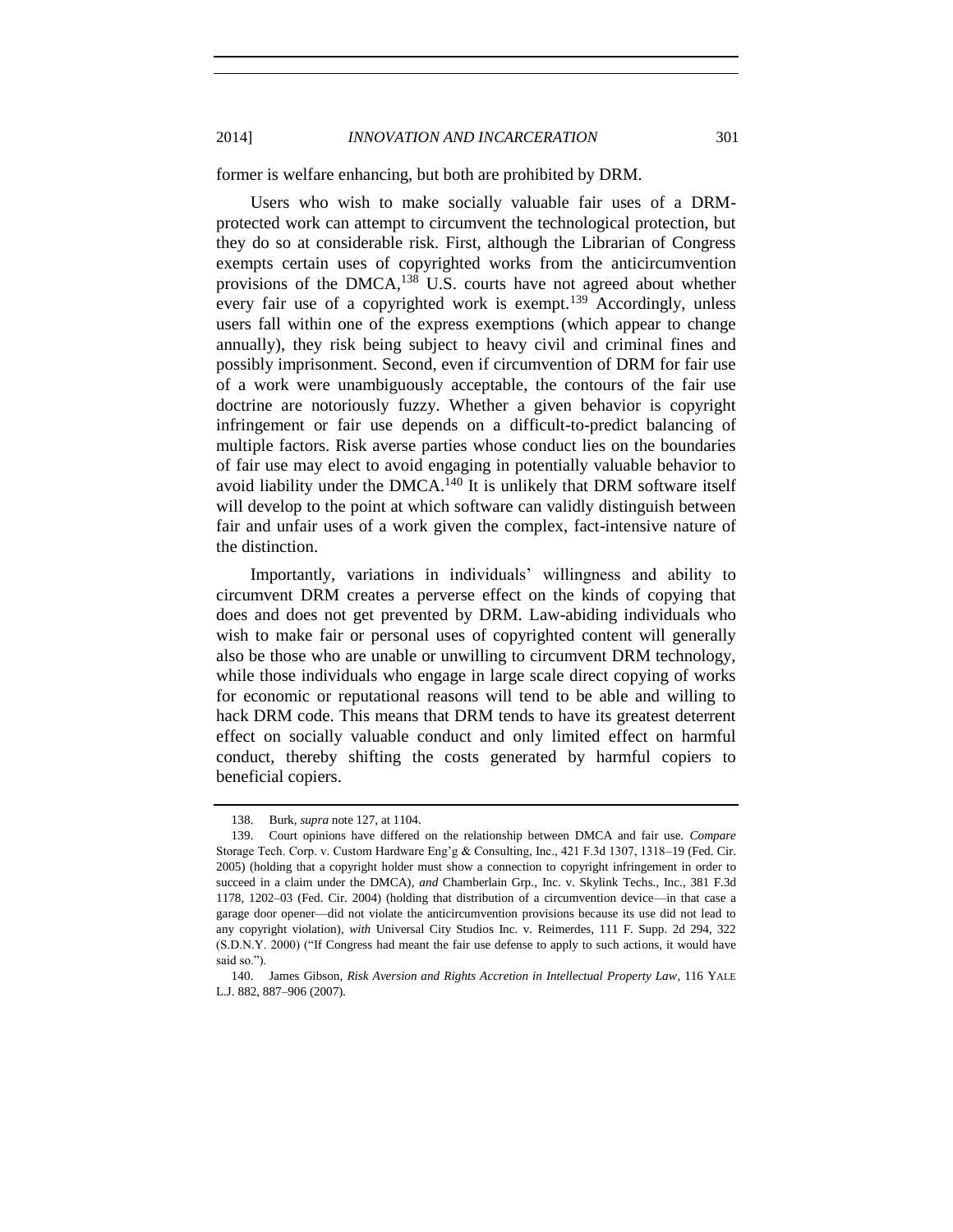A final, and significant, concern about the use of DRM self-help is that it can be used to protect content that does not enjoy copyright protection.<sup>141</sup> For example, DRM can be applied to works whose copyright terms have expired and should be freely available in the public domain. DRM might also be inappropriately applied to content that fails to meet the requirements of copyrightability, including nonoriginal data.<sup>142</sup> The balance copyright law creates between creator incentives and public uses is threatened if content providers respond to the risk of unauthorized copying by protecting these works with DRM.

It is difficult to judge the net welfare effects of DRM self-help. In its favor are low cost and ease of use, but set against these are the significant chilling effects that DRM has on valuable behaviors. DRM prevents many important uses of expressive works, and the penalties attached to DRM circumvention likely diminish behaviors that are at the core of human wellbeing. Given the risks of DRM, it is appropriate to consider other methods for deterring harmful unauthorized copying.

# <span id="page-27-0"></span>2. Civil Sanctions and Deterrence

The standard economic response to costly self-help is the provision of civil sanctions with penalties sufficient to deter harmful behavior.<sup>143</sup> According to economic theory, people will be deterred from engaging in harmful activities if the law establishes penalties that equal or exceed the magnitude of the benefits violators can hope to achieve from their conduct. Copyright law does precisely this. Infringement of a copyright owner's exclusive rights subjects the violator to civil liability that is intended to deter such violations. For a number of reasons, however, the effectiveness of civil remedies in certain situations is doubtful.

<span id="page-27-1"></span>a. Comparing Benefits and Harms

Economic theory predicts that the law can deter undesirable conduct, including copyright infringement, by creating penalties that exceed the benefits that can be obtained from engaging in the conduct. For example, if someone is contemplating either purchasing or illegally downloading for free \$100 worth of music, the existence of a fine of \$100 or more for the illegal behavior will result in her choosing to purchase the music rather

<sup>141.</sup> *See* Burk, *supra* note [127,](#page-23-2) at 1102 ("Indeed, content owners may prefer to rely on anticircumvention laws to prohibit tampering with the technological controls, leaving the technology to prohibit whichever uses the content owner unilaterally chooses, rather than relying on copyright law to prohibit certain statutorily determined uses of the work.").

<sup>142.</sup> *See id*.

<sup>143.</sup> *See supra* Part II.B.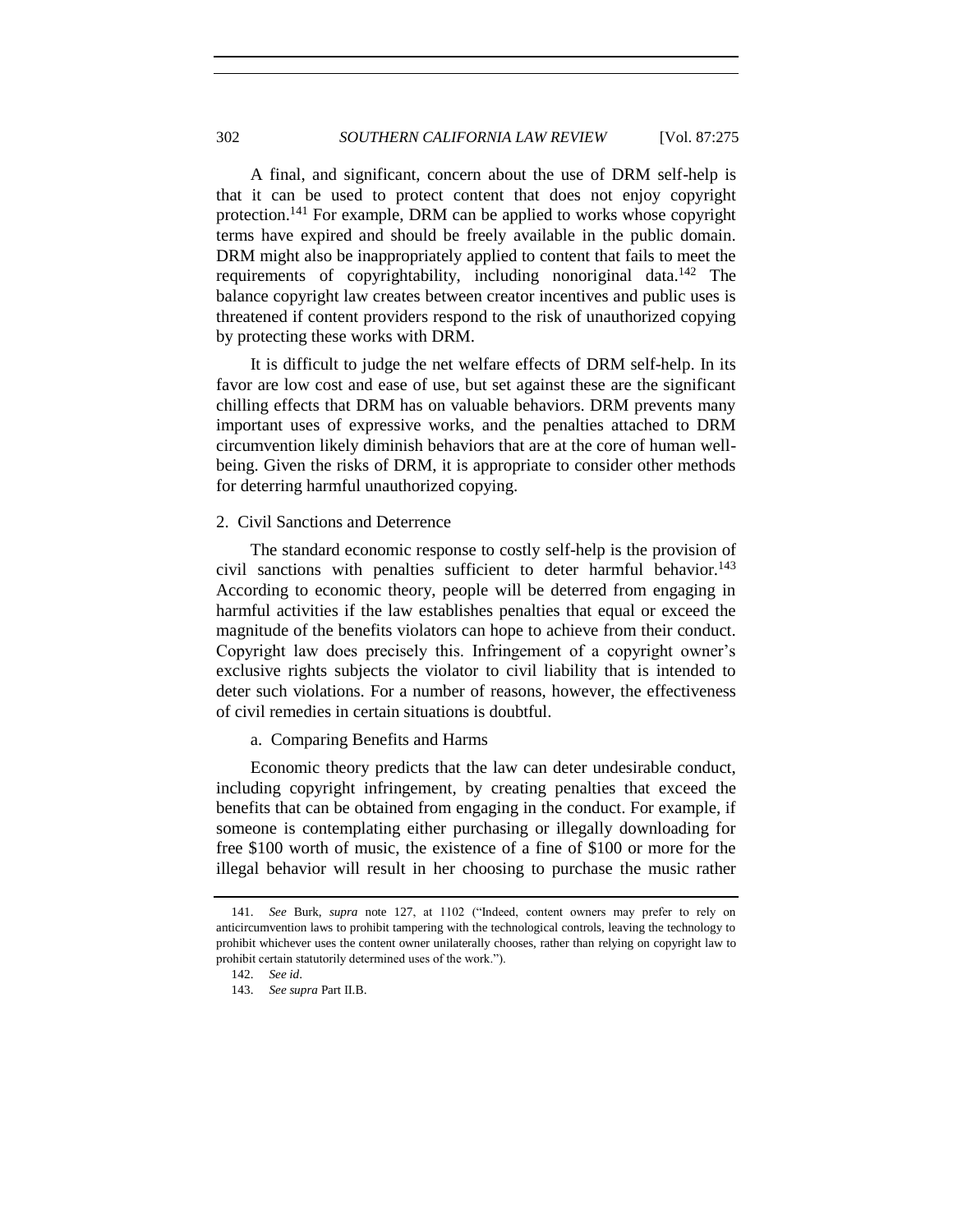than violate the law. The benefits of violating the law to the would-be infringer are smaller than the costs of doing so, and a rational person would be deterred from downloading the music.

Typically, economic analysis assumes that the magnitude of the penalty sufficient to achieve deterrence is marginally higher than the value of the harm done to the victim. Thus, if the penalty for stealing a \$10,000 car is \$10,001, rational people will prefer to purchase the car rather than steal it. The benefits to the violator are generally considered to be equivalent to the harms of the victim (plus any additional social harm). In the context of copyright infringement, however, this may not be the case. First, as mentioned above, much copyright infringement is the result of people who value the work at a price between the marginal cost of producing it and the monopoly price charged by the copyright owner.<sup>144</sup> If, for example, someone illegally downloads ten albums that cost \$10 each, but if she only values those albums at \$5 each, setting the penalty for infringement at \$100 will lead to overdeterrence of behavior that is not costly.

More difficult still is the situation involving the large category of copyright infringement that is mostly divorced from economic considerations. Much large-scale copyright infringement on the internet does not appear to be motivated by a desire to obtain works for free.<sup>145</sup> Many hackers and members of "warez" communities derive benefits from copyright infringement from the reputational effects of successfully circumventing DRM and providing copies of works for free on the internet.<sup>146</sup> Comparing the magnitude of the benefits these hackers experience with the harms to copyright owners is extremely difficult. On one hand, the market-based values that hackers experience are likely much smaller than the net value of the infringements that result from the hackers' conduct. On the other hand, the emotional and reputational benefits that

<span id="page-28-0"></span>

<sup>144.</sup> KANTER MEDIA, ONLINE COPYRIGHT INFRINGEMENT TRACKER WAVE 3, 26 (2013) (finding that approximately 16 percent of survey respondents list "I can't afford to pay" as a reason for copyright infringement), *available at* http://stakeholders.ofcom.org.uk/binaries/research/telecoms-research/onlinecopyright/w3/wave3.pdf.

<sup>145.</sup> *See* Goldman, *supra* note [115,](#page-21-0) at 405–10 (discussing how the NET Act has been ineffective because infringers are not motivated by a desire to obtain works for free).

<sup>146.</sup> *Id.* at 370 (defining a "warez trader" as "an individual who copies and distributes computer software simply for self-aggrandizement—the reputation, the thrill, the 'fun' of having the latest programs or the biggest 'library' of 'warez' titles" (quoting *Copyright Piracy, and H.R. 2265, the No Electronic Theft (Net) Act: Hearing Before the Subcomm. on Courts & Intellectual Prop.*, 105th Cong. 99 (1997) (statement of Sandra Sellers, Vice President, Software Publishers Association) (internal quotation marks omitted)).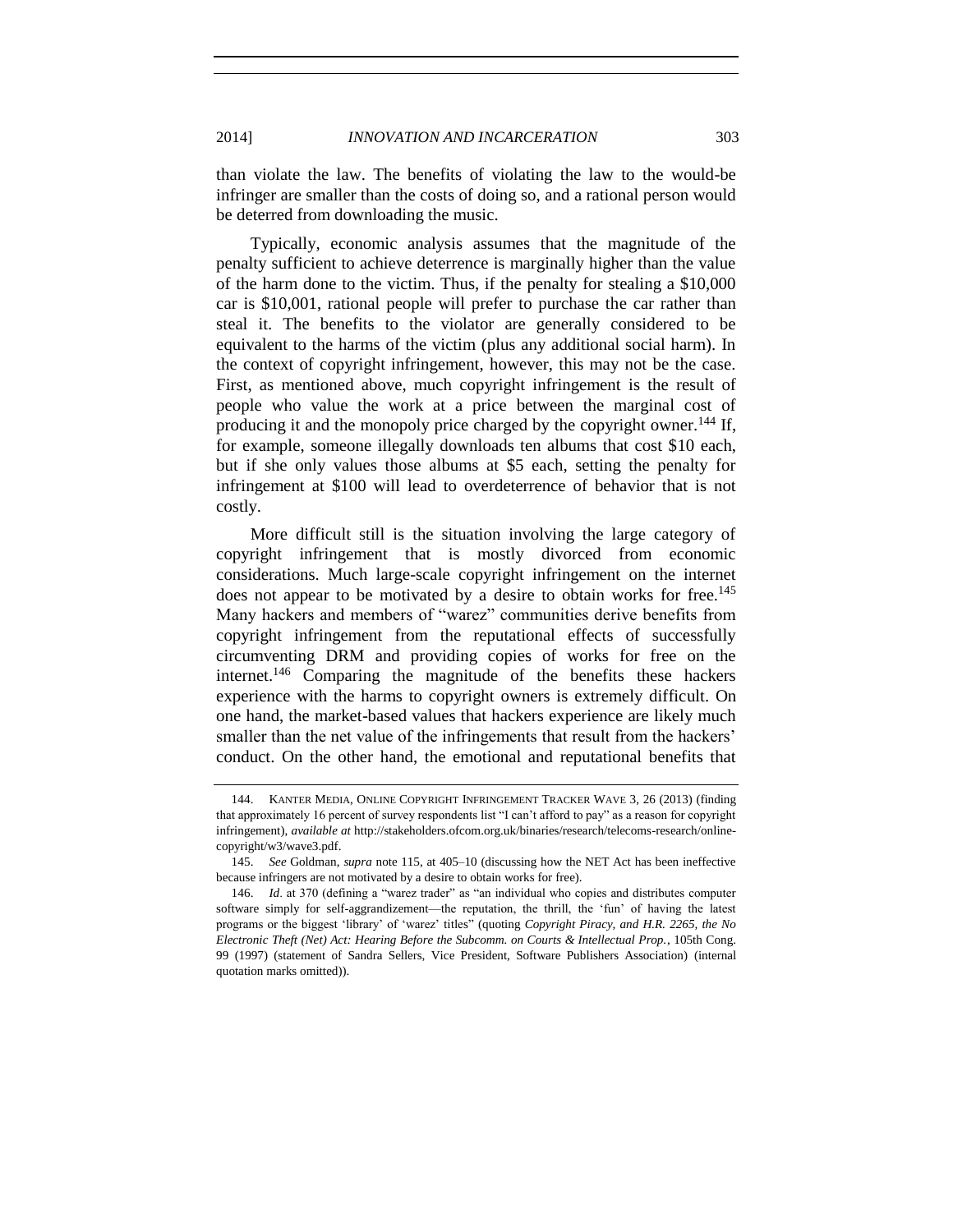they experience may be very great and thus difficult to deter. $147$ Accordingly, setting the appropriate magnitude of civil sanctions necessary for deterrence of copyright violation will be challenging.

It is worth noting, in addition, that to the extent that some copyright infringers are motivated by political rather than economic concerns, they may be even more difficult to deter. According to one study, 9 percent of people who obtain some content through illegal online channels and 16 percent of people who obtain all content through such channels report that nothing would make them stop infringing.<sup>148</sup> If this is true, efforts at deterrence are useless, and such people should be incapacitated from further infringement (at least if doing so is less expensive than the value of the harm they are causing).

<span id="page-29-0"></span>b. Detection, Enforcement, Punitive Damages, and Judgment-Proof Infringers

By far the most problematic issue with the use of civil remedies to deter copyright infringement involves the difficulty of detecting and litigating infringing behavior. As we described in Part II, setting the magnitude of the penalty equal to a potential lawbreaker's benefits will only achieve deterrence when the probability of a violation being detected is 100 percent. If the penalty equals the lawbreaker's benefits and if detection and enforcement are imperfect, the expected benefits of violating the law will exceed the expected harms. In order to solve this problem, economic theory suggests that the law rely on punitive (or augmented)<sup>149</sup> damages to create a damages multiplier that will account for imperfect detection.<sup>150</sup> Copyright law, with the availability of statutory damages,<sup>151</sup>

<span id="page-29-1"></span>

<sup>147.</sup> Lydia Pallas Loren, *Digitization, Commodification, Criminalization: The Evolution of Criminal Copyright Infringement and the Importance of the Willfulness Requirement*, 77 WASH. U. L. Q. 835, 855 (1999) ("[T]he damage done by non-commercially motivated infringers can equal and sometimes surpass the damage done by infringers engaged in reproduction and distribution for financial gain."); Andrea Wechsler, *Criminal Enforcement of Intellectual Property Law: An Economic Approach*, *in* CRIMINAL ENFORCEMENT OF INTELLECTUAL PROPERTY: A HANDBOOK OF CONTEMPORARY RESEARCH 128, 143 (Cristophe Geiger ed., 2012) ("[S]elected cases of criminal enforcement have shown that infringers—such as the world's most resilient bittorrent site, Pirate Bay—with a policy agenda beyond economic costs and benefits might still not be deterred . . . .").

<sup>148.</sup> KANTAR MEDIA, *supra* not[e 144,](#page-28-0) at 27.

<sup>149.</sup> Thomas C. Galligan, Jr., *Augmented Awards: The Efficient Evolution of Punitive Damages*, 51 LA. L. REV. 3, 68 (1990).

<sup>150.</sup> A. Mitchell Polinsky & Steven Shavell, *Punitive Damages: An Economic Analysis*, 111 HARV. L. REV. 869, 874 (1998) ("Punitive damages ordinarily should be awarded if, and only if, an injurer has a chance of escaping liability for the harm he causes." (emphasis omitted)).

<sup>151.</sup> 17 U.S.C. § 504(c) (2012). A successful plaintiff in a civil copyright suit can recover actual damages or statutory damages up to \$30,000 for any one work. *Id.* § 504(c)(1). In addition, if the violation was willful, the plaintiff can receive an additional \$750 to \$150,000 per work. *Id.* § 504(c)(2).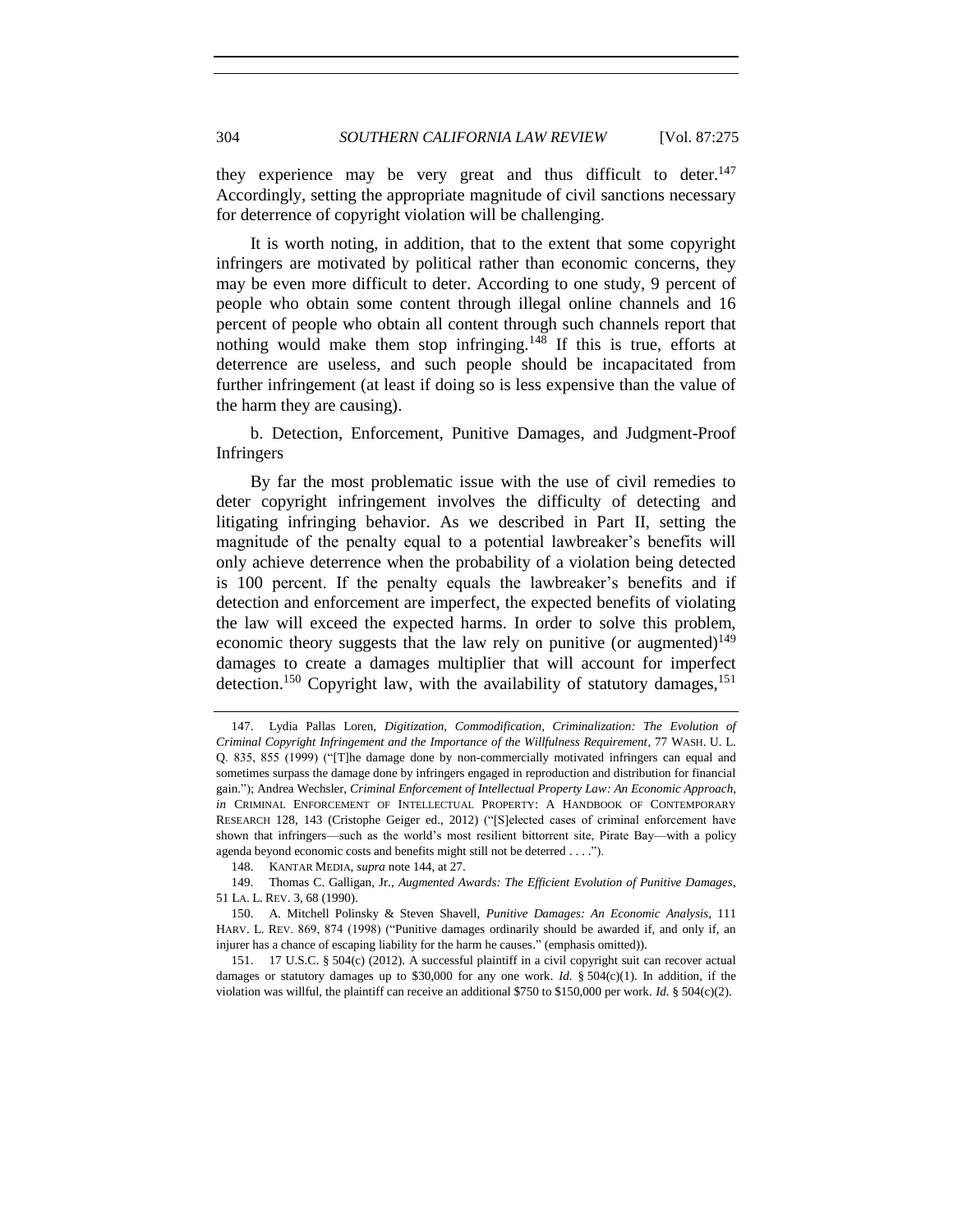provides something similar to this, but for a number of reasons it is unlikely to create sufficient deterrence.<sup>152</sup>

Deterring copyright infringement is different in the digital age.<sup>153</sup> When making an unauthorized copy of a work required expensive professional machinery to print books or copy film strips, detecting large scale infringement was relatively easy.<sup>154</sup> Now, millions of people own devices that can instantly create and distribute millions of infringing copies around the world. Successfully policing all of these people is impossible, and the likelihood that any individual infringement will be detected is infinitesimal.<sup>155</sup> According to one study of online content consumers, only about 10 percent of respondents indicate that one of the reasons they use paid content services is the fear of getting caught.<sup>156</sup> Even large scale infringements of multiple works are unlikely to be detected at levels significantly above zero. In addition, even if copyright owners are able to detect the existence of an infringement, connecting it to a specific person can be incredibly difficult. Potential infringers are spread out around the world and hidden behind internet protocol addresses that mask their identities. Thus, although in some ways detecting the existence of infringement might be easier on the internet than it was in the days of tape recorders, the sheer magnitude of infringement makes litigation to enforce copyrights cost prohibitive.<sup>157</sup>

155. Hardy, *supra* note [13,](#page-3-1) at 313 ("In many cases of copyright infringement today, the chance that an infringer will be caught is substantially less than fifty percent. For many individuals using the Internet, for example, the chance of being caught for occasionally downloading a copyrighted song, or uploading a copyrighted piece of software, is almost zero.").

<span id="page-30-0"></span><sup>152.</sup> H.R. Rep. No. 106-216, § 2 (1999) (describing congressional findings that copyright damages "are too low to deter individuals from trademark counterfeiting and copyright piracy").

<sup>153.</sup> Wechsler, *supra* note [147,](#page-29-1) at 138 ("It is, in particular, IP crimes in a digital environment where infringers are intentionally evasive that are most difficult to detect—a problem that is corroborated by the increasing sophistication of organized crime.").

<sup>154.</sup> We should note that there are some copyrightable works the infringement of which may not be very difficult to detect. For example, infringement of architectural works will likely be relatively easy to detect. And while infringement of sculptural works may currently be easy to detect, the rise of 3D printing may make it easier to copy and share sculptural works online. Michael Weinberg, *It Will Be Awesome If They Don't Screw It up: 3D Printing, Intellectual Property, and the Fight over the Next Great Disruptive Technology*, PUB. KNOWLEDGE (Nov. 2010), http://www.publicknowledge.org/it-willbe-awesome-if-they-dont-screw-it-up.

<sup>156.</sup> KANTAR MEDIA, *supra* not[e 144,](#page-28-0) at 25.

<sup>157.</sup> Mark A. Lemley & R. Anthony Reese, *Reducing Digital Copyright Infringement Without Restricting Innovation*, 56 STAN. L. REV. 1345, 1350 (2004) ("It is not currently cost-effective for copyright owners to sue individual infringers, because there are tens of millions of them, because lawsuits are expensive, and because many infringers would only be liable for (or able to pay) minimal damages.") As Lemley and Reese note, when it comes to the economics of deterring copyright infringement, "In applying the deterrence model to the digital environment, likelihood of enforcement substitutes for likelihood of detection." *Id.* at 1392.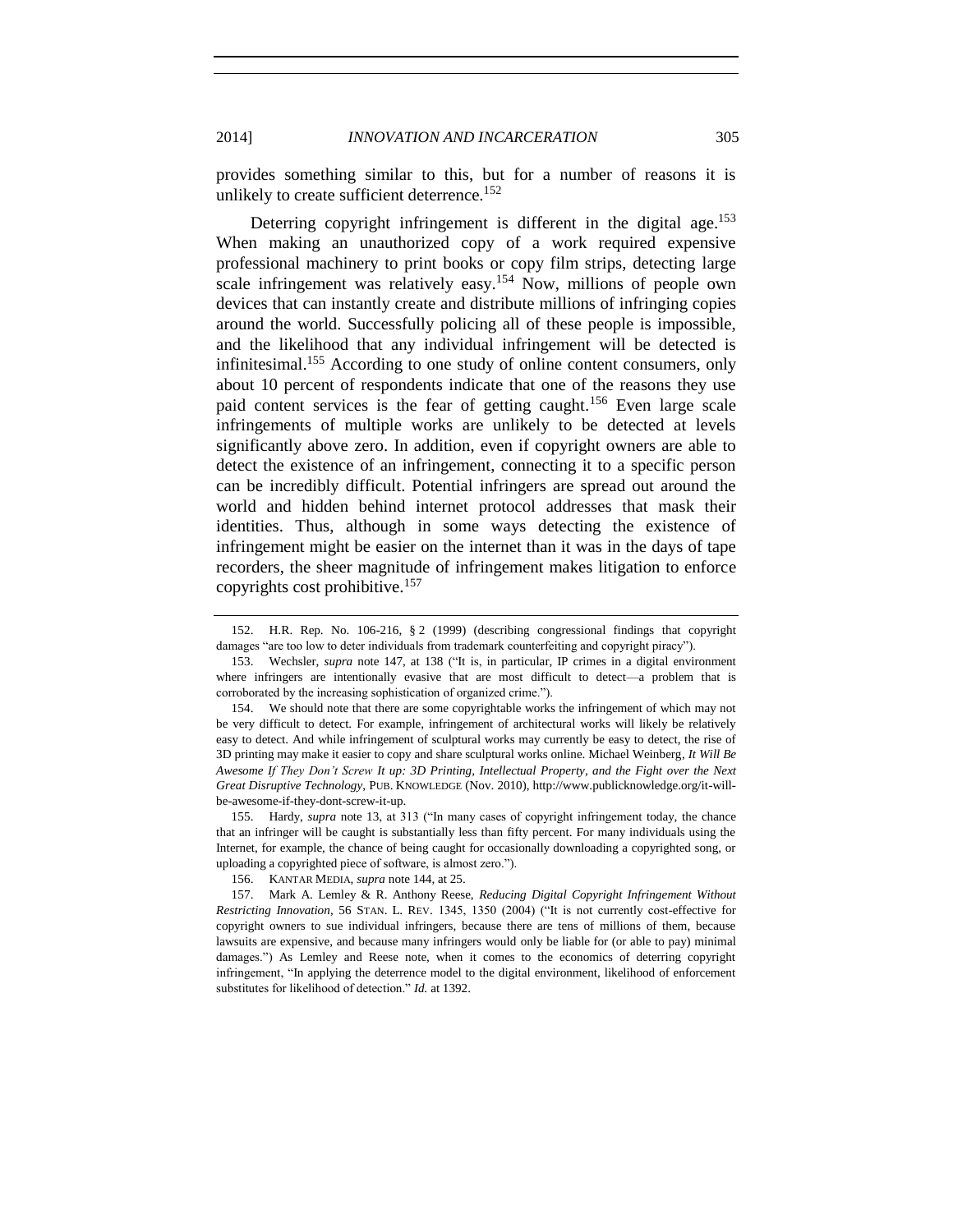<span id="page-31-1"></span>From the perspective of economic analysis, the damages multiplier that would be necessary to raise expected penalties from infringement above expected benefits will be very large. If only one-tenth of one percent of copyright infringements are detected (probably a generous figure),  $158$  the damages multiplier is 1000. This means that if an infringer causes \$200 worth of harm, she will be responsible for \$200,000 in damages.

<span id="page-31-0"></span>Copyright infringement damages of this magnitude create two significant problems. First, statutory damages awards of this magnitude may run afoul of due process. In recent cases before the First<sup>159</sup> and Eighth<sup>160</sup> Circuits, copyright infringement defendants have challenged large awards of statutory damages as violations of due process. These types of challenges have not yet succeeded, but it is not hard to imagine massive statutory damages awards running afoul of due process if they are "so severe and oppressive as to be wholly disproportioned to the offense and obviously unreasonable."<sup>161</sup> Yet with the low levels of detection of copyright infringement, the damages multiplier sufficient to create deterrence might often result in awards that raise constitutional questions.

Second, damage awards of this magnitude will tend not to have the appropriate effect on marginal deterrence because many defendants will be judgment proof for these amounts.<sup>162</sup> In the past, significant resources were necessary to engage in large-scale copyright infringement.<sup>163</sup> The commercial enterprises that were capable of producing many copies of bootlegged recordings or unauthorized books generally would have been able to pay significant infringement damages. Now, when an eighteen-yearold college student can infringe thousands, or even hundreds of thousands of dollars' worth of copyrights, the likelihood that defendants will have the resources necessary to compensate plaintiffs is low.<sup>164</sup> Since the magnitude

<sup>158.</sup> Tom Tyler lists the objective probabilities of being caught, convicted, and imprisoned for burglary and larceny at one percent. Tom R. Tyler, *Compliance with Intellectual Property Laws: A Psychological Perspective*, 29 N.Y.U. J. INT'L L. & POL. 219, 222 (1997).

<sup>159.</sup> Sony BMG Music Entm't v. Tenenbaum, 660 F.3d 487, 489 (1st Cir. 2011).

<sup>160.</sup> Capitol Records, Inc. v. Thomas-Rasset, 692 F.3d 899, 907 (8th Cir. 2012).

<sup>161.</sup> *Id*. (quoting St. Louis, I. M. & S. Ry. Co. v. Williams, 251 U.S. 63, 67 (1919)) (internal quotation marks omitted).

<sup>162.</sup> According to a survey of online content users in the United Kingdom, people who engage in any illegal copyright infringement online are more likely to be of a lower socioeconomic status than are people who engage in no online copyright infringement. KANTAR MEDIA, *supra* not[e 144,](#page-28-0) at 16.

<sup>163.</sup> *See* ADRIAN JOHNS, PIRACY: THE INTELLECTUAL PROPERTY WARS FROM GUTENBERG TO GATES 145–78 (2009) (discussing how resource-sharing partnerships were often required to carry out large-scale infringement projects in eighteenth-century Europe).

<sup>164.</sup> Manta, *supra* note [15,](#page-3-2) at 503 ("Copyright infringers also often do not have 'deep pockets,' so it is difficult for owners to recover much in civil litigation compared to the amounts spent on attorneys' fees and other litigation costs.").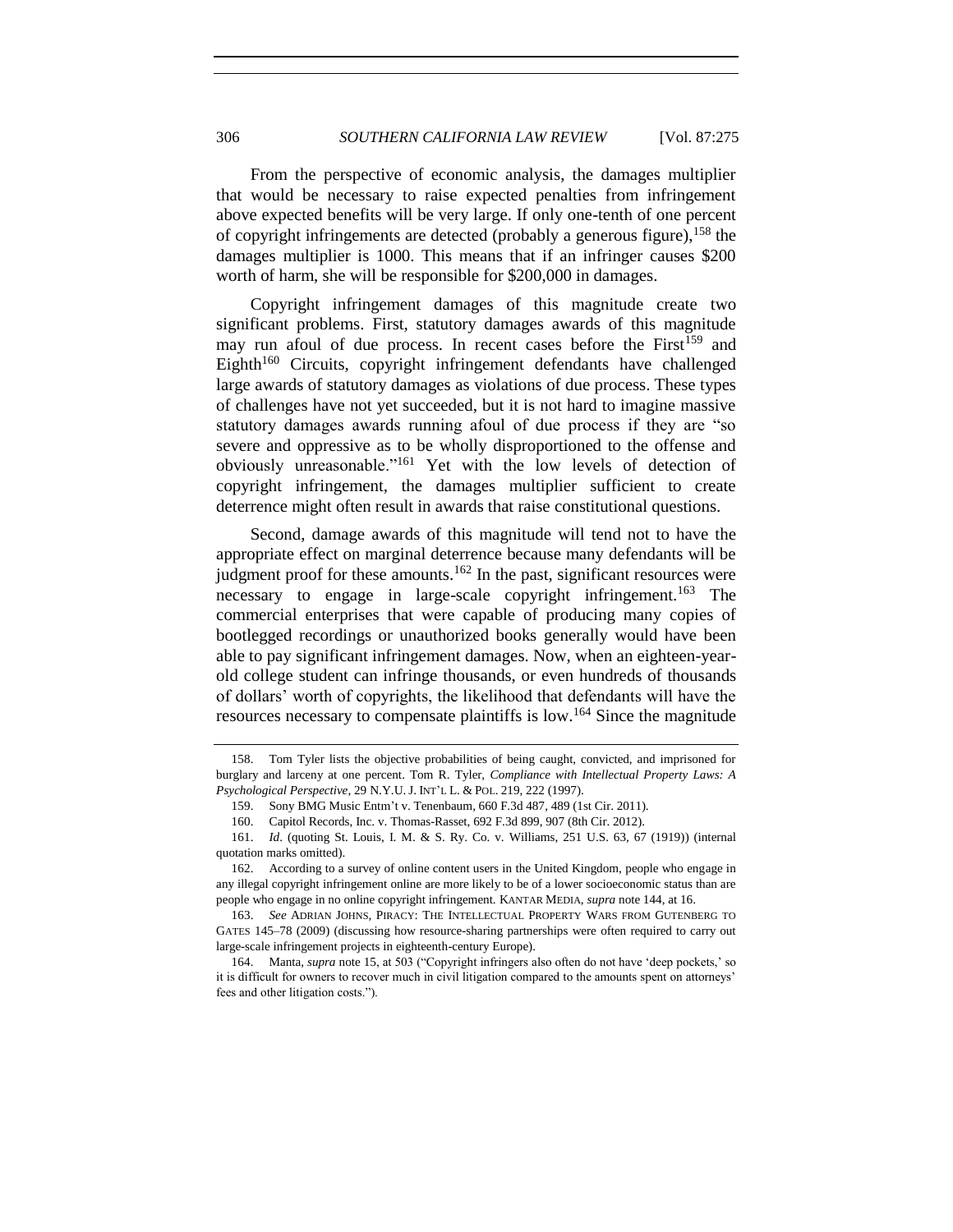of copyright liability will often exceed infringers' ability to pay,<sup>165</sup> impecunious infringers will not be subject to significant deterrence. If a potential infringer is unable to pay \$2,000,000 worth of damages, there is nothing deterring him from causing \$3,000,000 worth of harm.

Thus, for certain classes of copyright infringers—private actors with limited resources engaged in large-scale infringement—the threat of civil sanctions may be insufficient to establish deterrence. These actors will tend not to have the capital available to meet the kinds of high magnitude damage awards that low levels of detection necessitate.

#### <span id="page-32-0"></span>3. Secondary Liability

Although individual infringers may not have the resources necessary to satisfy large civil damages awards, many of them use intermediaries to distribute unauthorized copies of protected works. By suing these intermediaries, including file-sharing websites and internet service providers ("ISPs"), can copyright holders efficiently deter infringement?<sup>166</sup> In theory, subjecting intermediaries to secondary liability can lower the costs of detecting and suing individual infringers. It also attaches liability to parties that are less likely to be judgment proof and creates incentives for intermediaries to monitor the behavior of their users.<sup>167</sup> Copyright law's secondary liability doctrines of contributory infringement and vicarious liability enable such lawsuits, but as with all such strategies, we must determine whether they generate more benefits than costs.<sup>168</sup> We suspect that enhanced use of secondary liability may not deter enough harmful behavior to offset its potential effects on legitimate behavior.

<span id="page-32-1"></span>

<sup>165.</sup> Consider the sanctions in the *Tenenbaum* and *Thomas-Rasset* cases mentioned. *See supra* notes [159–](#page-31-0)60 and accompanying text. Damages awards in the hundreds of thousands of dollars might well have exceeded the defendants' resources. *Tenenbaum*, 660 F.3d at 490–91, 515; *Thomas-Rasset*, 692 F.3d at 910.

<sup>166.</sup> *See* Lital Helman, *Pull Too Hard and the Rope May Break: On the Secondary Liability of Technology Providers for Copyright Infringement*, 19 TEX. INTELL. PROP. L.J. 111, 113 (2010) ("Secondary liability of technology providers is designed to promote effective and efficient copyright enforcement through three main objectives. First, it provides a cost-effective litigation mechanism compared to the alternative path of suing countless direct infringers. Second, it attempts to generate adequate compensation for plaintiffs via the deep pockets of technology companies. Third, it positions technology providers as gatekeepers that can hinder infringement by a copyright-friendly design and utilize their service fees to both distribute revenues to copyright owners and discourage infringement." (footnote omitted)).

<sup>167.</sup> *Id*. at 145.

<sup>168.</sup> *See* Douglas Lichtman & William Landes, *Indirect Liability for Copyright Infringement: An Economic Perspective*, 16 HARV. J.L. & TECH. 395, 396–99 (2003) (noting that tracking down third parties who may have been indirectly involved in copyright infringement and filing lawsuits against them may be too costly for copyright holders to pursue).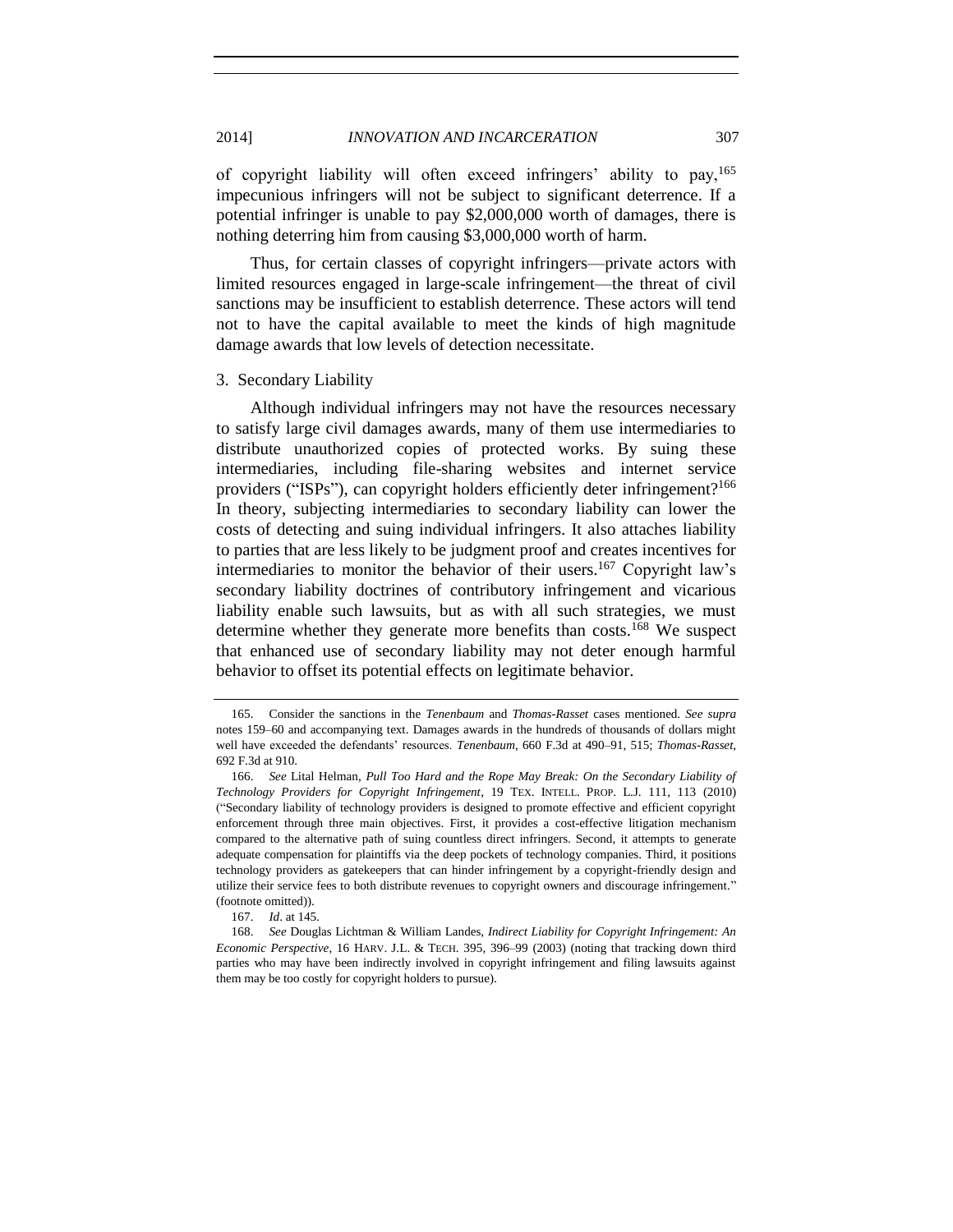First, although file-sharing websites, like Napster and Grokster, and content hosting platforms, like YouTube, have been largely responsible for the expansion in unauthorized copying in the digital age,  $169$  much copyright infringement still occurs without intermediaries. Parties who produce bootlegged copies of CDs and DVDs to sell on street corners and over the internet typically do not rely on intermediaries to distribute content. When they do, the intermediary's relationship to the infringing behavior will often be too insignificant to trigger secondary liability.<sup>170</sup> In these circumstances, secondary liability simply does not reach the infringing content.

Second, efforts to deter many intermediaries would fall prey to the same deterrence problems that arise for individual infringers; that is, they are undercapitalized relative to the magnitudes of judgments and are often run by groups with political rather than economic motivations that make them hard to deter.<sup>171</sup> The cost of the infrastructure necessary to run a filesharing website consisting of servers and other hardware, while not inconsiderable, is still relatively small compared to the size of a judgment that could be levied against it. The value of the infringing content shared on platforms like BitTorrent, even ignoring the availability of statutory damages, likely dwarfs that of the resources used to make it available. Further, even after websites like the Pirate Bay are closed through legal action, infringing behavior is simply displaced to other sites, usually instantaneously.<sup>172</sup>

Finally, secondary liability doctrines, which make intermediaries responsible for the behavior of their users, could chill valuable speech.<sup>173</sup> Although much of the behavior taking place on BitTorrent websites involves socially harmful unauthorized copying, there is considerable activity on websites like YouTube that is socially beneficial. To the extent that intermediaries are subject to liability for copyright violations of their

<sup>169.</sup> *See* Helman, *supra* note [166,](#page-32-1) at 125–31 (enumerating examples of lawsuits brought against file-sharing websites despite these websites never having engaged in any infringement directly).

<sup>170.</sup> Contributory infringement requires that the defendant "knowingly" induces, causes, or otherwise materially contributes to the infringing conduct of another. Gershwin Publ'g Corp. v. Columbia Artists Mgmt., Inc., 443 F.2d 1159, 1162 (2d Cir. 1971). Vicarious liability requires that the defendant have a direct financial stake in the infringing behavior. Shapiro, Bernstein & Co. v. H. L. Green Co., 316 F.2d 304, 307 (2d Cir. 1963).

<sup>171.</sup> *See* Goldman, *supra* note [115,](#page-21-0) at 405–10 (noting that deterring infringers is often difficult because many are judgment proof and some hold strong ideological beliefs that copyrighted works should be freely reproduced).

<sup>172.</sup> The Pirate Bay website was operational again within a week of a raid on its premises for copyright infringement. Quinn Norton, *The Pirate Bay Bloodied but Unbowed*, WIRED (June 6, 2006), http://www.wired.com/science/discoveries/news/2006/06/71089.

<sup>173.</sup> Lemley & Reese, *supra* not[e 157,](#page-30-0) at 1350.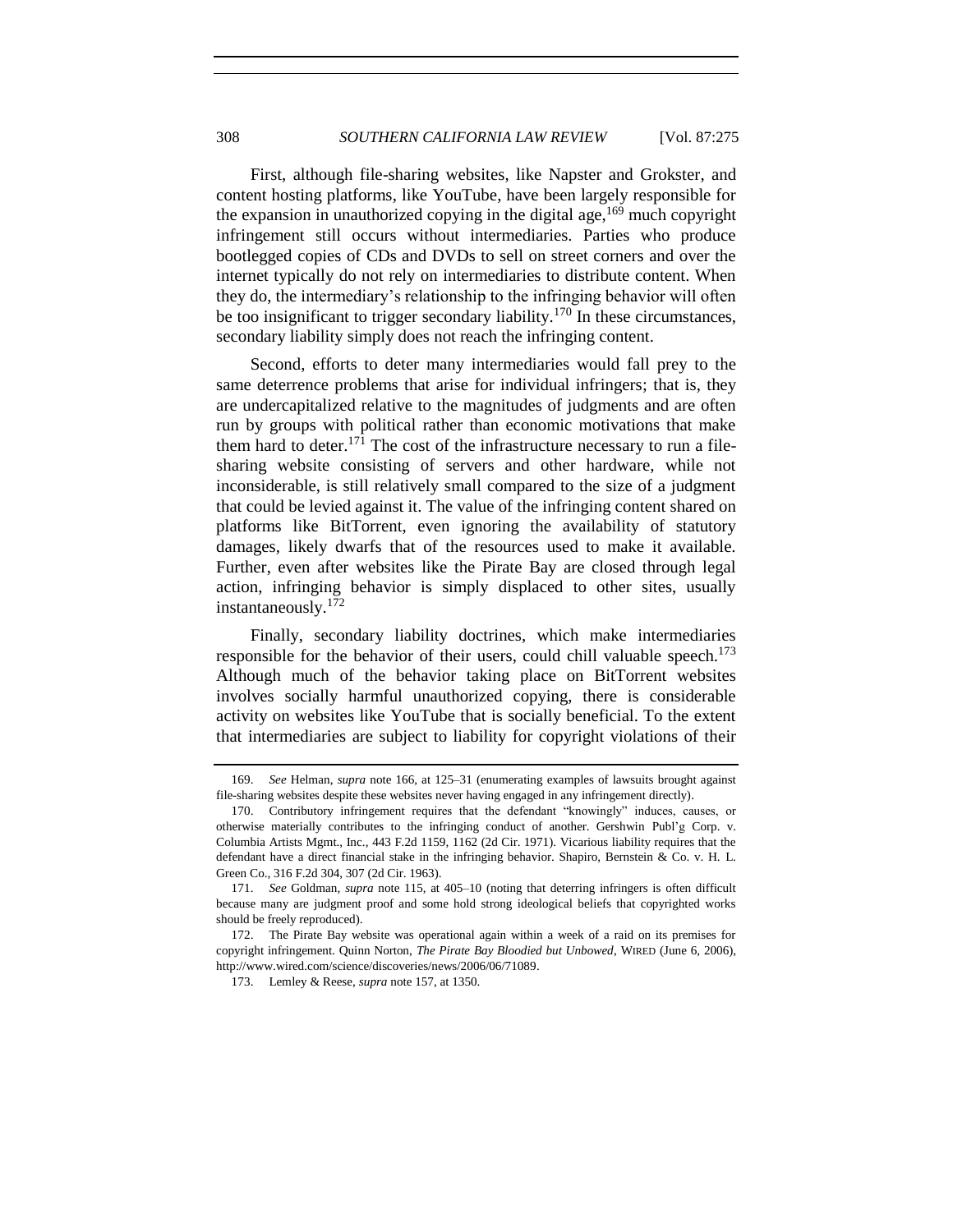# 2014] *INNOVATION AND INCARCERATION* 309

<span id="page-34-2"></span>users, they are likely to be risk averse in the face of threatened lawsuits and thus readily limit access for users who are engaging in valuable speech at the boundary of infringement.<sup>174</sup> For example, although the DMCA establishes "safe harbor" provisions that shield intermediaries who respond to copyright takedown notices sent by content owners,  $175$  those intermediaries have very little interest in carefully screening contested claims of unauthorized use.<sup>176</sup> It is easier and less risky for them to simply remove the contested content. Accordingly, we fear that expanded use of secondary liability might be more costly in terms of overall social welfare.

#### <span id="page-34-0"></span>C. THE THEORETICAL CASE FOR CRIMINAL COPYRIGHT SANCTIONS

Deterring socially harmful copyright infringement with DRM and civil sanctions may be difficult and costly in some settings. Creating deterrence for judgment-proof infringers using civil sanctions alone may be impossible. In response, copyright owners can turn to technological measures to prevent infringement in the first place. But as we have shown, reliance on self-help can itself create social costs.<sup>177</sup> DRM will tend to protect uncopyrightable content, and it will prevent fair and valuable uses of copyrightable material. Accordingly, it is worth considering the possible value of criminal sanctions, including imprisonment, as a deterrent to harmful copyright infringement. In this section, we propose a limited scope for the efficient use of criminal sanctions in copyright law. In addition, we discuss some possible caveats to our proposal, and we address some arguments in favor of criminal copyright liability that we believe are incorrect.

# <span id="page-34-1"></span>1. The Benefits of Criminal Sanctions

As we explained in Part II, economic analysis recognizes certain cases when criminal penalties can be more efficient than other mechanisms for deterring harmful conduct. Criminal penalties are valuable when self-help is costly and when civil remedies are insufficient to deter behavior. These two factors are likely true for some kinds of copyright infringement. Yet the existence of some deterrence benefits does not necessarily mean that criminal sanctions are efficient. They should only be adopted if the

<sup>174.</sup> *See* Neal Kumar Katyal, *Criminal Law in Cyberspace*, 149 U. PA. L. REV. 1003, 1007–08, 1100 (2001) ("Because an ISP derives little utility from providing access to a risky subscriber, a legal regime that places liability on an ISP for the acts of its subscribers will quickly lead the ISP to purge risky ones from its system.").

<sup>175.</sup> 17 U.S.C. § 512(c) (2012).

<sup>176.</sup> *See* Katyal, *supra* not[e 174,](#page-34-2) at 1007–08, 1100.

<sup>177.</sup> *See supra* Part III.B.1.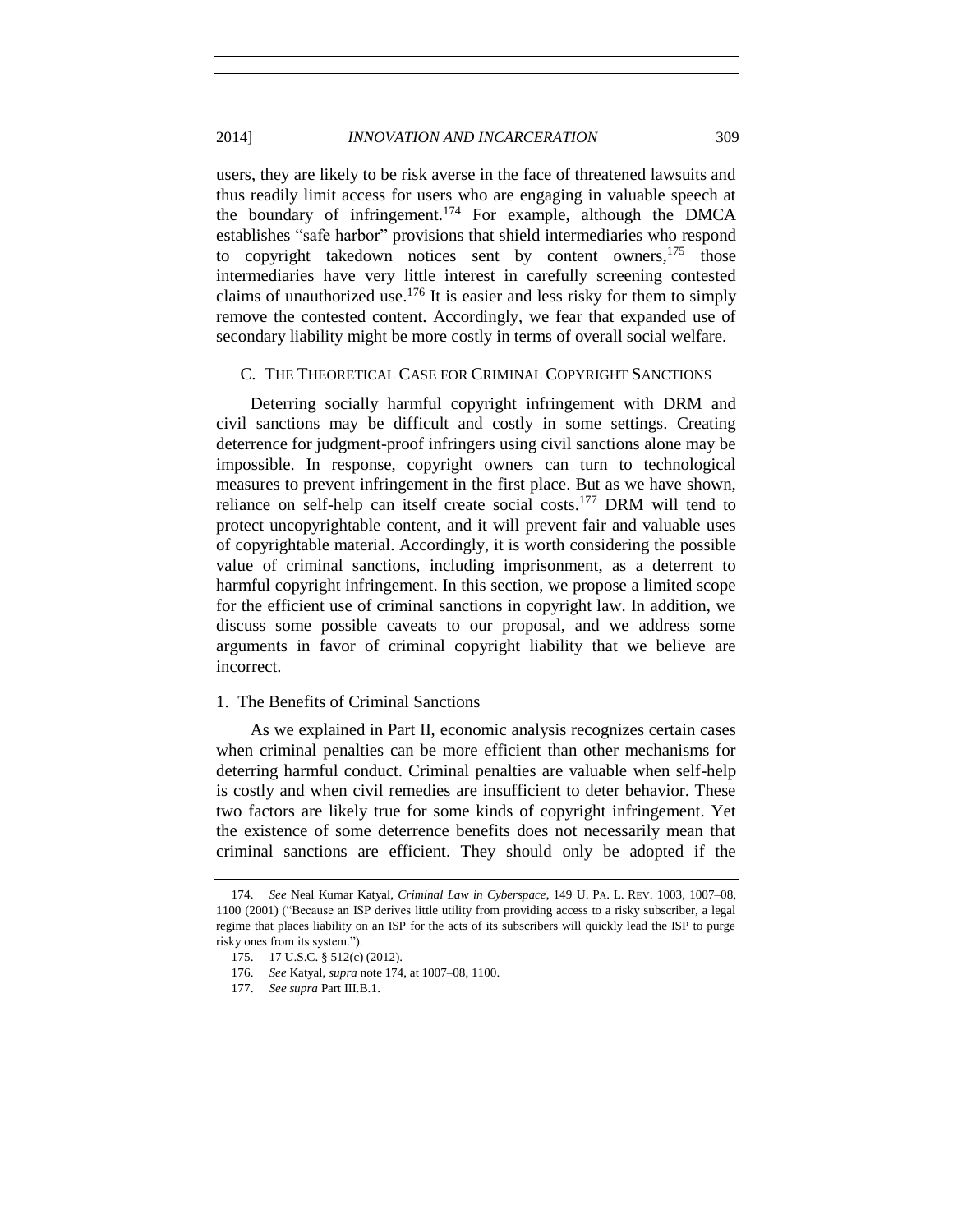deterrence benefits exceed the costs of their use.

When a rock star infringes the copyright of another singer's song, criminal sanctions will not be necessary. The likelihood that the infringement will be detected is high, and the rock star will probably be able to pay the resulting damages award. This is not the case, however, for a private person who uploads hundreds of copyrighted files onto the internet. Detection of these behaviors is low, so the magnitude of the damages award necessary to create deterrence will almost certainly swamp the person's assets. A potential infringer may not be dissuaded at all by the threat of a judgment so large that it can never be paid.<sup>178</sup> And highmagnitude damages awards eliminate the possibility of marginal deterrence—once the damages award exceeds the infringer's present and future resources, there is nothing stopping her from infringing further.

Because monetary damages are unlikely to deter individual large scale infringers, criminal sanctions may be appropriate. The threat of imprisonment or some type of alternative sanction may create the necessary deterrence against socially harmful copyright violations.<sup>179</sup> The alternative sanctions that we have in mind are those that have often been used in cybercrime prosecutions—prohibitions on the ownership or use of technologies that are capable of violating copyrights.<sup>180</sup> This means that for some period of time, people convicted of criminal copyright infringement would be subject to prohibitions or limitations on their use of computers, cell phones, tablets, and other electronic devices.<sup>181</sup> For deterrence purposes, alternative sanctions will be cheaper to enforce than

181. *See, e.g.*, United States v. Holm, 326 F.3d 872, 878–79 (7th Cir. 2003) (overturning a oneyear ban on the use of the internet by a convicted child pornographer but allowing more narrowly tailored restrictions on internet use, including random searches and filtering software). *See generally* Robin Miller, *Validity of Condition of Probation, Supervised Release, or Parole Restricting Computer Use or Internet Access*, 4 A.L.R. 6th 1 (2005).

<sup>178.</sup> Some copyright infringement judgments may be dischargeable in bankruptcy if the infringements were not "willful and malicious." 11 U.S.C.  $\S 523(a)(6)$  (2012). The Ninth Circuit has recently indicated that the "willful and malicious" inquiry in bankruptcy law is not equivalent to the "willfulness" inquiry in copyright law, and that the former must be established separately by a bankruptcy court. *In re* Barboza, 545 F.3d 702, 707 (9th Cir. 2008) (requiring separate analysis of whether copyright infringement was willful and malicious as those terms are understood in bankruptcy law for determining whether discharge is suitable).

<sup>179.</sup> Hardy, *supra* note [13,](#page-3-1) at 314.

<sup>180.</sup> *See* COMPUTER CRIME & INTELLECTUAL PROP. SECTION CRIMINAL DIV., U.S. DEP'T OF JUSTICE, PROSECUTING COMPUTER CRIMES 146 (2009), *available at* http://www.justice.gov/criminal/cybercrime/docs/ccmanual.pdf ("Where a networked computer has been used to perpetrate online fraud, to receive contraband such as child pornography or stolen credit card numbers, or as the instrument of intrusions into or attacks on other computers, these considerations may militate in favor of imposing a restriction on computer use as a condition of supervised release.").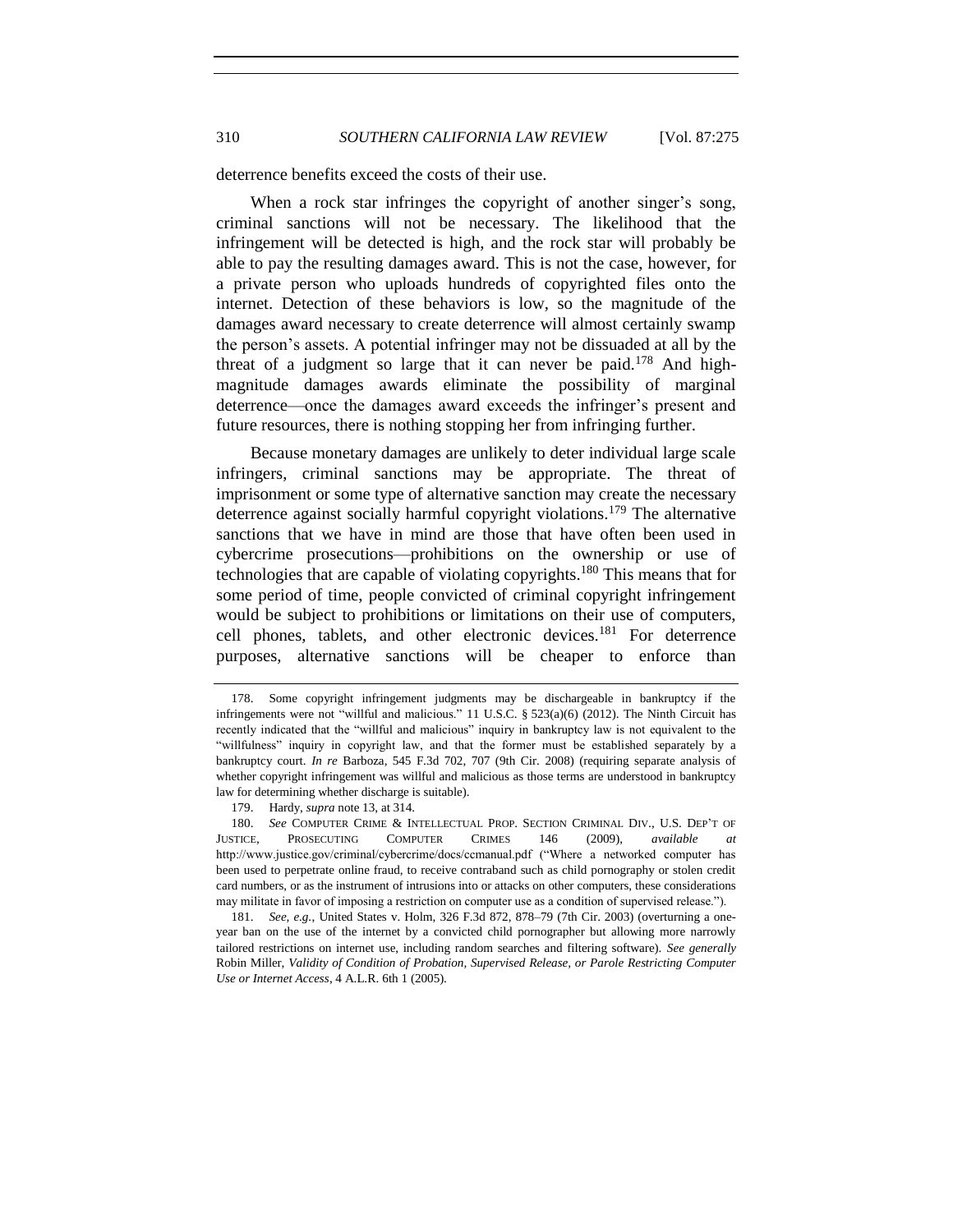incarceration, and they may have an important deterrent bite between potentially underdeterring civil sanctions and potentially overdeterring incarceration. Perhaps more important than their deterrent effect, however, is the incapacitative effect of alternative sanctions. If enforced, these sanctions should prohibit offenders from engaging in future copyright infringements. Incapacitation will be particularly valuable from an economic perspective for those defendants, like warez traders and the ringleaders of file-sharing sites, who are difficult to deter because of their political beliefs. If they are causing harm and other penalties do not deter them, incapacitation through imprisonment or alternative sanctions can prevent the harmful behavior.

<span id="page-36-1"></span><span id="page-36-0"></span>The recently implemented Copyright Alert System ("CAS") may go a significant way toward creating the kinds of deterrence and incapacitation that would be established by alternative criminal sanctions.<sup>182</sup> CAS is a private system created through negotiations between the RIAA and MPAA, on one hand, and leading ISPs, on the other, to create a mechanism for "graduated response" to online copyright infringement.<sup>183</sup> CAS, which was implemented in February 2013 by the Center for Copyright Information, tracks the online behavior of users of BitTorrent websites. Users who are detected engaging in illegal file sharing will receive multiple notifications of their detection and warnings against continued file sharing. After the fifth or sixth such alert, users may be subject to severe temporary limitations on their internet bandwidth that would prevent more file sharing.<sup>184</sup> Although CAS has received criticism from some academics and the Electronic Frontier Foundation, $185$  its use may be less controversial and more efficient than the alternative of highly punitive civil or criminal sanctions.

Evidence on the effectiveness of graduated response systems is limited by available data. Similar systems that have been implemented in Europe and Asia seem to issue very few final warnings to users and impose very few penalties on them.<sup>186</sup> One empirical study of France's HADOPI three-

<sup>182.</sup> Annemarie Bridy, *Graduated Response American Style: "Six Strikes" Measured Against Five Norms*, 23 FORDHAM INTELL. PROP. MEDIA & ENT. L.J. 1, 60–62 (2012).

<sup>183.</sup> Rebecca Giblin, *Evaluating Graduated Response*, 37 COLUM. J.L. & ARTS 147, 176 (2014). 184. *Id.* at 177–78.

<sup>185.</sup> Bridy, *supra* note [182,](#page-36-0) at 63; Mary LaFrance, *Graduated Response by Industry Compact: Piercing the Black Box*, 30 CARDOZO ARTS & ENT. L.J. 165, 171 (2012); Abigail Phillips, *The Content Industries and ISPs Announce a "Common Framework for Copyright Alerts": What Does It Mean for Users?*, ELECTRONIC FRONTIER FOUND. (July 7, 2011), https://www.eff.org/deeplinks/2011/07/contentindustry-and-isps-announce-common.

<sup>186.</sup> *See* Giblin, *supra* note [183,](#page-36-1) at 157–59, 162–66 (examining the systems of France, New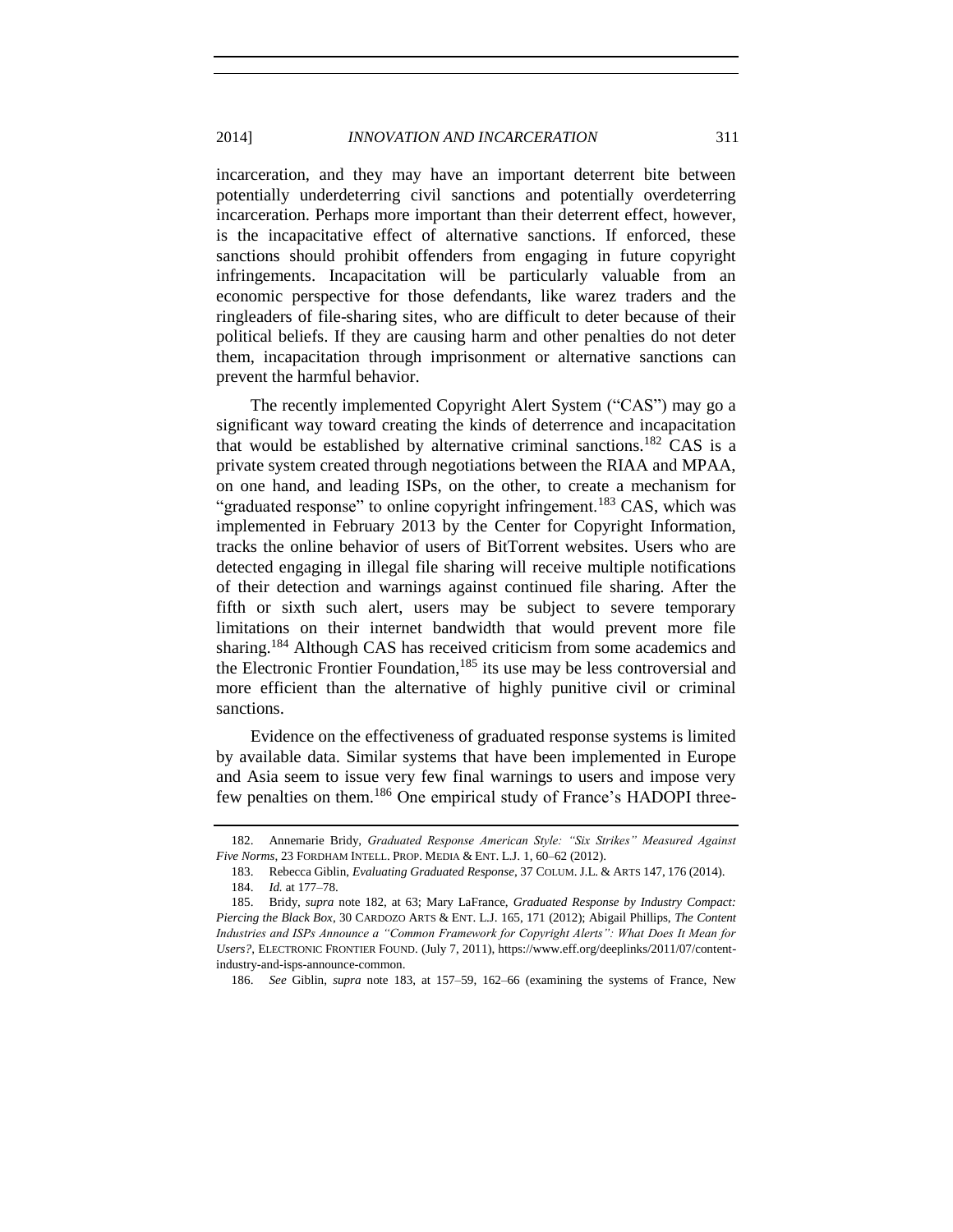strikes law, however, finds a significant effect of the law on consumption of legally purchased online music.<sup>187</sup> According to this study, increased consumer awareness of the law was associated with a 22.5 percent increase in iTunes song sales, or about \$6.3 million in annual iTunes track revenues.<sup>188</sup> Although these data cannot indicate whether the systems like HADOPI and CAS are more cost-effective means of decreasing copyright infringement than other methods such as civil and criminal lawsuits, they suggest that various forms of alternative sanctions could generate considerable deterrent effect at relatively low cost.

Before discussing the costs of criminal copyright liability, we should address one argument in favor of criminal liability that we do not find persuasive in this context. As noted in Part II, public detection and prosecution of harmful conduct can be more efficient than private enforcement because economies of scale favor a single police force and because private individuals may struggle to enforce laws on their own. If two people are both robbed, it is inefficient for both of them to investigate the crime when the police could combine the investigations. Owners of copyrights, however, are well organized and represented by major industry associations that can devote the necessary resources to detecting and litigating infringements. So, although a single infringer may be violating copyrights of many different owners, the RIAA and MPAA appear willing and able to police this conduct. In fact, much of the criminal investigation performed by the Justice Department occurs after notification of infringing behavior has been made by these associations.<sup>189</sup>

# <span id="page-37-0"></span>2. The Costs of Criminal Sanctions

Although imposing criminal penalties for copyright infringement may have some deterrent benefits, it is not without costs. The most obvious costs of criminal copyright infringement are the costs of detection, enforcement, prosecution, and sanction. The costs of detecting and prosecuting copyright infringement are typically shared by the public (via the Department of Justice) and organizations that represent victims of infringement (the RIAA, MPAA, and software organizations and companies). These costs are often steep. In addition, imprisoning offenders

Zealand, Taiwan, and South Korea).

<sup>187.</sup> Brett Danaher et al., *The Effect of Graduated Response Anti-Piracy Laws on Music Sales: Evidence from an Event Study in France* (2012), *available at*  http://papers.ssrn.com/sol3/papers.cfm?abstract\_id=1989240.

<sup>188.</sup> *Id.* at 18.

<sup>189.</sup> Kim F. Natividad, *Stepping It Up and Taking It to the Streets: Changing Civil and Criminal Copyright Enforcement Tactics*, 23 BERKELEY TECH. L.J. 469, 480–82 (2008).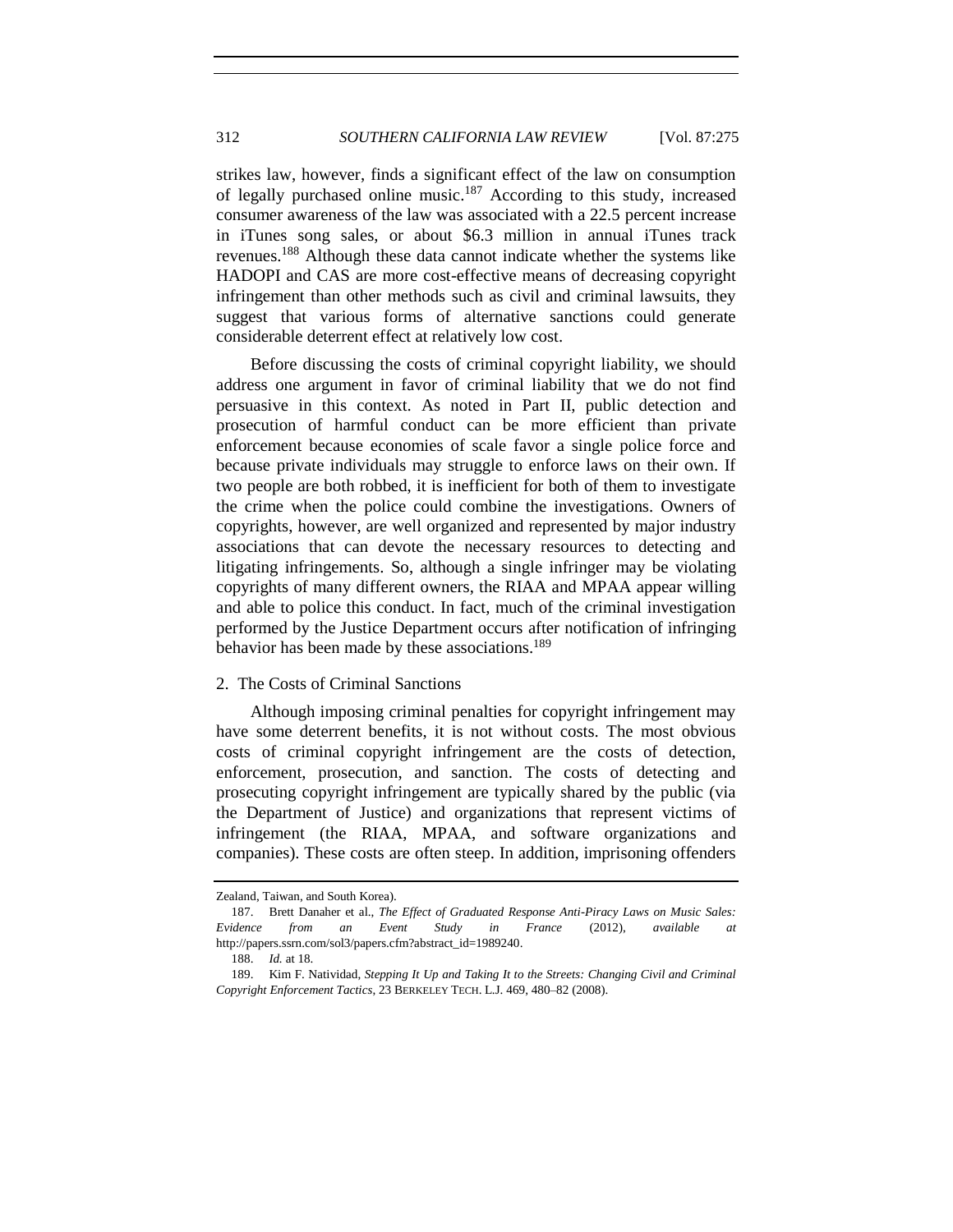creates significant costs: prisons are expensive to operate, inmates are no longer productive members of society, and imprisonment creates a variety of additional harms to offenders and society.<sup>190</sup> The social harms caused by unauthorized copying would have to be extremely large in order to justify the significant costs of detecting, prosecuting, and imprisoning copyright infringers. Accordingly, if the technological prohibitions mentioned above have significant deterrent effect, they will be much less costly to administer.

Infringement liability is intended to deter people from engaging in socially harmful unauthorized copying, but because copying can also serve socially valuable purposes, enhanced penalties risk chilling some beneficial conduct.<sup>191</sup> Some people may refrain from valuable but legally questionable conduct if the penalties for infringement increase.<sup>192</sup> The likelihood of this happening will depend on the similarity between acceptable and unacceptable conduct and the difficulty of predicting ex ante whether certain behaviors are legal or not.<sup>193</sup>

As we describe above, one of the principal benefits of civil or criminal sanctions to deter copyright infringement is the reduction in socially wasteful self-help. If criminal sanctions lead to improved deterrence of copyright infringement, copyright holders would no longer need to rely on DRM to prevent infringement. The reduction in overbroad DRM usage that eliminates (or at least makes more costly) much socially valuable conduct is the chief goal of enhanced deterrence. Whether content owners would refrain from using DRM is, however, unclear. The creation and use of DRM code is relatively cheap for content owners, and this is especially true because the DMCA minimizes the costs of an arms race with hackers.<sup>194</sup> Moreover, DRM generates significant benefits for copyright holders in addition to preventing illegal copying. DRM enables copyright holders to protect works beyond their copyright term and to protect content that is not an appropriate subject for copyright law. DRM also can significantly increase the costs of fair use. As we described, circumventing DRM for fair uses may not be exempted from the DMCA, and even if it is, the

<sup>190.</sup> *See* Bronsteen, Buccafusco & Masur, *supra* note [51,](#page-9-4) at 1040–41 ("People who have spent any time in prison are significantly more likely to experience chronic, stress-related health impairments, unemployment, and the breakdown of psychologically vital social ties.").

<sup>191.</sup> *See* Moohr, *supra* note [108,](#page-19-2) at 802 ("[C]riminal enforcement, to the extent it deters infringing activity, may also deter socially valuable conduct that is not unlawful.").

<sup>192.</sup> Manta, *supra* note [15,](#page-3-2) at 499.

<sup>193.</sup> *See* Moohr, *supra* note [108,](#page-19-2) at 802–04 (discussing the complexities users face when determining whether a copyrighted work is free to use).

<sup>194.</sup> Lee Kovarsky, *A Technological Theory of the Arms Race*, 81 IND. L.J. 917, 950–53 (2006).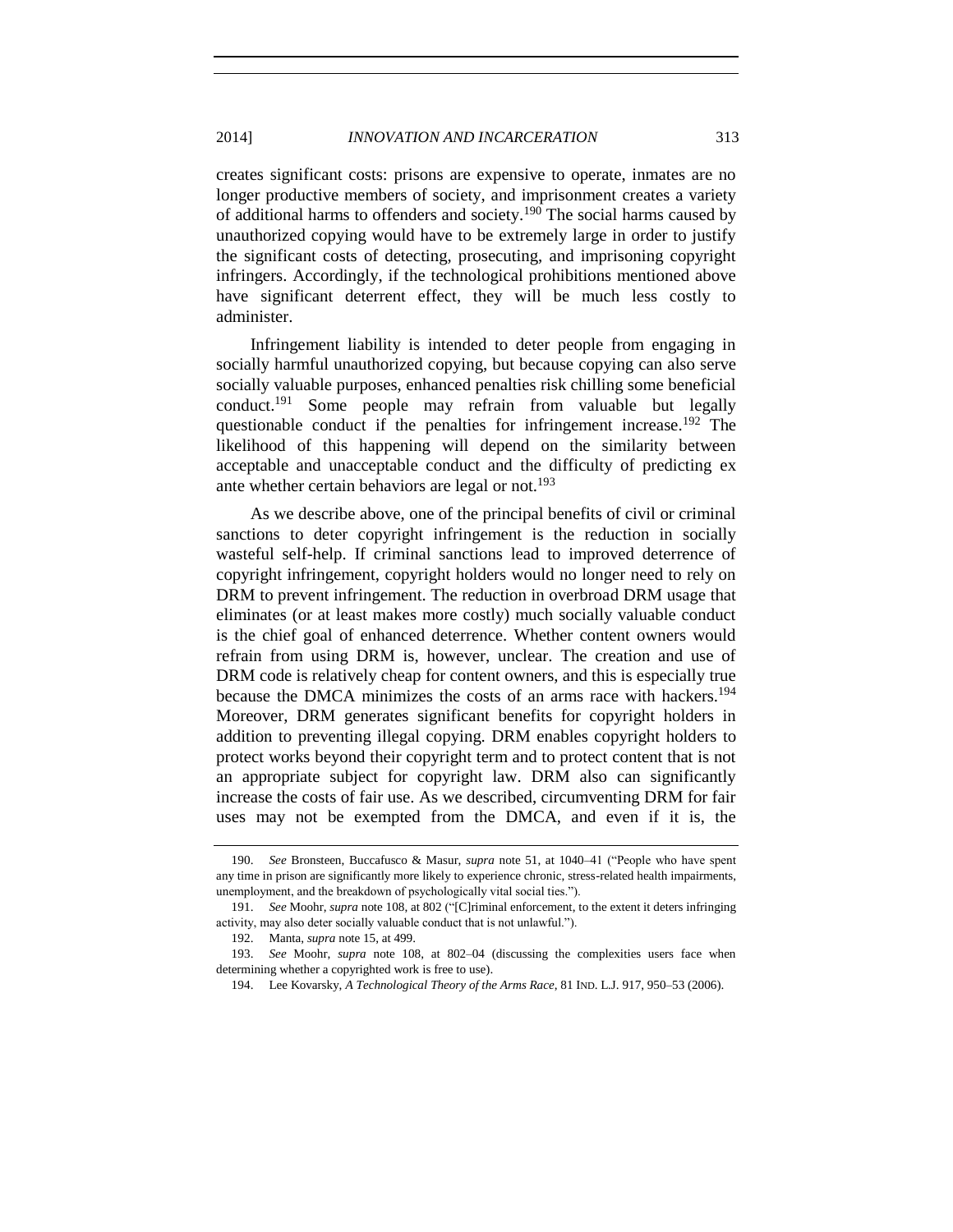uncertainty of whether conduct is in fact fair use will deter many riskaverse users. This may be entirely consistent with the preferences of copyright holders; much fair use, especially criticism and parody, will be objectionable to copyright owners. Since the reduction in DRM usage is the main benefit we anticipate from criminal liability, it is important to know whether it would actually occur.

One solution to this problem is for Congress to disallow DRM entirely. Since DRM can be socially harmful, and since the justification for the costs of criminal sanctions is the reduction of DRM usage, Congress could simply prevent the distribution of copyright works in media that include technological protection measures. In that sense, our claim about the value of criminal IP sanctions is largely a political one. The more effective that law is in deterring copyright infringement, the stronger the political case for prohibiting or restricting various types of socially costly self-help. If law were able to deter much large-scale copying, this might provide the political impetus necessary to catalyze the enactment of laws restricting or prohibiting DRM.

A final category of costs worth mentioning includes the possible effects of imposing criminal liability on conduct that many people believe does not warrant it. There is considerable variation in people's beliefs about the harms of copyright infringement.<sup>195</sup> Many people believe that downloading music and movies from the internet is not harmful at all and certainly should not subject offenders to imprisonment.<sup>196</sup> Stark divergence between social norms about behavior and legal rules governing it can be very costly.<sup>197</sup> When norms and law diverge, people's respect for the law decreases, and their compliance rate declines.<sup>198</sup> Thus, if people believe that criminal sanctions are inappropriate for copyright infringement, the benefits of deterrence will be weaker.<sup>199</sup> As with DRM, however, the

<sup>195.</sup> Hardy, *supra* note [13,](#page-3-1) at 326 ("We are witnessing, then, a growing split between the government and various copyright-dependent industries, like music, computer software, and motion pictures, on the one hand, and highly critical copyright consumers and Internet users on the other.").

<sup>196.</sup> *Id*. at 314 ("[T]he trend toward greater deterrence through greater punishment of infringement, especially criminal punishment, seems increasingly at odds with the public's perception of what is fair and what is consistent with the American tradition of individual liberty.").

<sup>197.</sup> *See* Tyler, *supra* note [158,](#page-31-1) at 227 (explaining that any symbolic power formal law has is lost when the law diverges from public morality).

<sup>198.</sup> Moohr, *supra* note [108,](#page-19-2) at 805 ("Respect and legitimacy are threatened when a community norm that condemns prohibited conduct is not yet in place.").

<sup>199.</sup> *See* TOM R. TYLER, WHY PEOPLE OBEY THE LAW 64 (1990) (noting that compliance with the law is stronger when people believe the law "ought" to be followed); Moohr, *supra* note [108,](#page-19-2) at 795 ("Under any theory of deterrence, it is more difficult to induce law-abiding behavior when underlying social norms do not support the law.").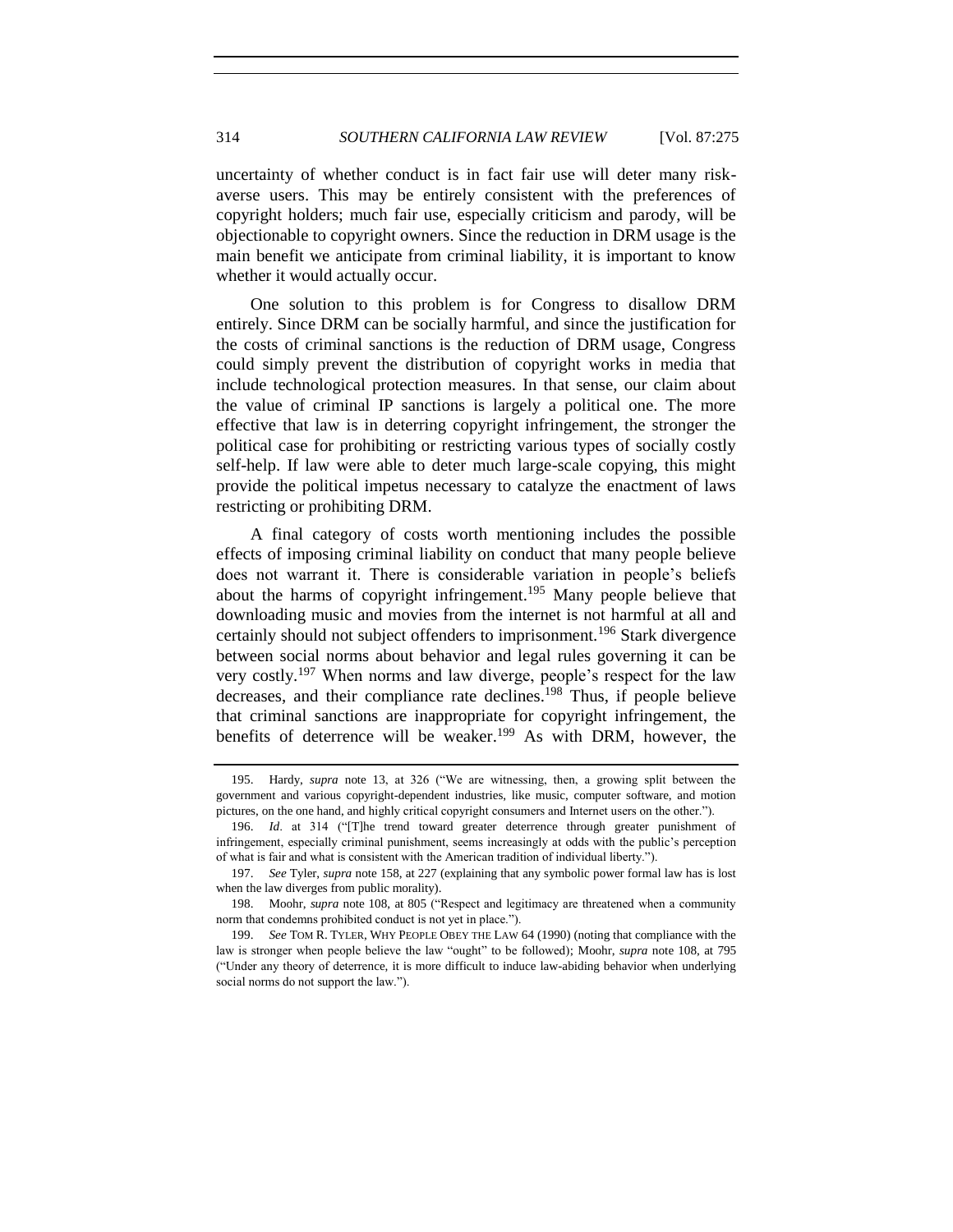precise effect of criminal copyright liability on norms is difficult to predict. It is also possible that the imposition and effective enforcement of criminal sanctions for violating copyright law could help people understand the harm of copyright infringement, resulting in greater convergence between social attitudes and the law.

Subject to these important qualifications, there is a sound, if limited, economic case for the use of criminal penalties to deter some copyright infringement. Civil sanctions alone appear ineffective at deterring some socially harmful copying. In response, copyright owners will increasingly turn to DRM to combat this behavior. But while DRM can be used to prevent socially harmful copying, it will also tend to limit socially beneficial uses of copyrighted works. If criminal sanctions can deter harmful conduct that would not have been deterred by civil sanctions alone, copyright owners should be willing (or compelled) to forego DRM, thereby decreasing the costs of valuable behavior. The chief economic rationale for criminal copyright law is not that it will allow copyright holders to capture more rents, but rather the expectation that deterring some harmful copying will generate more beneficial behavior.

# <span id="page-40-0"></span>D. WHAT KIND OF CRIMINAL LIABILITY COULD BE DESIRABLE?

Part III.C made the theoretical case for using criminal sanctions to deter copyright infringement. We believe that some kind of criminal copyright liability may be economically justified. In this section, we describe the nature of the criminal sanctions that are most likely to be beneficial. The use of criminal sanctions to deter copyright infringement offers not only significant benefits, but also considerable costs. As with most such projects, accurately estimating the costs and benefits is difficult. This is especially true given the empirical uncertainty surrounding some of the most important issues. In the face of this uncertainty, the use of criminal sanctions for copyright violation should be narrowly circumscribed and limited to situations that are likely to produce the highest benefits at the lowest costs.

Criminal liability is especially important with respect to individual or poorly capitalized infringers of large quantities of copyrighted material who are difficult to detect and identify. Accordingly, criminal liability should focus on these situations. It would certainly be objectionable to disproportionately prosecute and imprison poor offenders. Yet focusing prosecutorial effort on those acts of infringement which are the most costly and most difficult to detect makes economic sense. Additionally, infringement prosecutions should address large-scale counterfeiting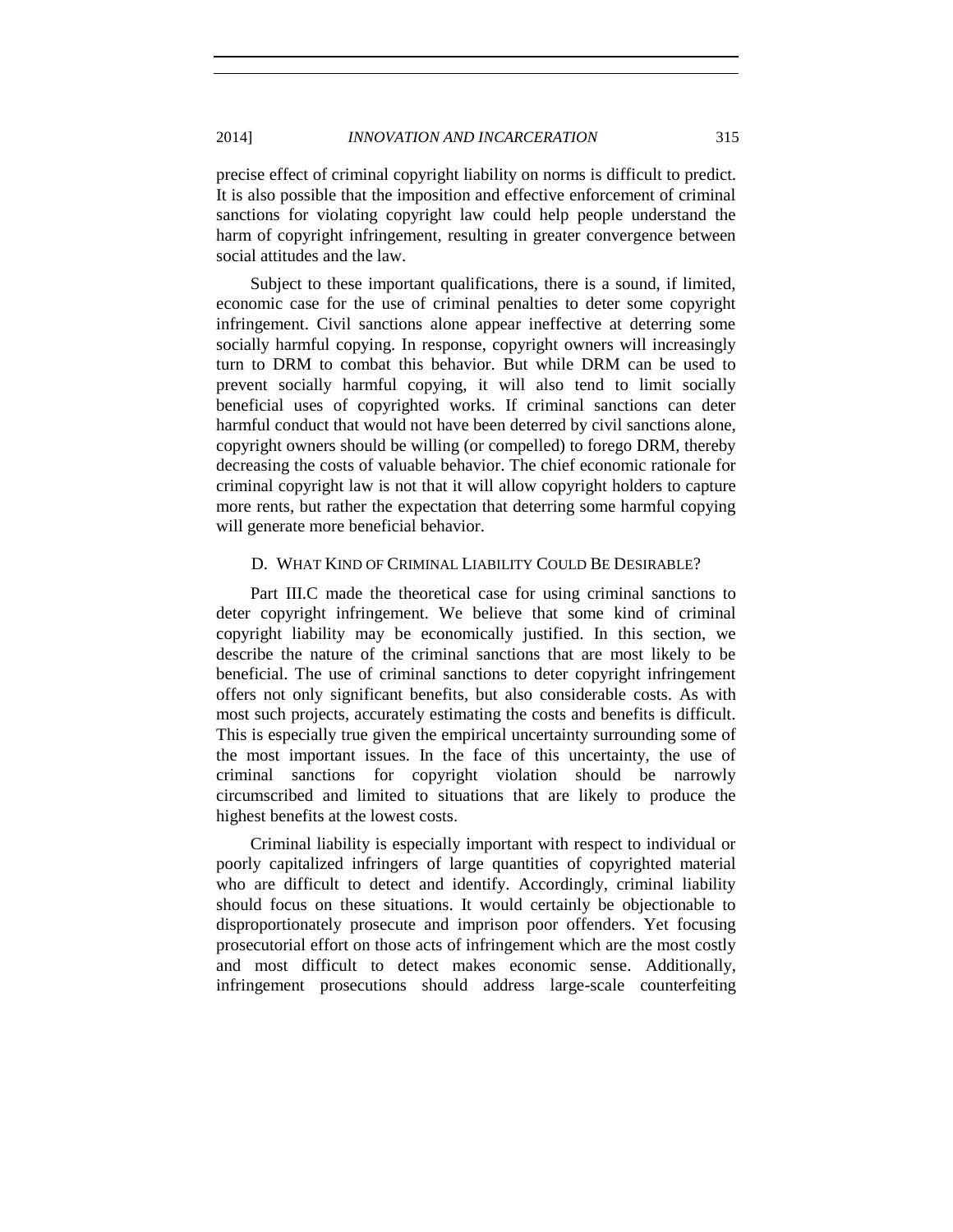operations that market bootlegged music, movies, and software. These behaviors likely cause the most social harm, and these are the violators for whom criminal liability will pack the most deterrent punch.

Because imposing criminal liability risks chilling valuable conduct, criminal sanctions should be reserved for behavior that is most clearly harmful. This is the case for exact duplication of copyrighted works that will directly substitute for legitimately available copies. Although copyright law gives authors the exclusive right to make derivative works and substantially similar copies of their works,<sup>200</sup> a great deal of behavior that falls into these categories also could constitute fair use.<sup>201</sup> By contrast, there will be an extremely limited number of situations when exact duplication of copyrighted works can constitute fair use.<sup>202</sup> By confining criminal liability to the latter cases, the risks of chilling socially valuable behavior can be minimized.

These risks can be further minimized by including a strict mens rea requirement for criminal liability. Mens rea standards can be helpful in distinguishing harmful from valuable conduct. Accordingly, criminal copyright infringement should condition liability on proof that the defendant intentionally violated a known copyright. That is, the prosecution should have to prove that the defendant knew that the infringed works were protected by copyright and that he knew that his conduct was unlawful. Good-faith belief that his behavior was not copyright infringement or constituted fair use should preclude criminal liability.

Finally, in order to further guard against deterring socially valuable behavior, the DMCA should be amended to clearly exempt defendants from liability when their circumvention of technological protective measures is done for purposes of fair use or to obtain access to content that is not protected by copyright. $203$  In theory, perfect enforcement of copyright

<sup>200.</sup> 17 U.S.C. § 106 (2012).

<sup>201.</sup> Moohr, *supra* note [108,](#page-19-2) at 27 ("Most copyrighted works are based, directly or indirectly, on the work of others. Potential creators may be reluctant to use copyrighted work, which is a sort of 'raw material' for new work, when the potential cost of doing so is very high." (footnote omitted)).

<sup>202.</sup> *See* 17 U.S.C. § 107 ("In determining whether the use made of a work in any particular case is a fair use the factors to be considered shall include—(1) the purpose and character of the use, including whether such use is of a commercial nature or is for nonprofit educational purposes; (2) the nature of the copyrighted work; (3) the amount and substantiality of the portion used in relation to the copyrighted work as a whole; and (4) the effect of the use upon the potential market for or value of the copyrighted work.").

<sup>203.</sup> *See* Jacqueline Lipton, *Information Property: Rights and Responsibilities*, 56 FLA. L. REV. 135, 159 (2004) ("The legal status of fair use and the scope of the fair use defense might be clarified for the digital age if Congress amends the DMCA so that copyright holders are not permitted to deny access to fair users.").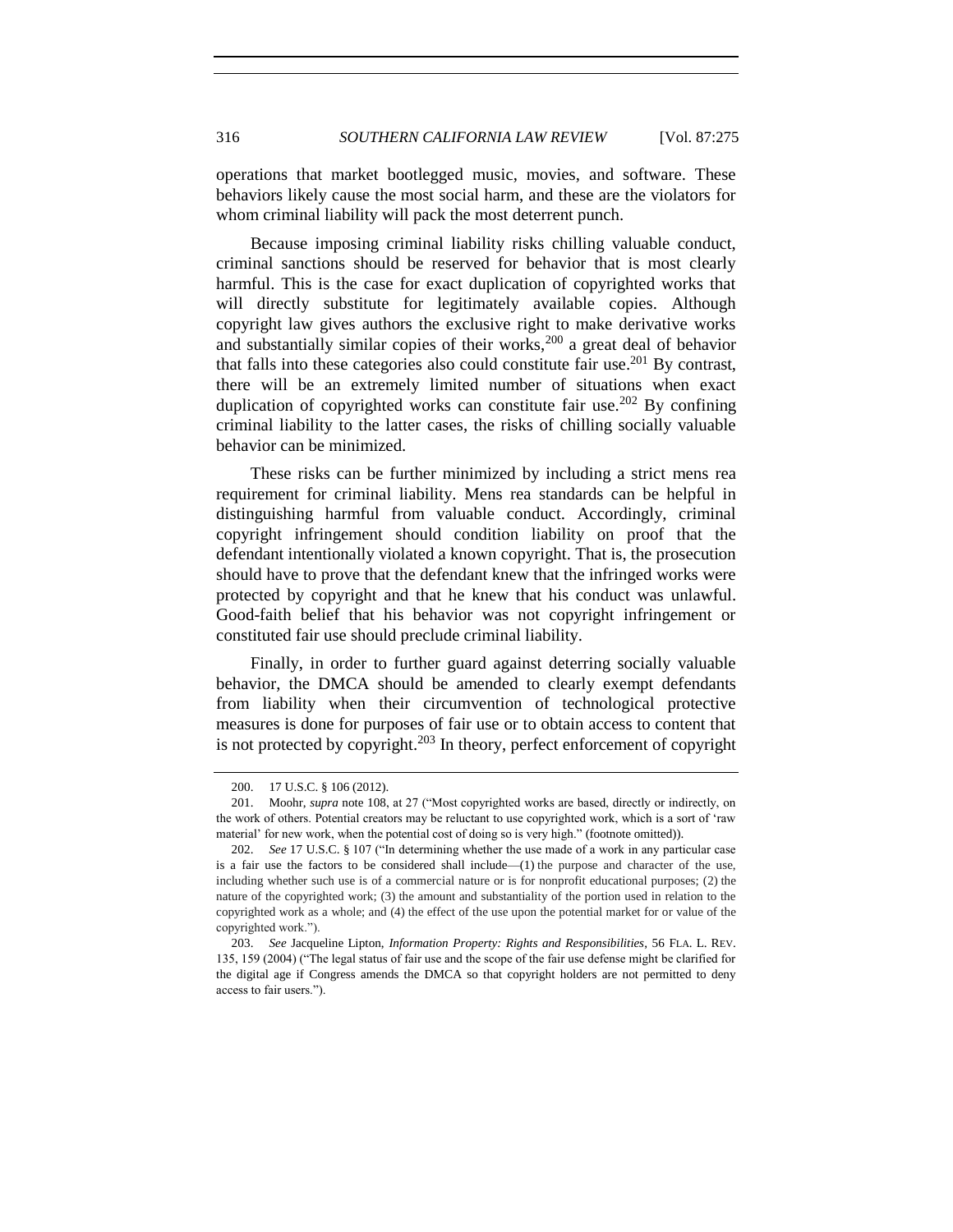law would eliminate the need for technological protections, but perfect enforcement is not possible in practice and, given the cost of achieving it, is not warranted. Thus, the use of DRM can help prevent harmful copyright violations, but users who circumvent it for valuable reasons should not be subject to liability.

# E. ASSESSING CURRENT U.S. CRIMINAL COPYRIGHT LAW

<span id="page-42-0"></span>Having made the limited and tentative economic case for criminal sanctions for some copyright infringement, it remains to assess the extent to which current U.S. law conforms to our judgments. For the most part, it matches our prescriptions fairly well. The provisions of criminal copyright law and the enforcement efforts of the Department of Justice generally comport with our analysis of when such liability is appropriate. We do have some concerns about the monetary thresholds for criminal liability, however.

## <span id="page-42-1"></span>1. Current Criminal Copyright Law

U.S. copyright law provides for the use of criminal sanctions to deter copyright infringement in 17 U.S.C.  $\S 506$ <sup>204</sup> The law provides for punishment of "[a]ny person who willfully infringes a copyright . . . if the infringement was committed—(A) for purposes of commercial advantage or private financial gain; [or] (B) by the reproduction or distribution, including by electronic means, during any 180-day period, of 1 or more copies or phonorecords of 1 or more copyrighted works, which have a total retail value of more than \$1,000."<sup>205</sup> Thus, to be found liable, a defendant must be shown to have acted willfully and to have been motivated by commercial advantage or to have met the damages threshold established in the second provision of the statute.

The mens rea requirement of willfulness is helpful in limiting the potential for chilling valuable copying behavior. Courts have generally interpreted this requirement to require proof of a voluntary, intentional violation of a known legal duty.<sup>206</sup> This typically means that the defendant subjectively knew that the infringed works were subject to copyright and that his conduct was unlawful. Merely intending to copy is insufficient.

<span id="page-42-2"></span><sup>204.</sup> 17 U.S.C. § 506 (2012).

<sup>205.</sup> *Id.* § 506(a)(1)(A)–(B).

<sup>206.</sup> United States v. Liu, 731 F.3d 982, 985 (9th Cir. 2013) (requiring the government to prove that the defendant knew he was acting illegally in order to satisfy the "willfully" mens rea requirement); Rebecca E. Hatch, *Criminal Infringement of Copyright Under 17 U.S.C.A. § 506*, 120 AM. JUR. PROOF OF FACTS 3D 181, § 3 (2011).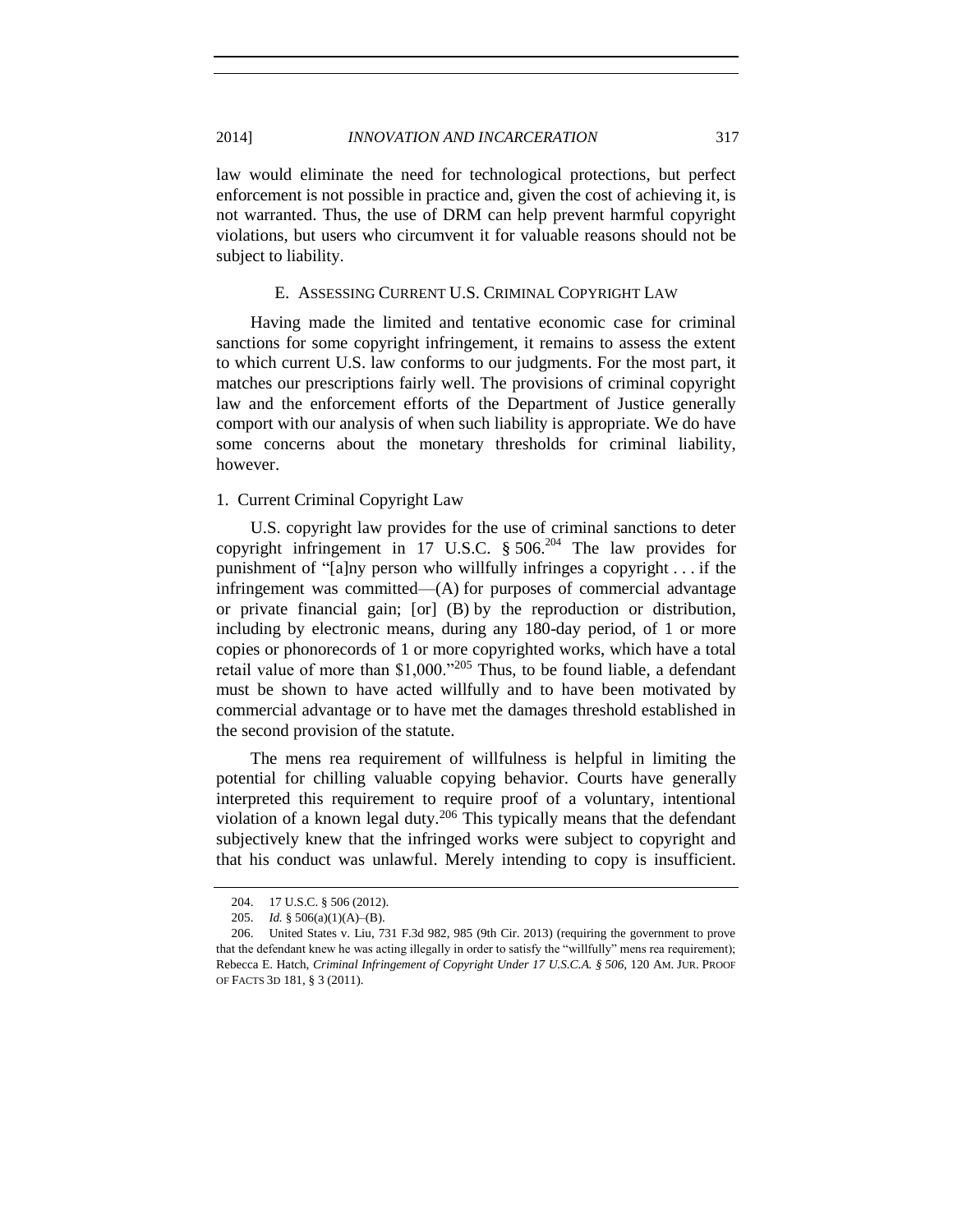Given this fairly strict requirement, it is unlikely that the existence of criminal sanctions will deter fair use.

We are less confident that the thresholds for criminal liability in subsections (A) and (B) are sufficient to limit criminal liability to those cases when it is most effective. The requirement in (A) that the defendant be motivated by commercial gain or profit covers much conduct where civil liability would be sufficient. This is especially true since the No Electronic Theft ("NET") Act of 1997 modified the requirement of commercial gain to mean "the receipt, or expectation of receipt, of anything of value, including the receipt of other copyrighted works."<sup>207</sup> Selling a copy of a CD to a friend for \$10 would meet the requirement, but there is no reason to think that the apparatus of the criminal law is necessary to deter this behavior. Even with the low likelihood of detection, the harm it causes is slight.

Subsection (B)'s requirement, which was also added by the NET Act, removes the necessity of proving the defendant's motive, but it does add a monetary threshold. It is difficult to predict whether \$1000 is the appropriate place to set this limit. The answer will turn on the probability of detection and the availability of a damages multiplier in civil suits. If a defendant willfully infringes \$1000 worth of copyrighted works, he may be liable for statutory damages of up to \$30,000 per infringed work and up to  $$150,000$  in enhanced damages for willfulness.<sup>208</sup> If the total civil damages award for the \$1000 infringement is \$200,000, then a rational person will only be deterred from infringing if the probability of detection is at least 0.005 (one-half of one percent). If the damages multipliers cannot be constitutionally raised to reflect likelihoods of detection that are lower than this, the \$1000 threshold may be set close to the optimal value. In addition, defendants who cannot pay such large judgments also might not be deterred by civil fines, in which case criminal penalties could be necessary.

The penalties for criminal copyright infringement are specified in 18 U.S.C. § 2319.<sup>209</sup> Defendants found guilty under 17 U.S.C. § 506(a)(1)(A) (the commercial gain or profit subsection) are subject to imprisonment for not more than five years if they reproduce or distribute at least ten copies of one or more works with a total retail value of more than \$2500 in any 180 day period.<sup>210</sup> The maximum prison term doubles upon subsequent

<sup>207.</sup> No Electronic Theft ("NET") Act of 1997, Pub. L. No. 105-147, 111 Stat. 2678 (codified at 17 U.S.C. § 101).

<sup>208.</sup> 17 U.S.C. § 504.

<sup>209.</sup> 18 U.S.C. § 2319 (2012).

<sup>210.</sup> *Id.* § 2319(b)(1).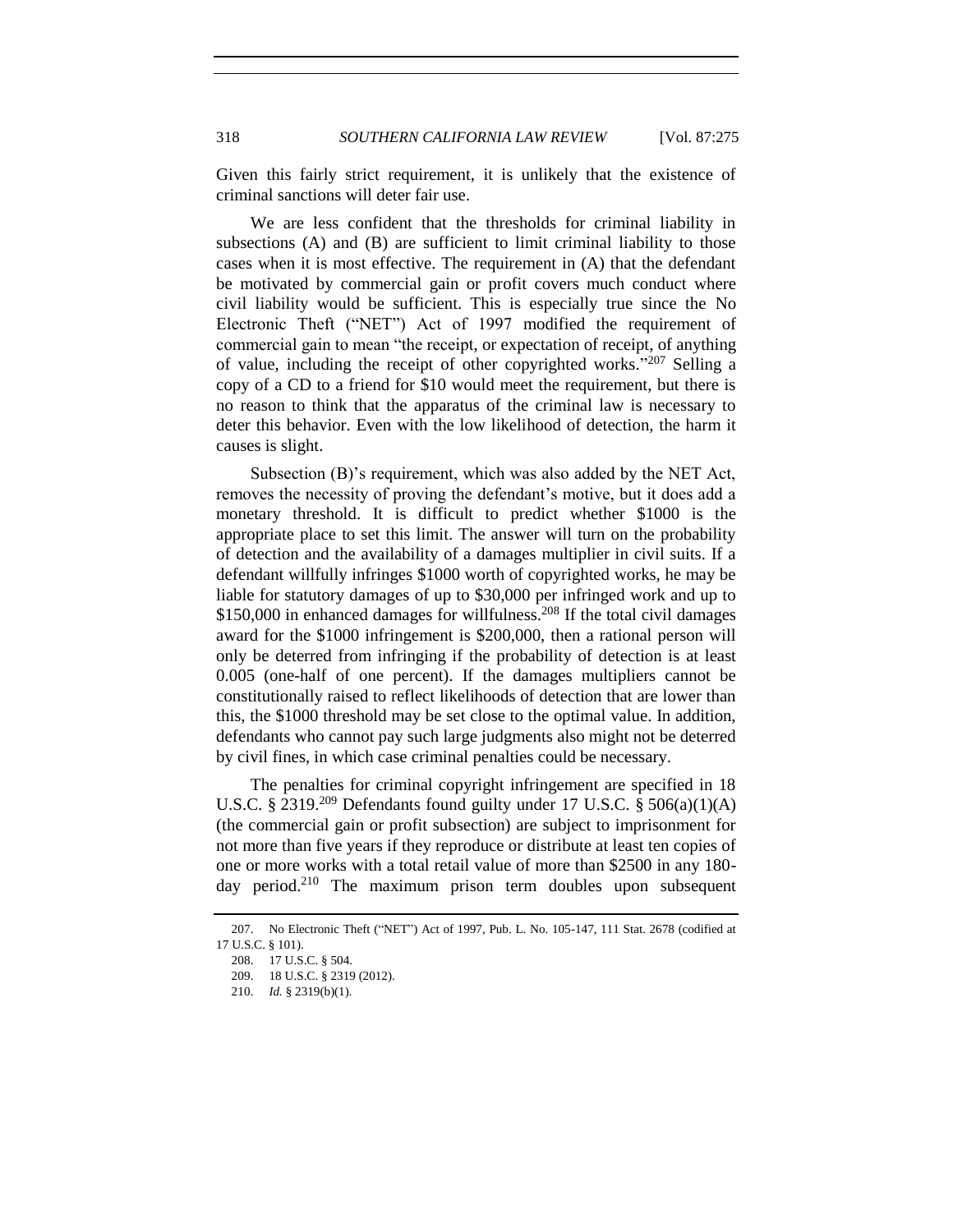convictions.<sup>211</sup> For defendants found guilty under subsection (B) (the monetary threshold section), the maximum prison term is three years for a first offense and six years for subsequent offenses.<sup>212</sup>

In addition, some courts have been willing to employ computer use restrictions and other alternative sanctions as conditions of probation and supervised release. One defendant was subjected to three years of probation during which he "shall maintain a daily log of all addresses he accesses via any personal computer or other computer used by him, other than for authorized employment, and he shall make this log available to the Probation Officer."<sup>213</sup> Additionally,

The defendant shall refrain from accessing, via a computer, any "material" that relates to the activity in which he was engaged while committing the instant offense, namely, [Internet Relay Chat] channels; e-mail and instant messaging that relate to warez activities; and any internet warez related web sites, channels, and private sites. $2^{14}$ 

Although monitoring these sanctions may be difficult, that is always the case with probation and supervised released. If these sanctions are backed with the threat of a return to prison, they may nonetheless be successful even if they are not perfectly enforced.

As always, it is difficult to say whether the penalties imposed for copyright infringement are well-balanced to maximize their deterrent benefit and minimize social costs. Sending people to prison is very expensive. Moreover, as we have argued elsewhere, longer terms of imprisonment may have diminished deterrent capacity relative to their length and  $cost^{215}$  Given the high social cost of imprisonment, terms exceeding a few years are probably not efficiently deterring copyright infringement. The use of alternative sanctions such as technological use limitations is worth exploring.<sup>216</sup> The threat of having limited internet and cell phone access for five years may be sufficient to deter many twenty-

<sup>211.</sup> *Id.* § 2319(b)(2).

<sup>212.</sup> *Id.* § 2319(c)(1)–(2).

<sup>213.</sup> United States v. Fong, 2006 WL 5388953 (N.D. Cal. Nov. 2, 2006).

<sup>214.</sup> *Id. See also* United States v. Bailey, 286 F. App'x 678, 679 (11th Cir. 2008) (discussing where the defendant's supervised release was revoked for failure to adhere to computer restrictions).

<sup>215.</sup> *See generally* Bronsteen, Buccafusco & Masur, *supra* note [51](#page-9-4) ("The negative post-prison repercussions of having served a prison term accrue to essentially any inmate: the differences in postprison outcomes between offenders who were incarcerated for shorter terms and those incarcerated for longer terms are minimal.").

<sup>216.</sup> *See* Sam Cowin, Note, *You Don't Have Mail: The Permissiblity of Internet-Use Bans in Child Pornography Cases and the Need for Uniformity Across the Circuits*, 80 GEO. WASH. L. REV. 885 (2012) (arguing how internet-use bans can be an effective punishment in child pornography cases).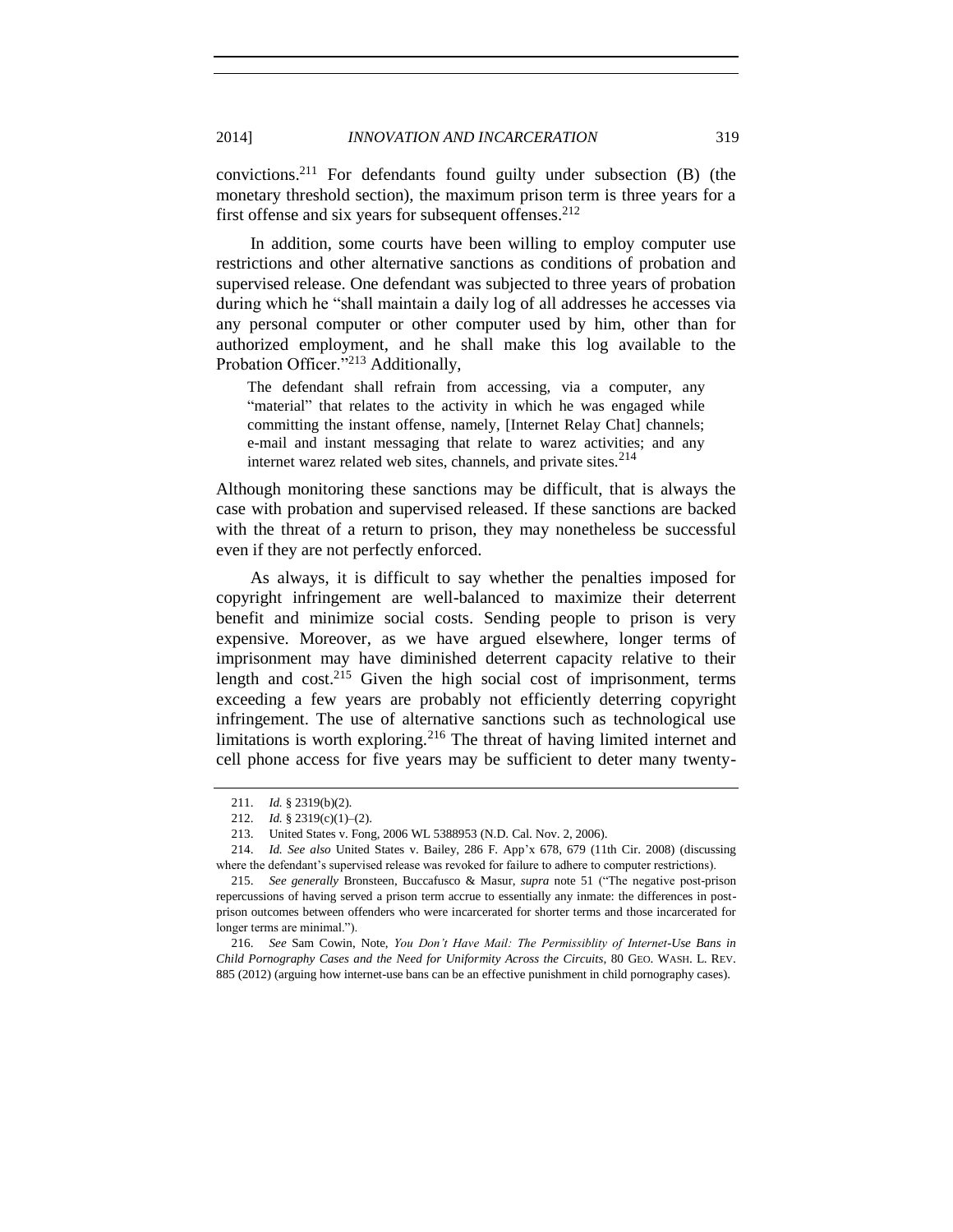year-olds from engaging in large scale copyright infringement. Further, the costs of imposing such sanctions are relatively low: only monitoring costs and the productivity losses from limiting offenders' use of communications technologies. In addition, many copyright violators who are not motivated by economic gain, especially those whose behavior is politically motivated, may be difficult or impossible to deter with any size sanction.<sup>217</sup> Accordingly, alternative sanctions that prevent them from engaging in violations in the first place may have valuable incapacitative effects. Without access to the technology that enables infringement, these offenders will be less likely to cause harm. Although alternative sanctions impinge upon offenders' free speech rights, they are almost certainly less extreme than the liberty losses associated with imprisonment.<sup>218</sup>

# <span id="page-45-0"></span>2. Criminal IP Enforcement

As we have discussed, there are reasons to be concerned that the scope and magnitude of criminal penalties for copyright infringement may be overbroad. In addition, the recent high-profile prosecution of Aaron Swartz for computer crimes suggests that the U.S. government could be overzealously enforcing copyright laws. For the most part, however, recent criminal copyright prosecutions seem to conform to the situations in which such liability is most valuable.

The Department of Justice tends to prosecute between fifty and one hundred cases each year,  $2^{19}$  and the defendants are typically those engaged in the kinds of conduct most appropriate for criminal liability—large-scale counterfeiting that is difficult to detect. Most recently, for example, the leaders of the internet piracy group "IMAGiNE" were convicted of running "an organized online piracy ring that sought to become the premier group to first release Internet copies of movies only showing in theaters."<sup>220</sup> The defendants received sentences ranging from twenty-three to sixty months.<sup>221</sup> In another recent case, the defendant was convicted of producing and selling thousands of counterfeit music CDs and movie

<sup>217.</sup> *See* Goldman, *supra* note [115,](#page-21-0) at 405–10.

<sup>218.</sup> United States v. Holm, 326 F.3d 872, 878 (7th Cir. 2003) (noting when limiting a complete internet ban that "such a ban renders modern life—in which, for example, the government strongly encourages taxpayers to file their returns electronically, where more and more commerce is conducted on-line, and where vast amounts of government information are communicated via website exceptionally difficult").

<sup>219.</sup> Hatch, *supra* note [206,](#page-42-2) § 1.

<sup>220.</sup> *Leader of Internet Piracy Group "IMAGiNE" Sentenced in Virginia to 60 Months in Prison for Criminal Copyright Conspiracy*, U.S. DEP'T JUST. (Jan. 3, 2013), http://www.justice.gov/opa/pr/2013/January/13-crm-010.html.

<sup>221.</sup> *Id*.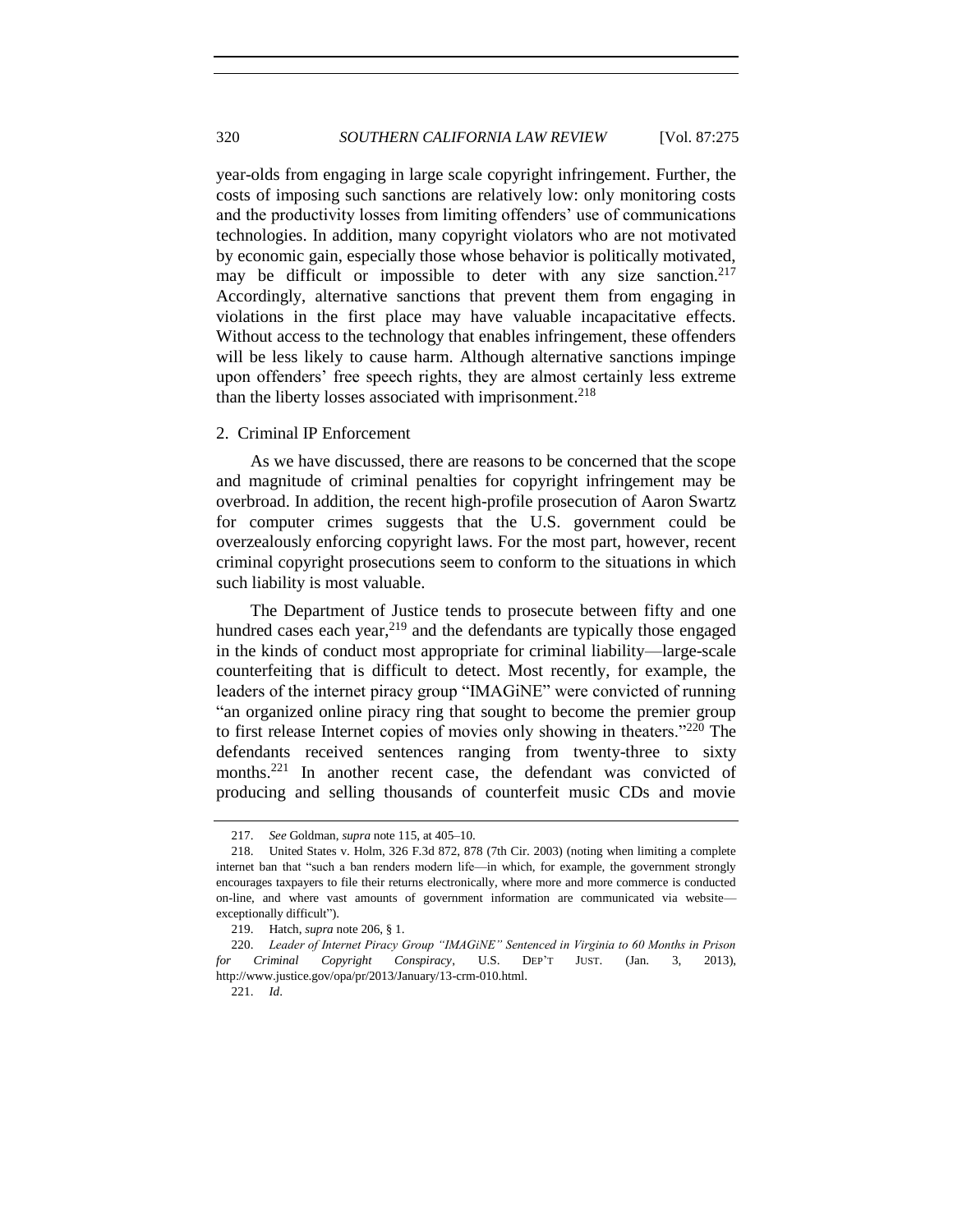DVDs at flea markets in California. The estimated retail value of the counterfeit goods was \$2.6 million. The lead defendant in the case received a four-year sentence.<sup>222</sup>

These are the kinds of defendants against whom criminal liability will be most valuable.<sup>223</sup> Their behavior is hard to detect and occurs on a large scale. If they were subject to civil liability only, the magnitude of the damages awards would almost certainly exceed their ability to pay. Moreover, their behavior—counterfeiting music, movies, and software—is the kind that creates substantial social harm and little, if any, social benefit. The fact that someone was convicted and sentenced for selling thousands of copies of bootlegged music is unlikely to deter others who are engaged in conduct that is socially valuable.

This part has analyzed the theoretical economic case for imposing criminal sanctions on copyright infringers and found that criminal penalties may be warranted to deter some behaviors that might otherwise go unchecked by civil sanctions or DRM. The existence of criminal penalties for copyright infringement could minimize copyright owners' reliance on DRM, thereby reducing the costs of socially beneficial uses of copyrighted works. Deterring socially harmful copying while promoting socially

<sup>222.</sup> *San Jose Man Sentenced to Prison for Extensive Conspiracy to Sell Counterfeit Media*, U.S. DEP'T JUST. (Nov. 19, 2012), http://www.fbi.gov/sacramento/press-releases/2012/san-jose-mansentenced-to-prison-for-extensive-conspiracy-to-sell-counterfeit-media.

<sup>223.</sup> *See also Annandale Man Sentenced to 36 Months for \$2.5 Million in Software Piracy*, U.S. DEP'T JUST. (Nov. 9, 2012), http://www.justice.gov/usao/vae/news/2012/11/20121108nguyennr.html (discussing a defendant who pleaded guilty to copyright infringement for selling \$2.5 million in copyright-infringing computer software and defrauding more than 2000 customers. He was sentenced to thirty-six months in prison, followed by three years of supervised release. Additionally, he was "ordered to pay restitution of \$2.5 million and a forfeiture money judgment of \$1.4 million."); *Internet Businessman from New York Sentenced for Infringing Copyrights*, U.S. DEP'T JUST. (Dec. 3, 2012), http://www.justice.gov/usao/vae/news/2012/12/20121203newsomenr.html (discussing a defendant who pleaded guilty to four counts of criminal copyright infringement and was sentenced to eleven months in prison followed by three years of supervised release, which includes nine months of home confinement. As an additional part of his sentence, the defendant "forfeited assorted computers, hard drives, and other electronic equipment." The defendant owned and operated an online business selling copyrighted computer software, education, and training materials worth approximately \$345,021.68. A civil copyright infringement suit was previously filed against the defendant in 2006.); *Leader of NinjaVideo.Net Website Sentenced to 22 Months in Prison for Criminal Copyright Conspiracy*, U.S. DEP'T JUST. (Jan. 6, 2012), http://www.justice.gov/criminal/cybercrime/pressreleases/2012/besharaSent.pdf (announcing that the leader of NinjaVideo.net Website was sentenced to twenty-two months in prison followed by two years of supervised release following her prison stay, and she must complete 500 hours of community service. In addition, the defendant must "repay \$209,826.95 that she personally obtained from her work at NinjaVideo.net and forfeit to the United States several financial accounts and computer equipment involved in the crimes." The website, which operated from February 2008 until June 2010, enabled visitors to view movies still in the theaters, movies not yet released, and newly aired television shows.).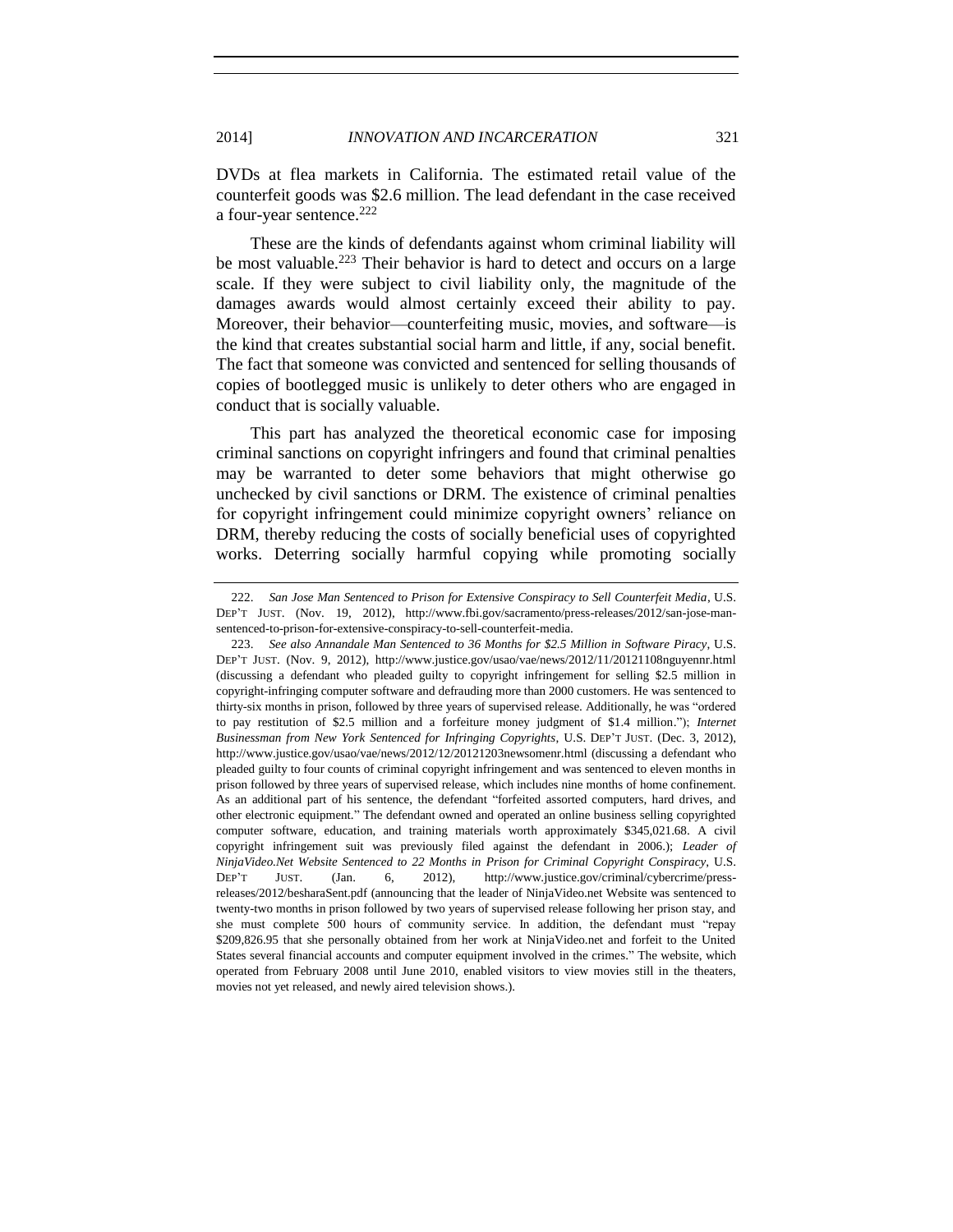beneficial copying promotes the overall welfare. As noted, however, important questions about the precise effects of criminal liability remain unanswered and unanswerable with current data.

# IV. CRIMINAL PATENT LAW?

<span id="page-47-0"></span>Although we believe that there is a limited economic case for criminal copyright sanctions, this does not automatically mean that the same is true for patent law. The economics of patents and inventions are very different from those of copyrights and creative works. Accordingly, this part applies the economic theory discussed in Part II to the unique issues that arise for patent law.

# A. THE ECONOMIC HARM FROM PATENT INFRINGEMENT

<span id="page-47-1"></span>In order to determine whether criminal sanctions would be economically beneficial in patent law, we must first determine what (if any) economic harm is caused when a firm or individual infringes a patent. There are two possible sources of harm. The first is the reduction in the patent holder's incentives to commercialize, improve, or create the invention in the first place—that is, the reduced incentives to innovate in light of the reduced returns to owning a patent.<sup>224</sup> These costs are extremely difficult to calculate because they require answering a hypothetical counterfactual: How much innovative work would the patentholding firm have done had it known that its patent rights would be infringed by a competitor? This in turn implicates the question of how much other firms will reduce their innovative efforts in the future if they have reason to believe that their future patent rights will not be secure. As we did with copyright law, we will treat some forms of patent infringement as causing social welfare losses.<sup>225</sup>

The second potential source of harm from patent infringement lies with the possibility of expensive self-help by the patent holder. What form might that self-help take in the patent context? The kinds of technological measures that are available for copyrighted works will generally not be available to prevent unauthorized use of new inventions. Innovators could,

<sup>224.</sup> *See supra* Part II.A (describing an economic theory of patent rights as an inducement to innovation).

<sup>225.</sup> As with copyright law, there will be some authorized uses of patents that will not be socially costly. Again, when infringers fall in the category of deadweight losses, their infringement (at least without effective price discrimination) does not cause social welfare harms. Additionally, as discussed infra, some forms of patent infringement, such as "inventing around" a patent, may create net social benefits (analogously to fair use of copyrighted works).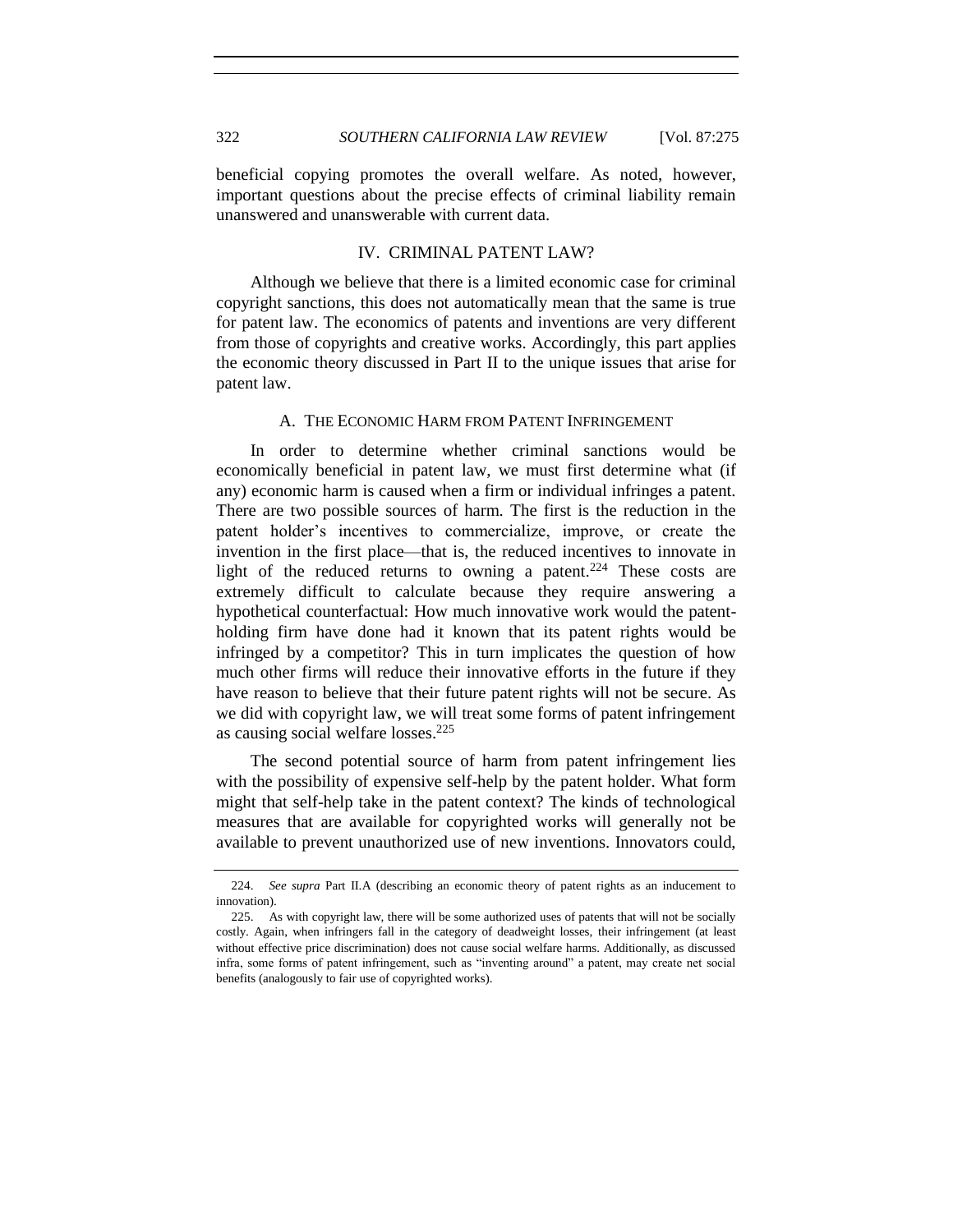however, switch from patents to trade secrets, thereby preventing unauthorized use of the invention by refusing to share it publicly.<sup>226</sup> Inventors could try to limit others' ability to know essential aspects of an invention, giving them a competitive advantage. A trade secret is the IP equivalent of building high walls around a piece of property. (Some trade secrets are in fact protected by high walls.) Trade secrets are privately costly because they require private expenditures to secure them: the owner of a trade secret must expend resources protecting that secret via technological measures (such as walls, both physical and electronic) and nondisclosure agreements.<sup>227</sup> They may also be socially costly (compared with patents) precisely because information surrounding the technological advance is kept secret rather than shared with the public.<sup>228</sup> One of the principal benefits of the patent system is the anticipated quid pro quo between inventors and the public—in return for getting exclusive rights in their inventions, inventors must disclose those inventions to the public who benefit from the opportunities for further innovation.<sup>229</sup>

<span id="page-48-0"></span>We suspect, however, that the risk of firms electing trade secrets over patents is relatively small, even in an environment in which patent infringement goes underdeterred. Many inventions will simply be impossible to protect with trade secrets.<sup>230</sup> When an invention is commercialized and sold, competitors will be able to reverse-engineer the product and reveal the innovation underlying it.<sup>231</sup> Reverse engineering is not prohibited by trade secret law, so competitors will quickly gain access to the underlying invention.<sup>232</sup> This will be true for nearly all pharmaceuticals and biotechnology (whose chemical formulae are discernible from the drugs themselves), medical devices, and machinery, as well as many electronics and semiconductor inventions. Inventions of processes that can be practiced behind closed doors, the fruits of which can

<sup>226.</sup> Anderson, *supra* note [103,](#page-17-0) at 923–24 (describing the options available to innovators choosing between different forms of intellectual property protection).

<sup>227.</sup> Mark A. Lemley, *The Surprising Virtues of Treating Trade Secrets as IP Rights*, 61 STAN. L. REV. 311, 331–32 (2008) (describing trade secret law and the requirements it places on owners of trade secrets).

<sup>228.</sup> *Id.* at 340–41 (analyzing the social losses that accompany decisions to opt for trade secrets over patents).

<sup>229.</sup> Jeanne C. Fromer, *Patent Disclosure*, 94 IOWA L. REV. 539, 542, 548–50 (2009) (describing the benefits of patent disclosure and the tradeoffs at the heart of intellectual property).

<sup>230.</sup> *See* Lemley, *supra* note [227,](#page-48-0) at 315–19 (making this point about the difficulty of protecting trade secrets for commercial products).

<sup>231.</sup> Dunlop Holdings, Ltd. v. Ram Golf Corp., 524 F.2d 33, 37 (7th Cir. 1975) (discussing the possibility of reverse-engineering commercial products in an opinion by Justice Stevens).

<sup>232.</sup> Lemley, *supra* note [227,](#page-48-0) at 319, 340–41 (discussing reverse engineering).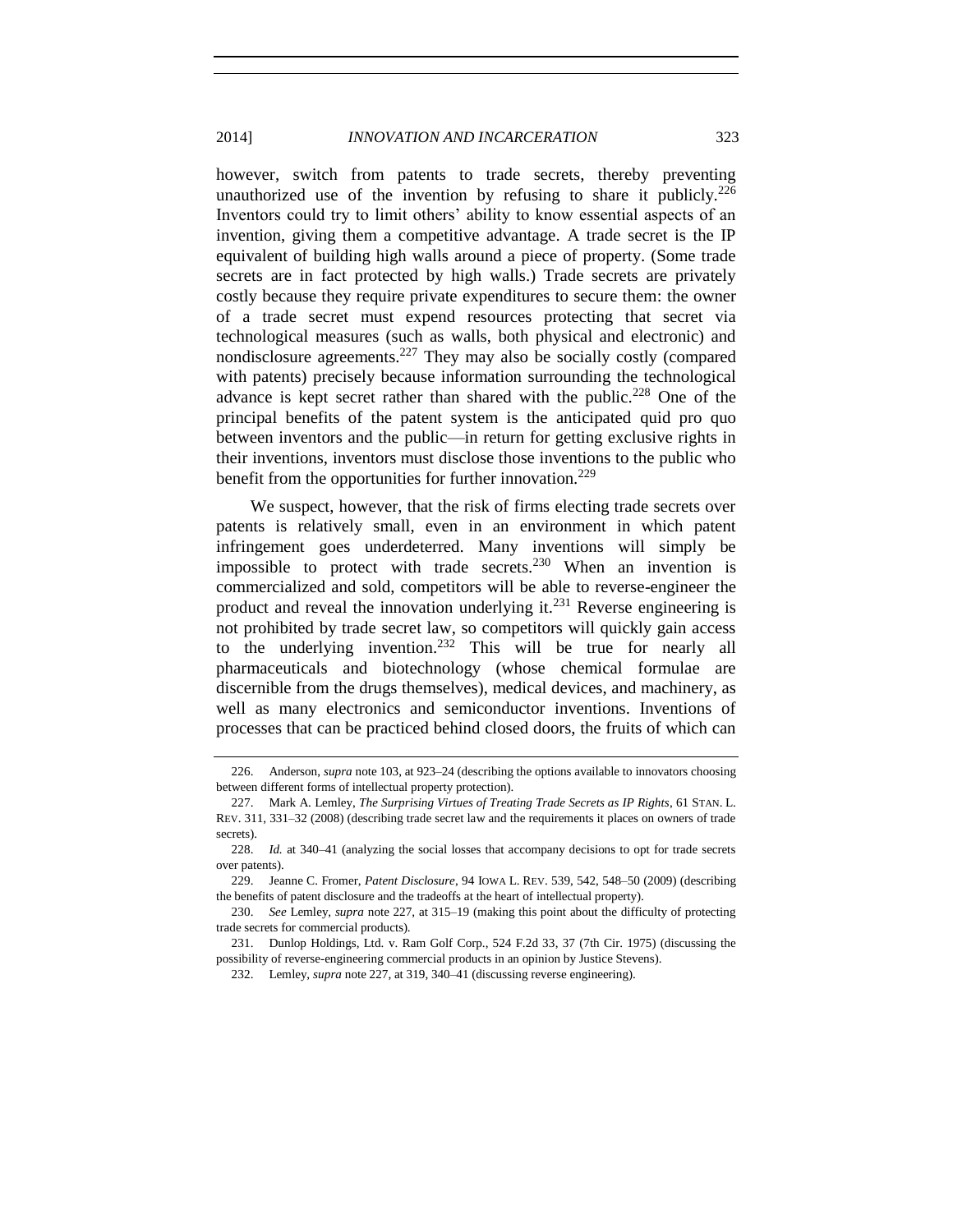then be sold without revealing the secrets, may still be protectable as trade secrets. (Ironically, business methods and software—the most commonly cited examples of bad patents—may often fall into this category.<sup>233</sup>) And certainly there will be some inventions that are too complex or opaque to be successfully reverse-engineered. But by and large, the types of innovations that are currently protected by patent law will not be protectable by trade secrets.

Of course, the harm that patent infringement will do is only part of the equation. Although the existence of meaningful harm is necessary in order answer the threshold question of whether sanctions for infringement are worthwhile, determining the appropriate level of those sanctions will require understanding the value of the infringement to the infringer. Here, the story is somewhat clearer. The benefit to an infringer from patent infringement is just the profit that the infringer received from the infringement, over and above whatever profit the infringer might have made had it sold a noninfringing product instead.<sup>234</sup> This is similar to the inquiry that a court must conduct when determining the "reasonable royalty" that an infringer must pay to a patent holder that has prevailed in court.<sup>235</sup> For the most part, it depends upon the number of sales that the infringer has made and the profits per sale. This inquiry can be quite technically difficult, as it often involves answering a complicated counterfactual.<sup>236</sup> But it is at least conceptually straightforward, and a court will often be able to compute the measure to within a reasonable approximation.

# B. LIKELIHOOD OF DETECTION

<span id="page-49-0"></span>As we noted above, the deterrent power of sanctions and their appropriate magnitude will depend on how often harmful behavior will be detected. How likely is detection of patent infringement? Here, it is useful to separate two types of infringers: those who infringe accidentally and would prefer to negotiate licenses, and those who infringe deliberately (and could more accurately be characterized as engaging in theft). Patent owners will always have incentives to search for possible infringers. Unintentional infringers—the first group—would have similar incentives to search for

<sup>233.</sup> *See* BURK & LEMLEY, *supra* note [41,](#page-8-0) at 72–73 & n.32, 156–58 (describing the arguments typically leveled against software and business method patents).

<sup>234.</sup> LaserDynamics, Inc. v. Quanta Computer, Inc., 694 F.3d 51, 67 (Fed. Cir. 2012) (describing the proper measure of damages in patent cases).

<sup>235.</sup> *Id.* at 66–67 (discussing the reasonable royalty measure of damages).

<sup>236.</sup> *See id.* at 67–70 (illustrating the difficulties inherent to properly calculating a running royalty).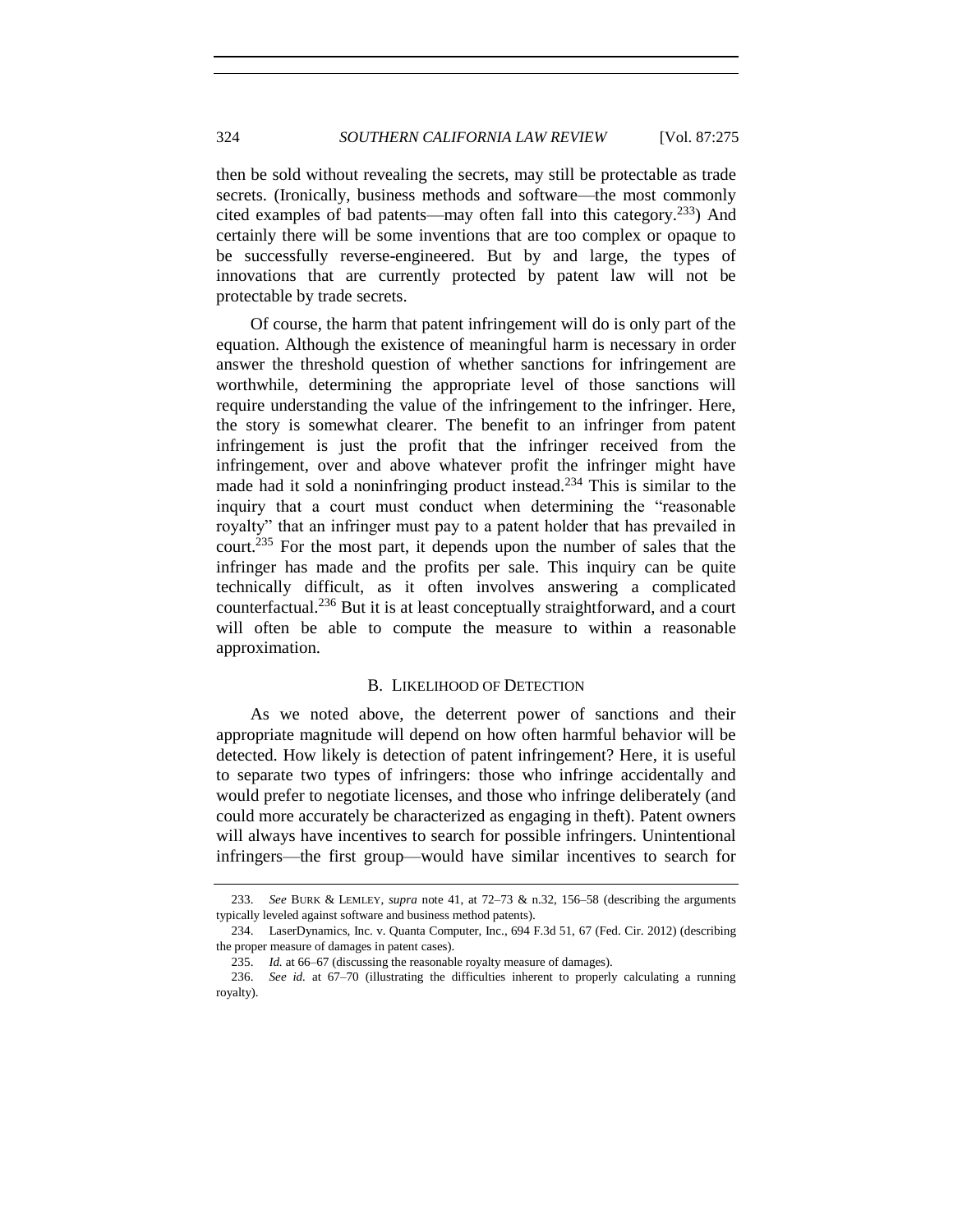patents that their products might infringe, in order to secure licenses.<sup>237</sup> They also would have no incentive to attempt to hide or disguise their products or to obscure the fact that those products are infringing. These unintentional infringers are thus quite likely to be detected (at least eventually) by patent owners.

For intentional infringers who do not wish to be caught, the picture is not quite so clear. These parties will attempt to hide their infringement, and the onus will be entirely on patent holders to locate them.<sup>238</sup> This increases the search burden placed on patent holders, but does it mean that these infringers are unlikely to be discovered? We suspect that the answer is generally no. Most infringing products that are placed on the shelves and sold openly are quite likely to be detected due to the strong incentives that patent holders have to police their property rights. However, it is always possible that a domestic black market for innovative goods could develop, much like the black market for pirated CDs and DVDs. (We will discuss international markets below.) But no significant such market appears to exist, and we think that is unsurprising for several reasons. First, the cost of producing patented products is typically much higher than the cost of copying copyrighted works.<sup>239</sup> Any individual with a computer and the right software can produce burned DVD copies, but it would take a factory to make the computer used to burn the DVD. The same holds true for semiconductors, biotechnology, and the like. Second, quality is much more at issue in patented products than it is for copyrighted works. Partly because it is so easy to produce pirated copyright works, and partly because they are so inexpensive, purchasers do not typically worry about receiving a copy of unusable quality. But this is not the case for drugs or electronics, for example, where obtaining a low-quality copy would be expensive and even potentially harmful. Accordingly, consumers will tend to opt for purchasing patentable goods from trusted sources, not on the black market.<sup>240</sup>

It is in part for this reason that criminal investigative tools are less important and less valuable in the patent context than elsewhere. Police have mechanisms for investigating crimes and gathering evidence, such as search warrants, that are unavailable to private litigants. In many cases,

<sup>237.</sup> *See* Jonathan S. Masur, *Patent Liability Rules as Search Rules*, 78 U. CHI. L. REV. 187, 191–

<sup>93 (2011) (</sup>analyzing patentee and infringer search incentives).

<sup>238.</sup> *Id.* at 194–96 (discussing this case).

<sup>239.</sup> *See* Ted Sichelman, *Commercializing Patents*, 62 STAN. L. REV. 341, 367 (2010) (explaining the economics of bringing a patented invention from the laboratory to the marketplace).

<sup>240.</sup> *See id.* at 378 (discussing marketplaces for inventive goods).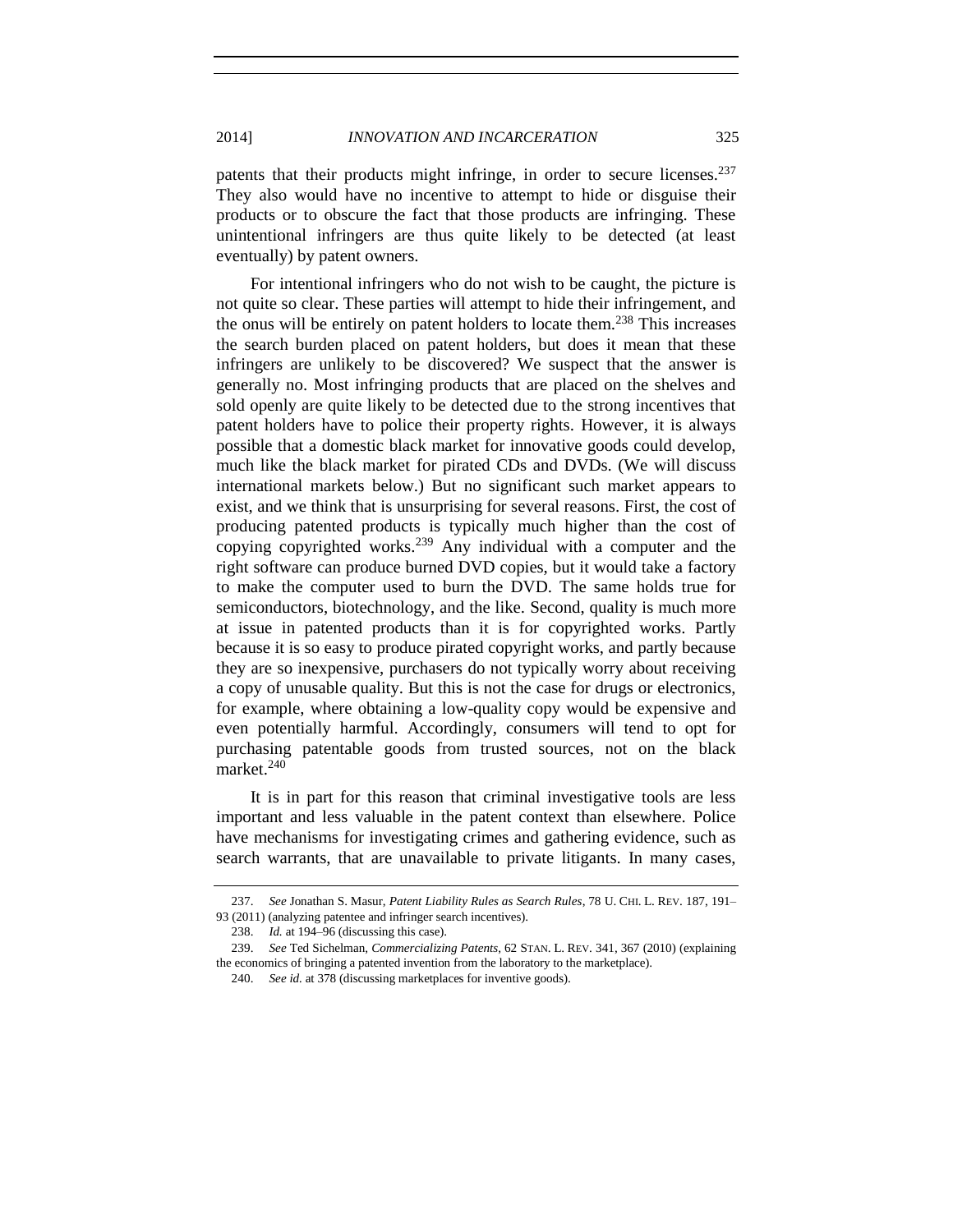police are thus able to investigate wrongdoing with greater accuracy and at lower cost than similarly situated private plaintiffs might be. This could provide an independent reason for public enforcement of intellectual property rights, though it would not necessarily justify coupling public enforcement with carceral sanctions. With regard to patents, however, the advantage from involving the police in infringement investigations is much smaller. The reason, as we explained above, is that the bulk of critical information is already publicly available via the product being used or sold. There would be little advantage to having the police investigate infringement, because private parties are already able to detect it at equally low cost. Moreover, private parties are best situated to decide which cases of patent infringement are most serious and most worth investing resources to stop. Patent owners understand the value of their own IP better than any public official could. Accordingly, when it comes to patents, a system of disaggregated private search and enforcement is likely superior (or at least no worse) than one of public enforcement.

The greatest likelihood of infringement going undetected involves patents on processes, including software patents, that can be performed behind closed doors. Just as these processes are the easiest to conceal, and thus lend themselves most directly to the use of trade secrets, so too are they the easiest to infringe in secret without detection.<sup>241</sup> A patent holder could always study the products or services being performed by a competitor and deduce that the competitor must be violating its patent; or it could take a guess, file an action alleging infringement, and then seek discovery that would reveal the competitor firm's secret activities. Accordingly, even secret infringing activity is by no means impossible to detect. But there is at least a chance that it could go undetected for a meaningful length of time. The result is symmetry between infringers' and patent holders' actions: it is easier to infringe a process patent than a product patent without being detected, and it is easier to use trade secrets to protect a process than to protect a product, making innovators significantly more likely to opt out of the patent system and into trade secret protection when their innovations take the form of processes. This trend will be heightened when patent holders view infringement remedies as inadequate. Thus, the case for criminal penalties for patent violations is strongest with respect to process patents, particularly patents on inventions that could conceivably be practiced in secret.

<sup>241.</sup> *See* W.L. Gore & Assocs., Inc. v. Garlock, Inc., 721 F.2d 1540 (Fed. Cir. 1983) (describing the use of a patented process in secret, in a fashion that did not inform the public).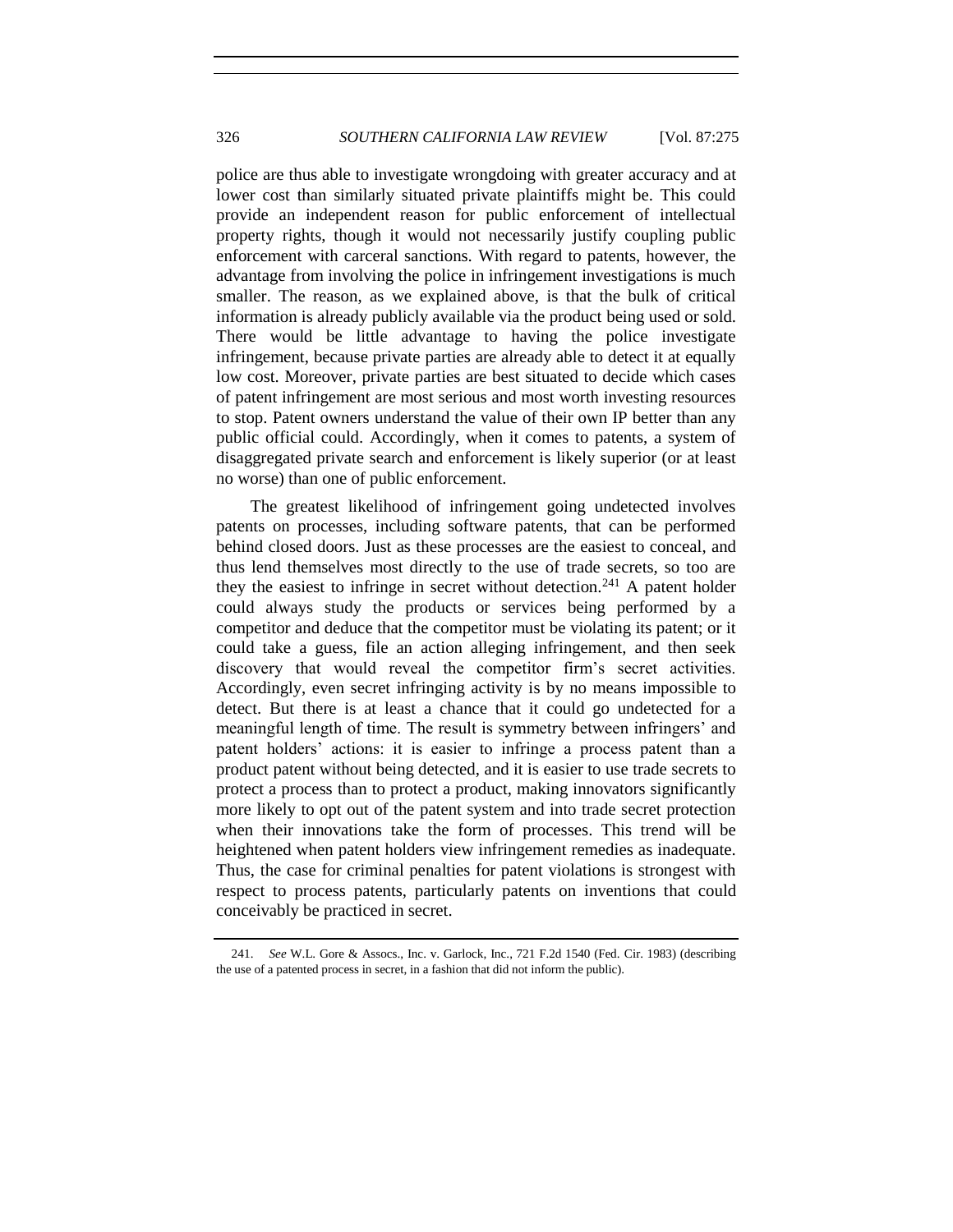2014] *INNOVATION AND INCARCERATION* 327

While we believe that infringing activities are likely to be detected in general, findings of liability are another matter entirely. Federal district court judges find patent law notoriously difficult,  $242$  and the Federal Circuit itself has been widely criticized for issuing confusing decisions, promulgating ambiguous doctrines, and simply deciding cases incorrectly.<sup>243</sup> One of us has separately suggested that courts should award heightened damages to patent owners that prevail at trial (and assess penalties against patent owners that fail) in order to compensate parties for the risk that their cases will be decided incorrectly.<sup>244</sup> The risk that an infringer will be discovered but not sanctioned is thus very real.

<span id="page-52-0"></span>Yet the risk may not be all that great. Even if patent courts are no better than a coin flip, there is still a 50 percent chance that an infringer will be sanctioned. Those are much better odds than exist for most crimes, where criminals are caught and sentenced to prison at a far lower rate. A 50 percent rate would require only that damages be doubled, which is not insignificant, but is again far lower than the types of multiples typically contemplated for other crimes, including copyright infringement. But we suspect that patent courts, for all of their flaws, are actually better than a coin flip. This will decrease the necessary multiples accordingly. If, for instance, patent courts are 75 percent accurate, then the necessary multiple would be 4/3, a relatively modest figure.

Of course, patent law awards heightened damages, but not to compensate for the possibility that infringement will go undetected or unpunished. Rather, judges in patent trials can award up to treble damages in cases of "willful" infringement: those instances in which a party knowingly and deliberately infringed a patent.<sup>245</sup> It should be clear from the preceding paragraphs that this practice makes little sense from the perspective of optimal deterrence, at least on its face. However, as we will explain below, there is one respect in which enhanced damages for willful infringement tracks a rational economic theory of sanctions for intellectual property violations.

<sup>242.</sup> *See* David L. Schwartz, *Practice Makes Perfect? An Empirical Study of Claim Construction Reversal Rates in Patent Cases*, 107 MICH. L. REV. 223, 255 (2008) (demonstrating that even experienced patent judges have over 30 percent of their claim construction opinions reversed).

<sup>243.</sup> Jonathan S. Masur, *Patent Inflation*, 121 YALE L.J. 470, 478–79 (2011) (listing the various criticisms that have been leveled at the Federal Circuit).

<sup>244.</sup> Anup Malani & Jonathan S. Masur, *Raising the Stakes in Patent Cases*, 101 GEO. L.J. 637, 661–62 (2013) (suggesting a mechanism for compensating patent holders for the risk of error in the courts).

<sup>245.</sup> 35 U.S.C. § 284 (2006).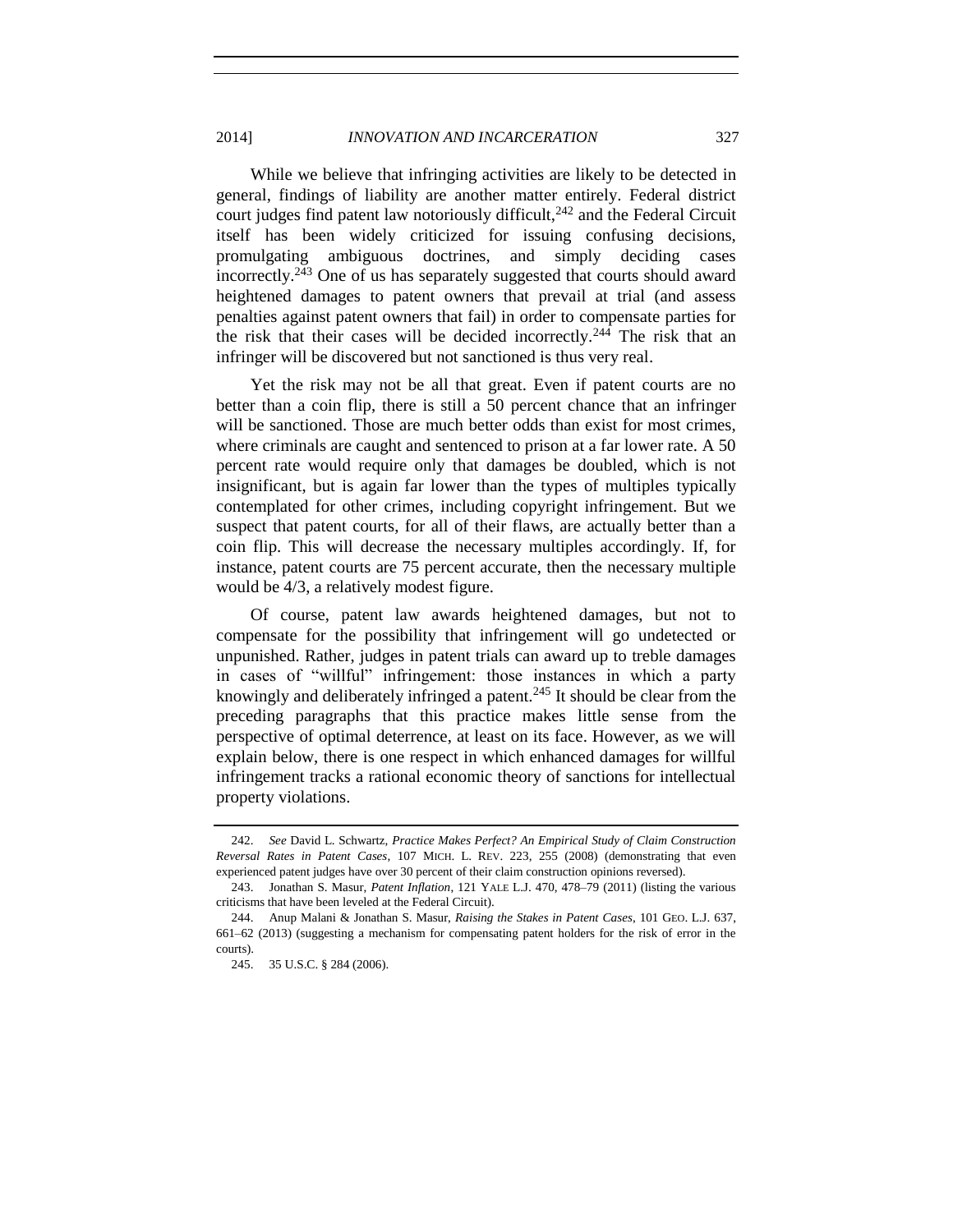# 328 *SOUTHERN CALIFORNIA LAW REVIEW* [Vol. 87:275

## C. JUDGMENT-PROOF PATENT DEFENDANTS?

<span id="page-53-0"></span>The next issue is whether patent defendants would typically be able to pay judgments levied against them if those judgments took the form of monetary sanctions, or whether they would be insolvent or judgment proof in a significant number of cases. In Part IV.A, we noted that the benefit to an infringer from infringing a patent is equal to the infringer's profits from the sale or use of the patented product. These profits could in theory be quite substantial: if a firm sold a patented drug on the black market for a price just below the monopoly price, it could earn tens or even hundreds of millions of dollars. Profits from the infringement of less valuable inventions would likely be smaller but could still be significant.

However, in Part IV.B we observed that patent infringement will generally be easy to detect, with some notable but limited exceptions. Because most infringement will be detected, it will not be necessary to substantially increase the sanctions to account for the likelihood of nondetection in order to achieve appropriate deterrence. There may have to be some multiplier to account for the fact that "conviction" is never certain in a patent court. Nonetheless, the proper measure of sanctions for infringement will typically hover near the measure of infringer profits. With rare exceptions, then, the overall sanction should be at or near the level of profits earned by the infringer.

We believe that patent infringers will tend not to be judgment proof and will be able to afford this measure of damages. We reach this conclusion for two reasons. First, as we noted above, manufacturing a patented product for sale is often quite expensive.<sup>246</sup> A firm that wishes to sell computers, smartphones, or any other type of consumer electronics will require a factory of some sort to assemble those computers, and even a pharmaceutical infringer will need a significant operation to produce prescription drugs in any quantity. To be sure, some inventions, such as software, can be duplicated with a minimum of capital investment.<sup>247</sup> But the median patented product will require a far greater investment of resources to produce in quantity than will the median copyrighted DVD or CD. Accordingly, patent infringers will generally be larger, bettercapitalized operations with substantial resources that can be seized in order to pay judgments. Against such firms, monetary damages will create adequate deterrence.

<sup>246.</sup> *See supra* Part IV.B.

<sup>247.</sup> *See supra* Part III.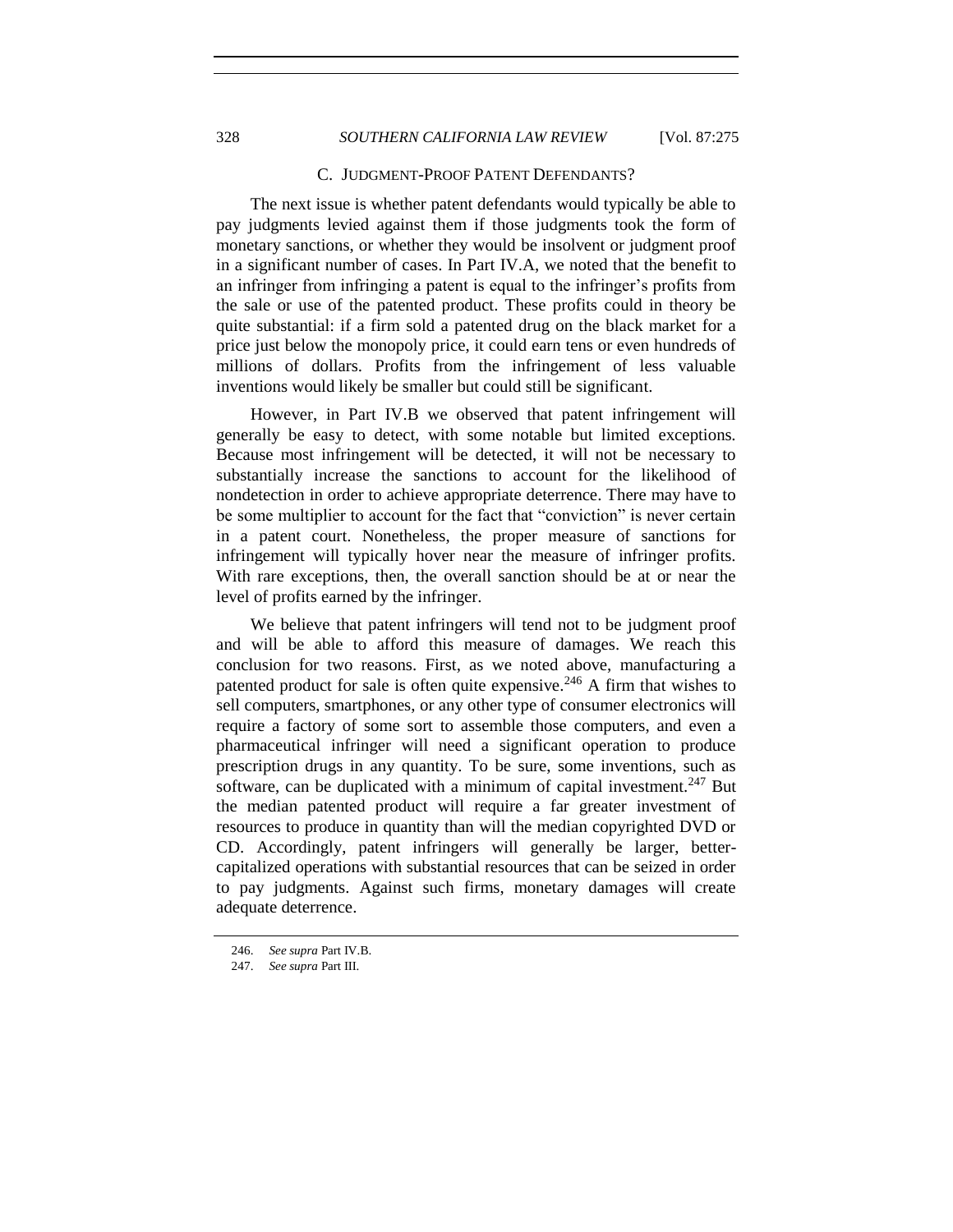Of course, there is always the possibility that an infringer will be a foreign firm whose assets cannot be seized by American courts. To the extent that black markets for patented products have developed, they have typically been foreign based, for precisely this reason.<sup>248</sup> But if American courts cannot reach a firm's assets, they will not be able to reach the persons running those firms for purposes of criminal penalties either. Thus, while deterrence may be an issue with regard to infringers operating abroad, imposing criminal penalties in cases of patent infringement will not ameliorate the problem.

The second and even more general reason that patent infringers will not be judgment proof is that they will have the profits they have earned from the infringement available to them. Simple disgorgement of these profits should be nearly adequate to deter firms from infringing a patent. Recall that this is not the case in many instances of standard property crimes. In a typical property crime, the property may be damaged or spoiled before it is recovered, or it may never be recovered at all.<sup>249</sup> In addition, because property criminals are caught and prosecuted at low rates, it is necessary to multiply the punishment imposed upon them many times in order to achieve adequate deterrence.<sup>250</sup> This means that forcing the wrongdoer to disgorge the stolen property, by itself, cannot serve as an adequate sanction. It is of course possible that patent infringers might "spoil" the profits they have stolen by absconding with them or investing them in an asset that has lost value. But this is much less of an issue with respect to monetary profits that will often be recoverable as cash than it is with respect to stolen property that might have been fenced, destroyed, or otherwise reduced in value. By consequence, we believe it is quite likely that patent infringers will be able to pay the monetary judgments against them, even when those judgments are large enough to induce deterrence.

#### D. OPTIMAL ACTIVITY LEVELS AND INCAPACITATION

<span id="page-54-0"></span>Before we can reach any final conclusions regarding the propriety of criminal sanctions for patent infringement, there are two other questions we must consider. The first is the optimal level of patent infringement: Should there be zero infringement, or more than zero? Of course, in a utopian

<sup>248.</sup> *See Black Market Pharmacies and the Spam Empire Behind Them*, NPR PLANET MONEY (Jan. 15, 2013), http://www.npr.org/blogs/money/2013/01/15/169424047/episode-430-black-marketpharmacies-and-the-spam-empire-behind-them (describing the internet black market for patented drugs and how it operates abroad).

<sup>249.</sup> *See supra* Part II.C (describing the effects of property crimes on property).

<sup>250.</sup> *See supra* Part II.C.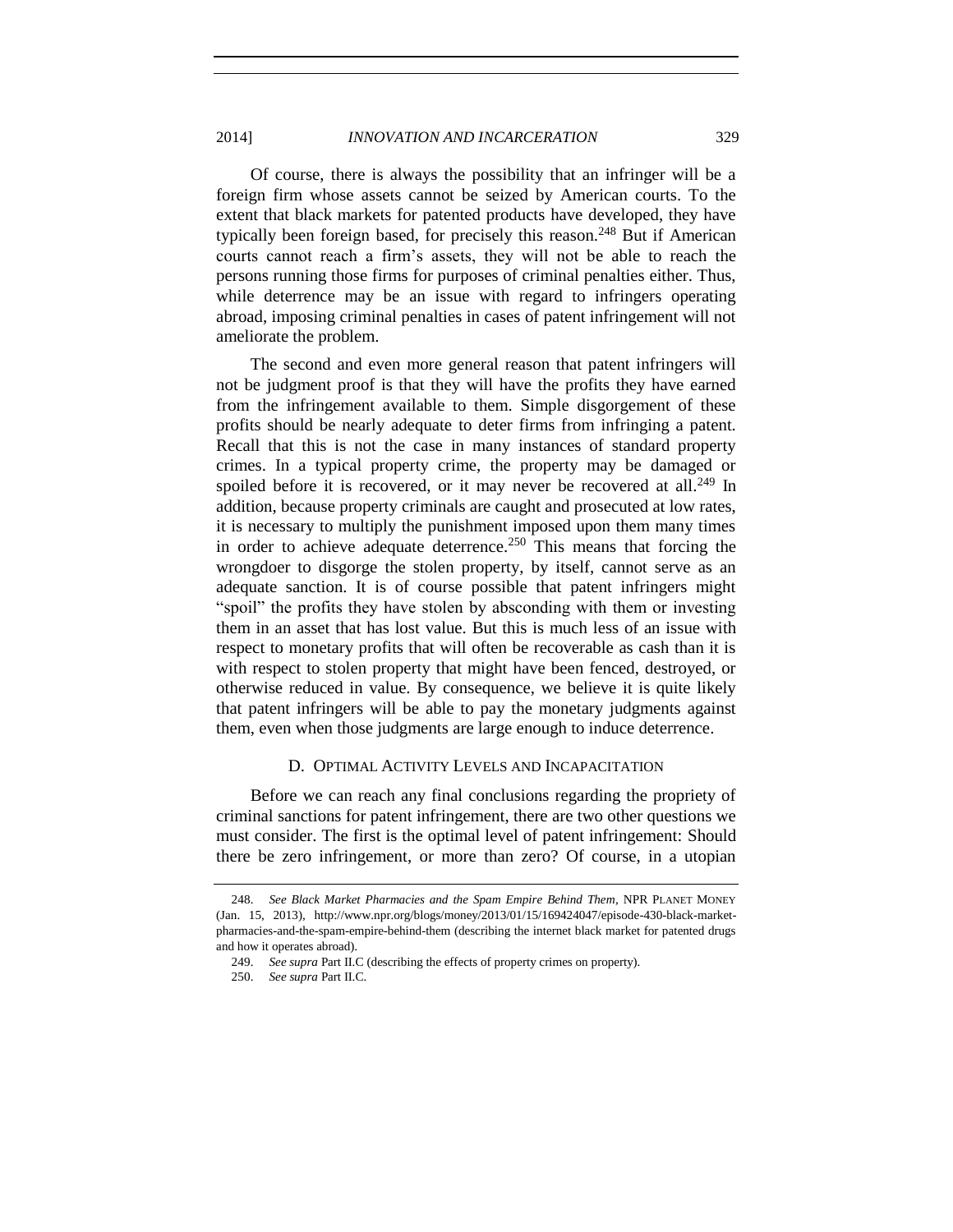world there would in fact be zero patent infringement, but the question is whether the level of precaution necessary to bring that about would be more or less socially costly than the harm of infringement itself. Put another way, the question is: How close is patent infringement to socially valuable conduct? Returning to the explanation we offered in Part II, it would be extremely costly if every person were to drive his or her car so carefully that no automobile accidents ever occurred. Because driving is (typically) a socially valuable activity that should be allowed to take place, society tolerates some number of accidents in order to enable individuals to drive without having to bear the costs of excessive precautions. On the other hand, intentional murder bears no resemblance to any socially useful activity, and thus there is no precaution too costly. The optimal rate of murder is zero, even accounting for the costs of precautions, and that is why the penalty for murder is infinite or close to infinite—the death penalty or life in prison—in many jurisdictions.

<span id="page-55-0"></span>It should be clear from this brief exposition that the socially optimal level of patent infringement is well above zero. Engaging in innovative research and development is immensely valuable, and it would be tremendously costly for inventors to take the precautions necessary to ensure that they are never violating an existing patent.<sup>251</sup> Merely searching through the existing stores of patents is an immensely costly endeavor; determining what technologies those patents actually cover is even costlier.<sup>252</sup> Demanding that a firm never infringe a patent would almost certainly mean asking that firm to cease operations entirely.<sup>253</sup>

The case for tolerating some instances of patent infringement may be even stronger than it is for automobile accidents. Conduct that presses against the line between permissible and impermissible may be socially productive in the patent context, while it is generally not in others. Consider efforts to "engineer around" a patent. When a firm understands the boundaries of a patent and tries to evade that patent by developing a process or product that does not infringe it, sometimes the firm is merely

<sup>251.</sup> *See* ADAM B. JAFFE & JOSH LERNER, INNOVATION AND ITS DISCONTENTS: HOW OUR BROKEN PATENT SYSTEM IS ENDANGERING INNOVATION AND PROGRESS, AND WHAT TO DO ABOUT IT 59–68 (2004) (describing cases of simultaneous invention and the difficulties that even honest firms have in avoiding accidental patent infringement).

<sup>252.</sup> *See* Jonathan S. Masur, *Costly Screens and Patent Examination*, 2 J. LEGAL ANALYSIS 687, 697 (2010) (describing the costs created by the "patent thicket" as firms search for patents they might be infringing).

<sup>253.</sup> *See* Manta, *supra* note [15,](#page-3-2) at 498–99 (explaining that because of possible overdeterrence by criminal sanctions, "entire classes of technologies and medicines, even life-saving ones, might never be developed and reach the market due to inventors' fears of criminal sanctions").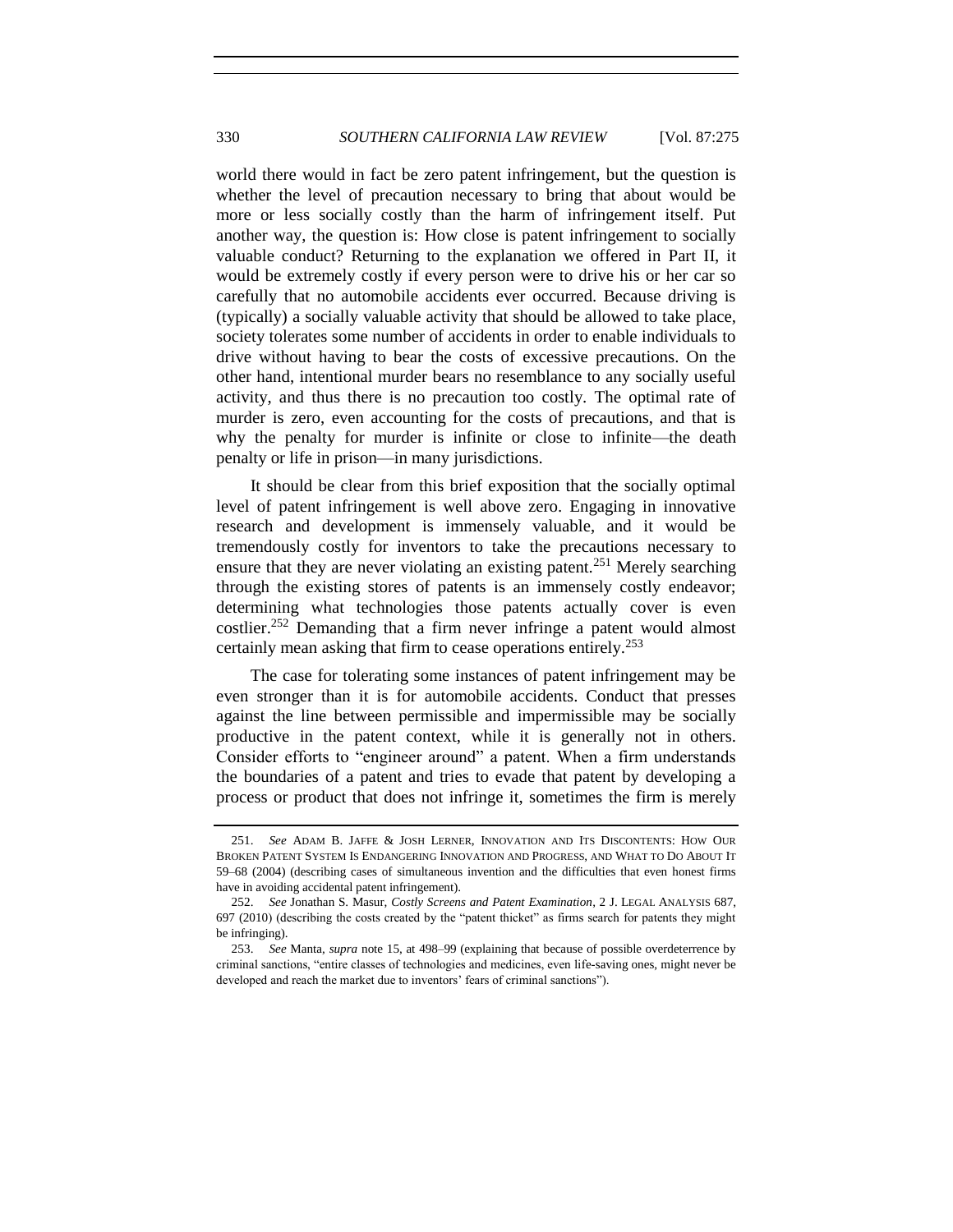trying to deny another patent holder its due rewards. But much of the time the research and development that go into engineering around a patent are highly socially valuable and result in a superior alternative to the patented invention.<sup>254</sup> In the course of engineering around, a firm might discover a cheaper or more efficient way to produce a good or process, or it might hit upon an improvement to the invention that carries additional benefits. This is activity that society should encourage, not ban. It would be inappropriate to increase the penalties for infringement to a level at which they would discourage these types of innovative activities. Unlike crimes like murder, there is generally no case for assessing penalties for infringement beyond the minimum needed to ensure deterrence.

This is not the same as arguing that patent infringement should not be punished criminally because it is inadvertent. It is extremely common for states to criminalize inadvertent crimes, even crimes that occur due to risks the criminal did not even know she was creating.<sup>255</sup> The rationale is the same as it is for any crime: the need to deter risky behavior and the belief that civil sanctions will be insufficient to create this deterrence. The key questions with respect to patent infringement or any other crime are how risky the behavior is and how close it comes to being socially valuable. Within criminal law, the criminalization of inadvertent acts is reserved for situations in which the behavior creates a great deal of risk and does not resemble socially productive conduct. The law is structured with the objective of eliminating risky conduct without chilling valuable behavior. Here, these same considerations militate against criminalizing patent infringement. As we explained above, the key reason is that inadvertent infringement, and particularly conduct close to the line, is frequently innovative and highly socially productive. The optimal level of such activity is well above zero. To criminalize infringement, under circumstances when most infringers can pay civil judgments, would be to excessively and unnecessarily curb this valuable activity.

The relative unimportance of most patent infringement being inadvertent helps explain why criminal penalties would be improper even in cases of willful infringement. It might appear to some observers that willful infringement describes a category of cases for which the optimal activity level is conceivably zero. Perhaps, they might argue, there is no reason infringers who know that they are using another party's intellectual

<sup>254.</sup> *See* Malani & Masur, *supra* note [244,](#page-52-0) at 653–54 (describing the virtues of engineering around as a socially beneficial activity).

<sup>255.</sup> *See, e.g.*, CAL. PENAL CODE § 192 (West 2008) (California's manslaughter rule); N.Y. PENAL LAW § 125.10 (McKinney 2009) (New York's criminally negligent homicide rule).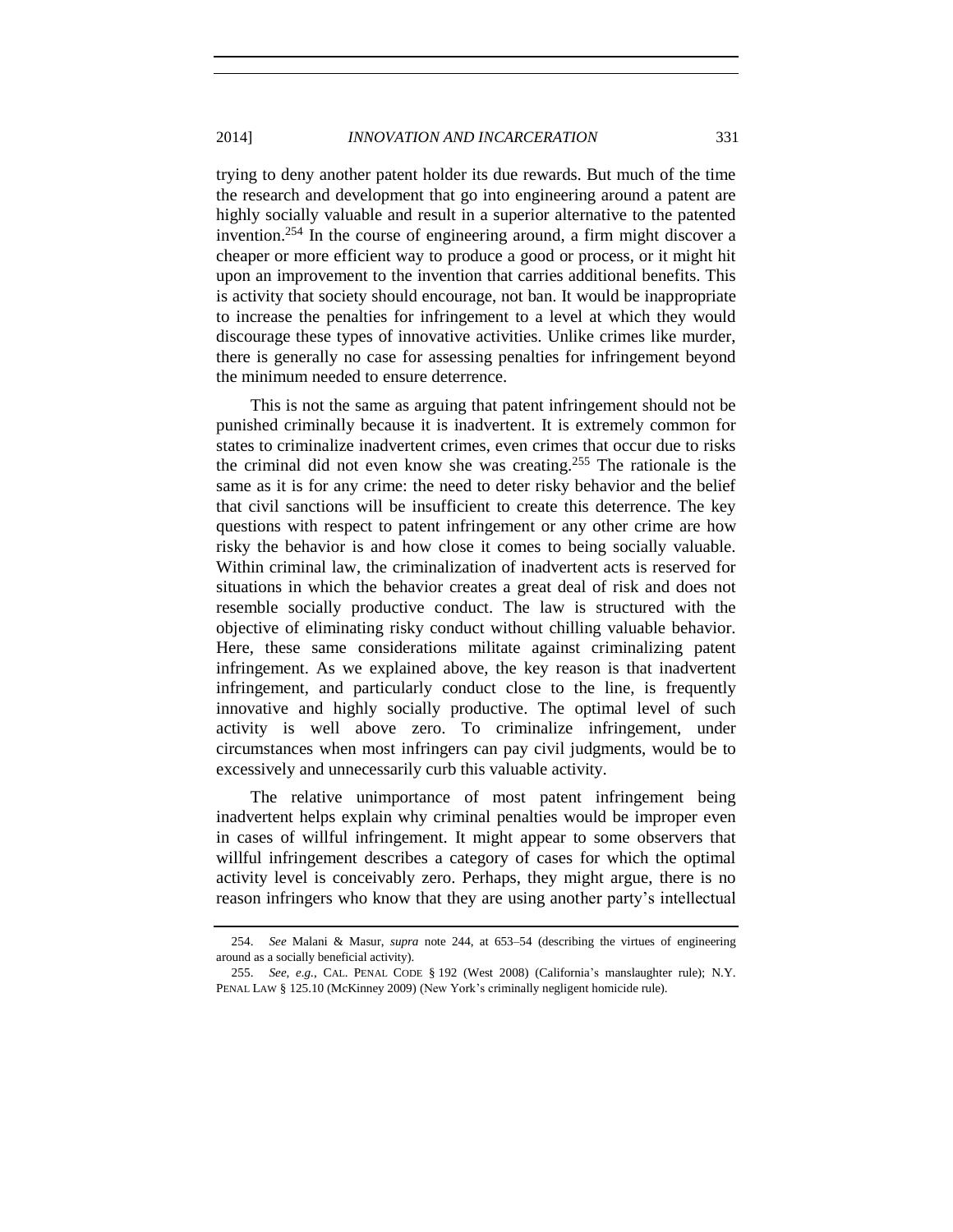property should be allowed to do so without licensing it.<sup>256</sup> The patent owners are being deprived of the just rewards for their inventions, and the infringers are not engaging in any useful research and development of their own. Damages for such an activity should be set at an extremely high level, or perhaps criminal penalties should even be imposed. According to this line of argument, patent law is right to impose heightened damages in precisely these cases.

Yet we do not believe the story is so simple. First, many cases of willful infringement start out as nonwillful infringement and only transform into willful infringement when the patent owner notifies the infringer of the existence of the patent.<sup>257</sup> In these "mixed" cases only the part of the infringement that occurred after the infringer gained notice of the infringement should count as willful, and often this is the minority of the activity. Second, in many cases an infringer will have attempted to obtain a license from the patent owner but failed. Bargaining breakdowns in bilateral monopoly situations are common and well understood. The patent owner may also be making unreasonable demands or be in a position to hold up the infringer for significant rents. Under these circumstances, one cannot say that the optimal level of infringement is zero: the concessions by an infringer necessary to negotiate a license in every case may well be more socially costly than the infringement itself, particularly when the patent owner has the right to seek an injunction to halt the infringing conduct entirely.<sup>258</sup> That is, it may be more socially costly for the infringer to either cease activity entirely or pay the patent holder's ransom than it is for the infringement to have taken place.

That is not to say that patent holders should not be compensated for willful (or any other type of) infringement. A thief is not entitled to steal a car just because the owner of the car refuses to sell it for the thief's price. But it is to say that even willful infringement can occur under circumstances in which it could be very costly to prevent. Accordingly, the case for even greater damages—beyond what is necessary for standard deterrence—is weak even with respect to willful infringement.

The final question is whether individuals who infringe patents should

<sup>256.</sup> *See In re* Seagate Tech., LLC, 497 F.3d 1360, 1368–72 (Fed. Cir. 2007) (en banc) (describing willfully infringing conduct and explaining the arguments against tolerating it).

<sup>257.</sup> Underwater Devices, Inc. v. Morrison-Knudsen Co., 717 F.2d 1380, 1384–85, 1389–90 (Fed. Cir. 1983) (detailing the practice of patentees using letters to inform potential infringers that they might be infringing and thereby create the knowledge necessary to trigger liability for willful infringement), *overruled by In re Seagate Tech.*, 497 F.3d at 1371.

<sup>258.</sup> 35 U.S.C. § 283 (2006).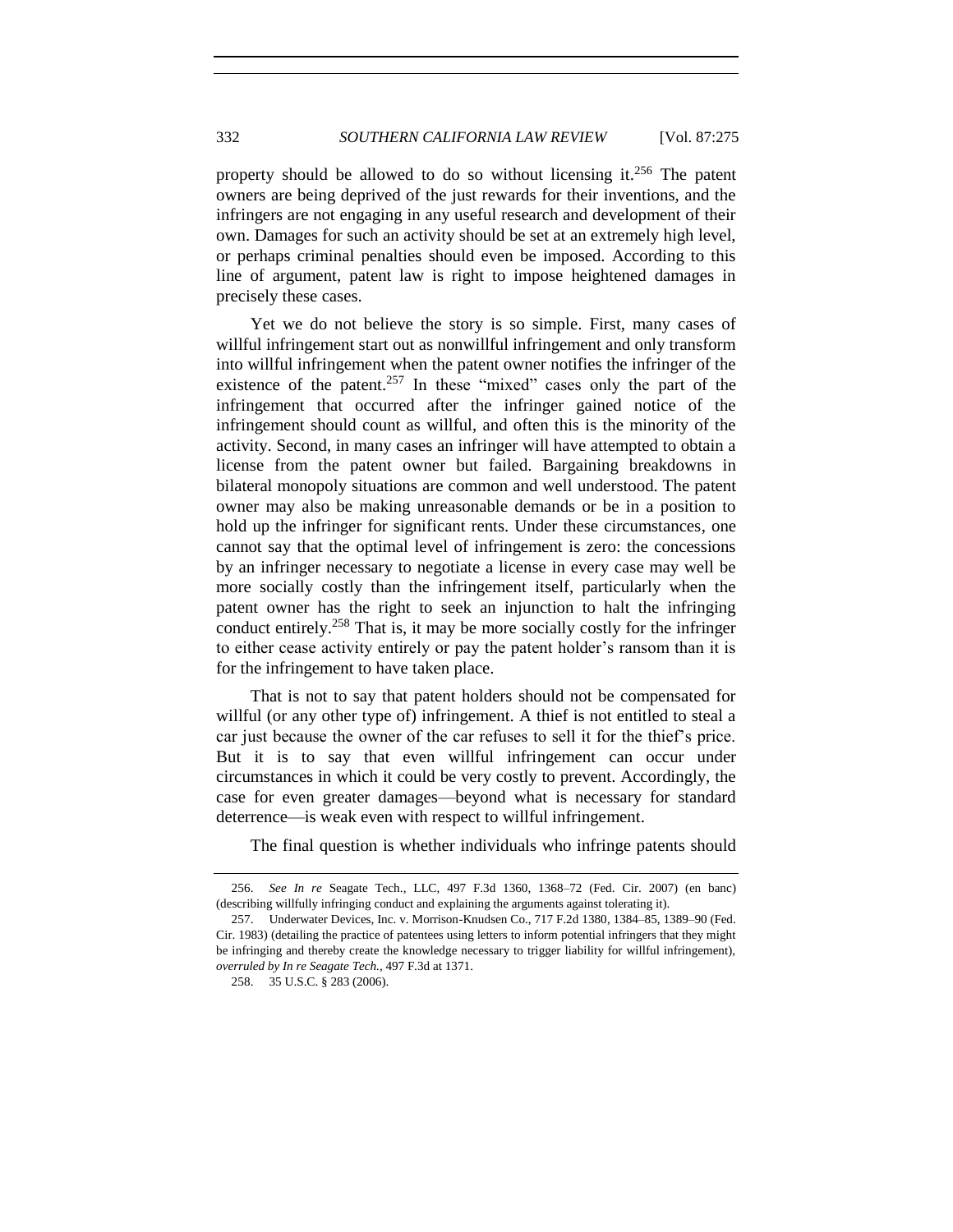be incapacitated—that is, whether they should be actively prevented from committing further acts of infringement, rather than deterred.<sup>259</sup> This question relates to the preceding discussion because it raises the issue of whether infringement can ever resemble a socially productive activity, or whether it is purely harmful. If we believe that infringers merely create social costs, and we believe that an individual who has infringed once is likely to do so again, then there is an argument for using incapacitation. Better directly to block the person from engaging in future acts of infringement than to rely upon deterrence—which failed once—to accomplish the same task.

As the foregoing paragraphs should make clear, we do not believe that this is an accurate depiction of infringing activities. Individuals who infringe once are not necessarily likely to do so again. The infringement might have been based upon a mistake or a lack of information.<sup>260</sup> Or it might have been the result of innovative activity, activity that generally should not be quashed. The individuals involved in the infringement might also be especially talented, innovative, or productive members of society, the types of individuals whom it would be most costly to incarcerate. At some level this is an empirical question about which we can only offer an educated guess—it might be that there are serial patent infringers who seem to have no regard for others' intellectual property rights. But we suspect that infringement is typically a byproduct of normal innovative and commercial activities, and if this is the case then incarceration would be too heavy a cudgel to employ.

Moreover, even if we are entirely wrong about this analysis, there are less costly ways to prevent an individual from infringing in the future than incarcerating that person. Depending on the individual's prior activities, she could be barred from serving as an officer or director of a corporation, or even prevented from working in a particular technological field. This is analogous to the sanction of taking away an individual's computer that we discussed in Part II. Such a measure would no doubt be costly, but not

<sup>259.</sup> This raises interesting questions regarding how the government would go about incapacitating a corporation, if that is the entity that is found to infringe. We thank Mark Lemley for raising this point. The corporation itself could be liquidated, though that seems highly overbroad. More likely, we imagine that the corporate employees involved in the infringement—the scientists who developed the innovation, and the executives or general counsel who authorized the infringement could be imprisoned, or even prevented from working in an innovation-related field after being released. This penalty would mirror the criminal sanctions in securities fraud cases. There, guilty parties are often prohibited from working in the financial industry. This penalty may strike the reader as excessive. It certainly strikes us that way, and in the discussion that follows we will reject it.

<sup>260.</sup> *See supra* text accompanying notes [251–](#page-55-0)53.